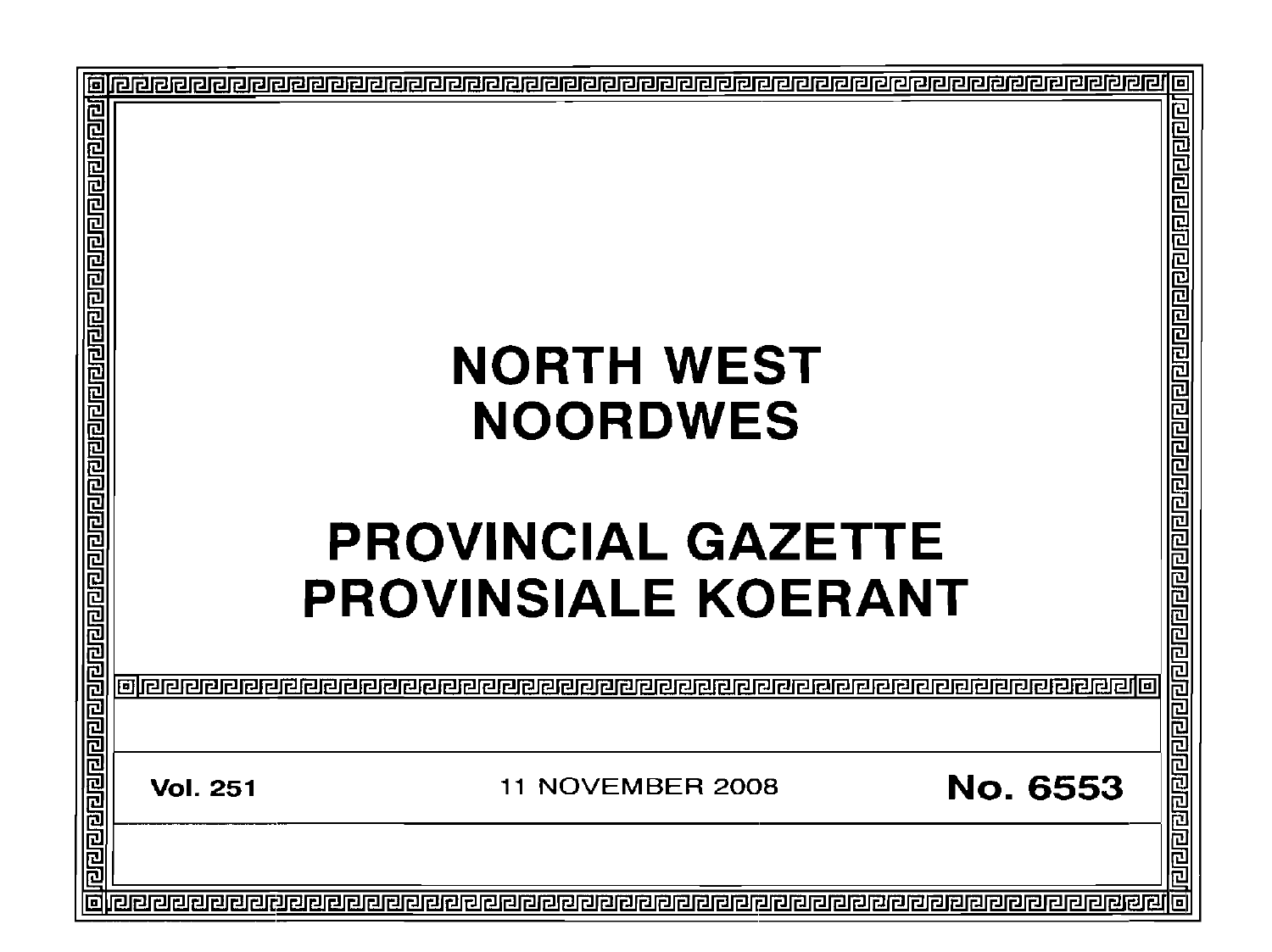### **CONTENTS INHOUD**

| No.        |                                                                                | Page<br>No. | Gazette<br>No. |
|------------|--------------------------------------------------------------------------------|-------------|----------------|
|            | <b>GENERAL NOTICES</b>                                                         |             |                |
| 609        | Town-planning and Townships Ordi-<br>nance (15/1986): Hartbeespoort            |             |                |
| 610        | Amendment Scheme 369<br>do.: Rustenburg Amendment Scheme                       | 8           | 6553           |
| 611        | do.: Rustenburg Amendment Scheme                                               | 8           | 6553           |
| 612        | do.: Brits Amendment Scheme 1/555                                              | 9<br>10     | 6553<br>6553   |
| 613        | do.: Brits Amendment Scheme 1/556                                              | 10          | 6553           |
| 614        | do.: Amendment Scheme 479                                                      | 11          | 6553           |
| 615        | do.: Amendment Scheme 482                                                      | 12          | 6553           |
| 616        | do.: Amendment Scheme 484                                                      | 12          | 6553           |
| 617        | do.: Amendment Scheme 485                                                      | 13          | 6553           |
| 619        | Development Facilitation Act,<br>1995:                                         |             |                |
|            | Establishment of land development area:                                        |             |                |
|            | Portion 6, Erf 64, Potchefstroom, IQ                                           | 14          | 6553           |
| 620        | Town-planning<br>and<br>Townships                                              |             |                |
|            | Ordinance (15/1986): Establishment of                                          |             |                |
|            | township; Marikana Extension 5                                                 | 14          | 6553           |
| 621<br>622 | do.: do.: Blaauwbank<br>do.: do.: Mooinooi Extension 8                         | 16<br>16    | 6553<br>6553   |
| 623        | do.: Swartruggens Amendment Scheme                                             |             |                |
|            |                                                                                | 18          | 6553           |
| 624        | do.: Potchefstroom Amendment Scheme                                            |             |                |
| 625        | do.: Potchefstroom Amendment Scheme                                            | 18          | 6553           |
|            |                                                                                | 19          | 6553           |
| 626        | Development Facilitation Act (67/1995):<br>Establishment of a land development |             |                |
|            | area: Remaining Extent of the farm Ifafi                                       |             |                |
| 627        | do.: do.: Remaining Extent of Portions 77                                      | 20          | 6553           |
| 628        | and 83, farm Lindleyspoort 220 JP<br>Removal of Restrictions Act (84/1967):    | 22          | 6553           |
|            | Removal of conditions: Remainder of                                            |             |                |
|            | Portion 87, farm Rietfontein 458 JQ                                            | 21          | 6553           |
|            | <b>LOCAL AUTHORITY NOTICES</b>                                                 |             |                |
| 469        | Town-planning and Townships Ordi-                                              |             |                |
|            | nance (15/1986): Local Municipality of<br>Madibeng: Establishment of township: |             |                |
|            |                                                                                | 24          | 6553           |
| 47U        | do.: do.: do.: Scheerpoort Extension 1                                         | 25          | 6553           |
| 471        | do.: do.: do.: Scheerpoort Extension 2                                         | 26          | 6553           |
| 480        | and<br>Town-planning<br>Townships                                              |             |                |
|            | Ordinance (15/1986): Tlokwe<br>– City                                          |             |                |
|            | Council:<br>Potchefstroom Amendment                                            |             |                |
|            | Schemes 897, 1387, 1392, 1411, 1431,                                           |             |                |
|            | 1445, 1447, 1459 and 1466                                                      | 28          | 6553           |
| 481        | do.: Local Municipality of Madibeng:<br>Peri-Urban Areas Amendment Scheme      |             |                |
|            |                                                                                | 29          | 6553           |
| 482        | Local Government: Municipal Property                                           |             |                |
|            | Rates Act (6/2004): Moses Kotane Local                                         |             |                |
|            | Municipality: Calling for inspection of                                        |             |                |
|            | valuation roll 2008/2012 and lodging of                                        |             |                |
|            |                                                                                | 30          | 6553           |
| 483        | Mafikeng Local Municipality: Application                                       |             |                |
|            | rezoning: Erf 9611, Mafikeng<br>for                                            |             |                |
|            | do.: do.: Erf 349, Cul 13, Unit 2,                                             | 30          | 6553           |
| 484        |                                                                                | 30          | 6553           |
| 485        | do.; do.: Erf 818, Mafikeng                                                    | 31          | 6553           |
| 486        | do.: do.: Erf 6488, Golfview, Mafikeng                                         |             |                |
|            |                                                                                | 31          | 6553           |
| 487        | do.: do.: Erf 2643, Mafikeng                                                   | 31          | 6553           |

| Page<br>No. | Gazette<br>No. | No.        |                                                                        | Bladsy<br>No. | Koerant<br>No. |
|-------------|----------------|------------|------------------------------------------------------------------------|---------------|----------------|
|             |                |            | <b>ALGEMENE KENNISGEWINGS</b>                                          |               |                |
|             |                | 609        | Ordonnansie op Dorpsbeplanning en                                      |               |                |
| 8           | 6553           |            | Dorpe (15/1986): Hartbeespoort-wysi-                                   |               |                |
|             |                |            |                                                                        | 8             | 6553           |
| 8           | 6553           | 610<br>611 | do.: Rustenburg-wysigingskema 539<br>do.: Rustenburg-wysigingskema 540 | 9<br>9        | 6553<br>6553   |
|             |                | 612        | do.: Brits-wysigingskema 1/555                                         | 10            | 6553           |
| 9           | 6553           | 613        | do.: Brits-wysigingskema 1/556                                         | 11            | 6553           |
| 10          | 6553           | 614        | do.: Wysigingskema 479                                                 | 11            | 6553           |
| 10          | 6553           | 615        | do.: Wysigingskema 482                                                 | 12            | 6553           |
| 11          | 6553           | 616        | do.: Wysigingskema 484                                                 | 13            | 6553           |
| 12          | 6553           | 617        | do.: Wysigingskema 485                                                 | 13            | 6553           |
| 12<br>13    | 6553<br>6553   | 619        | Wet op Ontwikkelingsfasilitering, 1995:                                |               |                |
|             |                |            | Stigting van grondontwikkelingsgebied:                                 |               |                |
|             |                |            | Gedeelte 6, Erf 64, Potchefstroom, tQ                                  | 14            | 6553           |
| 14          | 6553           | 620        | Ordonnansie op Dorpsbeplanning en                                      |               |                |
|             |                |            | Dorpe (15/1986): Stigting van dorp:                                    |               |                |
|             |                |            | Marikana-uitbreiding 5                                                 | 15            | 6553           |
| 14          | 6553           | 621        | do.: do.: Blaauwbank                                                   | 16            | 6553           |
| 16          | 6553           | 622        | do.: do.: Mooinooi-uitbreiding 8                                       | 17            | 6553           |
| 16          | 6553           | 623        | do.: Swartruggens-wysigingskema 51                                     | 18            | 6553           |
|             |                | 624        | do.: Potchefstroom-wysigingskema 1576                                  | 19            | 6553           |
| 18          | 6553           | 625        | do.: Potchefstroom-wysigingskema 1577                                  | 19            | 6553           |
|             |                | 626        | Ontwikkelingsfasilitering<br>Wet<br>op                                 |               |                |
| 18          | 6553           |            | (67/1995): Vestiging van 'n grondont-                                  |               |                |
| 19          | 6553           |            | wikkelingsgebied: Resterende Gedeelte                                  | 20            |                |
|             |                | 627        | van die plaas Ifafi 457 JQ<br>do.: do.: Restant van Gedeeltes 77 en    |               | 6553           |
|             |                |            | 83, plaas Lindleyspoort 220 JP                                         | 23            | 6553           |
|             |                | 628        | Wet op Opheffing van Beperkings                                        |               |                |
| 20          | 6553           |            | (84/1967): Opheffing van voorwaardes:                                  |               |                |
|             |                |            | Gedeelte<br>van<br>87.<br>Restant<br>plaas                             |               |                |
| 22          | 6553           |            |                                                                        | 21            | 6553           |
|             |                |            | PLAASLIKE BESTUURSKENNISGEWINGS                                        |               |                |
| 21          | 6553           | 469        | Ordonnansie op Dorpsbeplanning en                                      |               |                |
|             |                |            | Dorpe (15/1986): Plaaslike Munisipaliteit                              |               |                |
|             |                |            | Madibeng: Stigting van dorp:<br>van                                    |               |                |
|             |                |            |                                                                        | 24            | 6551           |
|             |                | 470        | do.: do.: do.: Scheerpoort-uitbreiding 1                               | 26            | 6551           |
| 24          | 6553           | 471        | do.: do.: do.: Scheerpoort-uitbreiding 2                               | 27            | 6551           |
| 25          | 6553           | 480        | Ordonnansie op Dorpsbeplanning en                                      |               |                |
| 26          | 6553           |            | Dorpe (15/1986): Tlokwe Stadsraad:                                     |               |                |
|             |                |            | Potchefstroom-wysigingskemas<br>897.                                   |               |                |
|             |                |            | 1387, 1392, 1411, 1431, 1445, 1447,                                    |               |                |
|             |                |            |                                                                        | 28            | 6553           |
|             |                | 481        | and<br>Townships<br>Town-planning                                      |               |                |
| 28          | 6553           |            | Ordinance (15/1986): Local Municipality                                |               |                |
|             |                |            | Madibeng:<br>Peri-Urban<br>Areas<br>of                                 |               |                |
| 29          | 6553           |            | Amendment Scheme 2070                                                  | 29            | 6553           |
|             |                | 482        | Local Government: Municipal Property                                   |               |                |
|             |                |            | Rates Act (6/2004): Moses Kotane Local                                 |               |                |
|             |                |            | Municipality: Calling for inspection of                                |               |                |
|             |                |            | valuation roll 2008/2012 and lodging of                                |               |                |
| 30          | 6553           |            |                                                                        | 30            | 6553           |
|             |                | 483        | Mafikeng Local Municipality: Application                               |               |                |
|             |                |            | for rezoning: Erf 9611, Mafikeng                                       | 30            | 6553           |
| 30          | 6553           | 484        | do.: do.: Erf 349, Cui 13, Unit 2,                                     |               |                |
|             |                |            |                                                                        | 30            | 6553           |
| 30<br>31    | 6553<br>6553   | 485        | do.: do.: Erf 818, Mafikeng                                            | 31            | 6553           |
|             |                | 486        | do.: do.: Erf 6488, Golfview, Mafikeng                                 |               |                |
| 31          | 6553           |            |                                                                        | 31            | 6553           |
| 31          | 6553           | 487        | do.: do.: Erf 2643. Mafikeng                                           | 31            | 6553           |

do.: do.: Erf 2643, Mafikeng.................... 31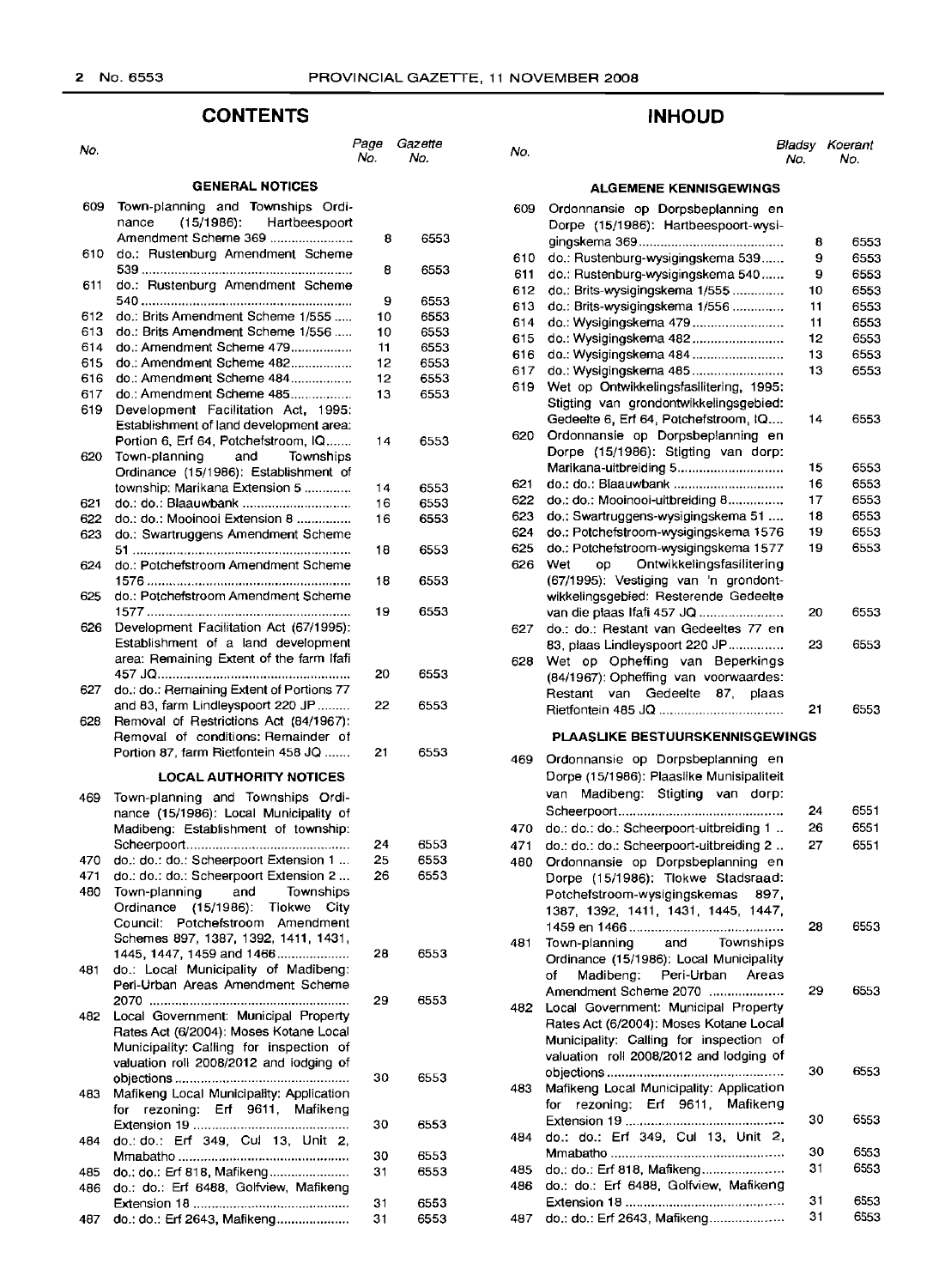| <b>IMPORTANT NOTICE</b>                                                                                                                                       |                                        |  |  |
|---------------------------------------------------------------------------------------------------------------------------------------------------------------|----------------------------------------|--|--|
|                                                                                                                                                               |                                        |  |  |
| The                                                                                                                                                           |                                        |  |  |
| <b>North West Province Provincial Gazette Function</b>                                                                                                        |                                        |  |  |
| will be transferred to the                                                                                                                                    |                                        |  |  |
| <b>Government Printer</b> in Pretoria                                                                                                                         |                                        |  |  |
| as from 1 February 2006                                                                                                                                       |                                        |  |  |
| <b>NEW PARTICULARS ARE AS FOLLOWS:</b>                                                                                                                        |                                        |  |  |
| <b>Physical address:</b>                                                                                                                                      | Postal address:                        |  |  |
| <b>Government Printing Works</b><br>149 Bosman Street<br>Pretoria                                                                                             | Private Bag X85<br>Pretoria<br>0001    |  |  |
| <b>New contact persons:</b> Louise Fourie Tel.: (012) 334-4686<br>Mrs H. Wolmarans Tel.: (012) 334-4591                                                       |                                        |  |  |
| Fax number: (012) 323-8805                                                                                                                                    |                                        |  |  |
| E-mail addresses: hester.wolmarans@gpw.gov.za<br>louis.fourie@gpw.gov.za                                                                                      |                                        |  |  |
| <b>Contact persons for subscribers:</b>                                                                                                                       |                                        |  |  |
|                                                                                                                                                               | Mrs S. M. Milanzi Tel.: (012) 334-4734 |  |  |
|                                                                                                                                                               | Mrs J. Wehmeyer Tel.: (012) 334-4753   |  |  |
|                                                                                                                                                               | Fax.: (012) 323-9574                   |  |  |
| This phase-in period is to commence from 1 February 2006 (suggest date of advert)<br>and notice comes into operation as from 1 February 2006.                 |                                        |  |  |
| Subscribers and all other stakeholders are advised to send their advertisements<br>directly to the Government Printing Works, 7 days before publication date. |                                        |  |  |

In future, adverts have to be paid in advance before being published in the Gazette.

AWIE VAN ZVL Advertising Manager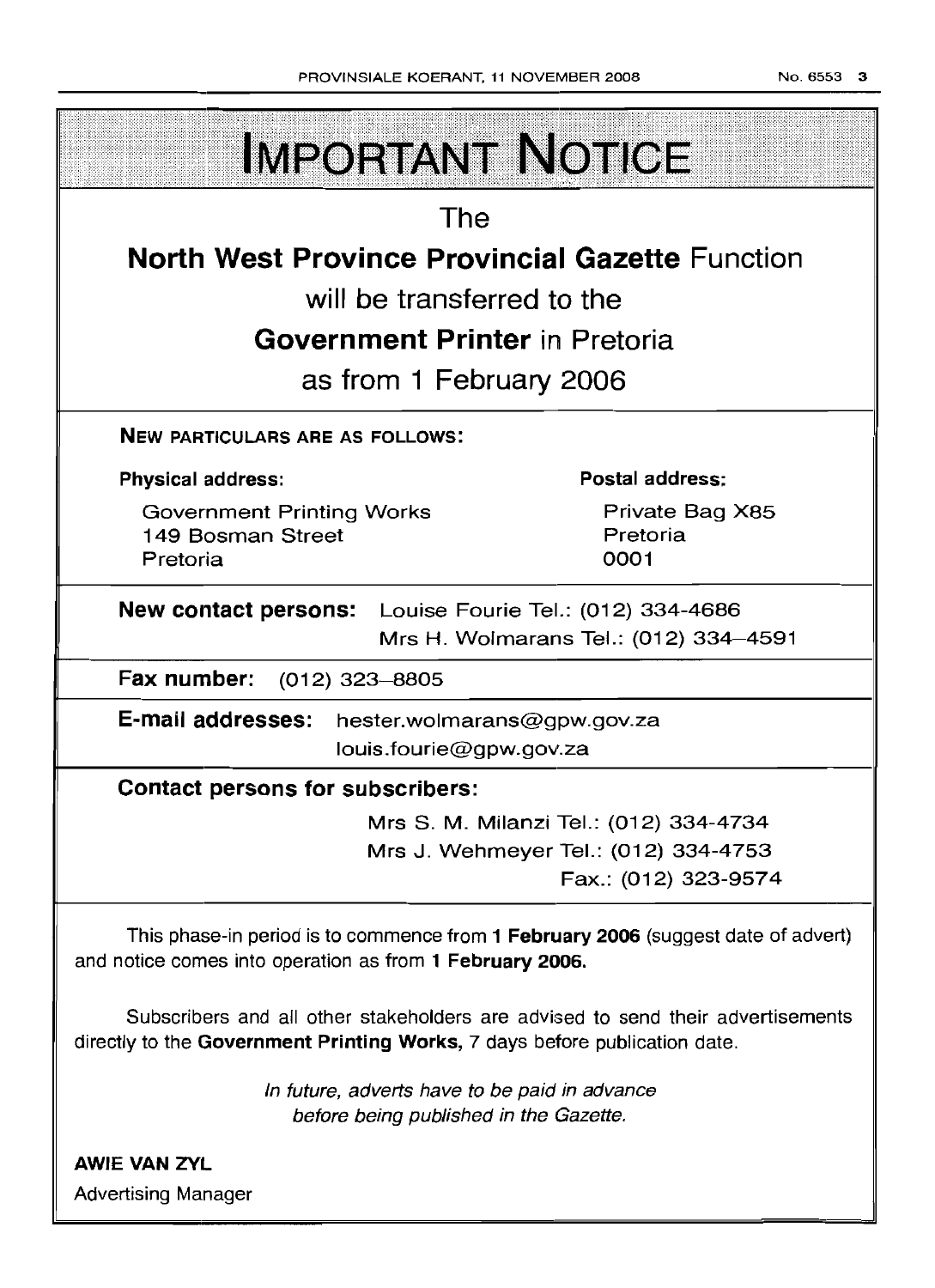| AT THE CASHIER OR DEPOSITED INTO THE GOVERNMENT PRINTING WORKS BANK                                                                       |
|-------------------------------------------------------------------------------------------------------------------------------------------|
| ACCOUNT AND ALSO THAT THE REQUISITION/COVERING LETTER TOGETHER WITH<br>THE ADVERTISEMENTS AND THE PROOF OF DEPOSIT REACHES THE GOVERNMENT |
| PRINTING WORKS IN TIME FOR INSERTION IN THE PROVINCIAL GAZETTE.                                                                           |
| NO ADVERTISEMENTS WILL BE PLACED WITHOUT PRIOR PROOF OF PRE-PAYMENT.                                                                      |

'/4 page **R 187.37** Letter Type: Arial Size: 10 Line Spacing: At: Exactly 11pt '/4 page **R 374.75** Letter Type: Arial Size: 10 Line Spacing: At: Exactly 11 pt **A PRICE INCREASE OF 8,5% WILL BE EFFECTIVE ON ALL TARIFFS FROM 1 MAY 2008** '/4 page **R 562.13** Letter Type: Arial Size: 10 Line Spacing: At:<br>Exactly 11pt Exactly '/4 page **R 749.50** Letter Type: Arial Line Spacing: At: Exactly 11 pt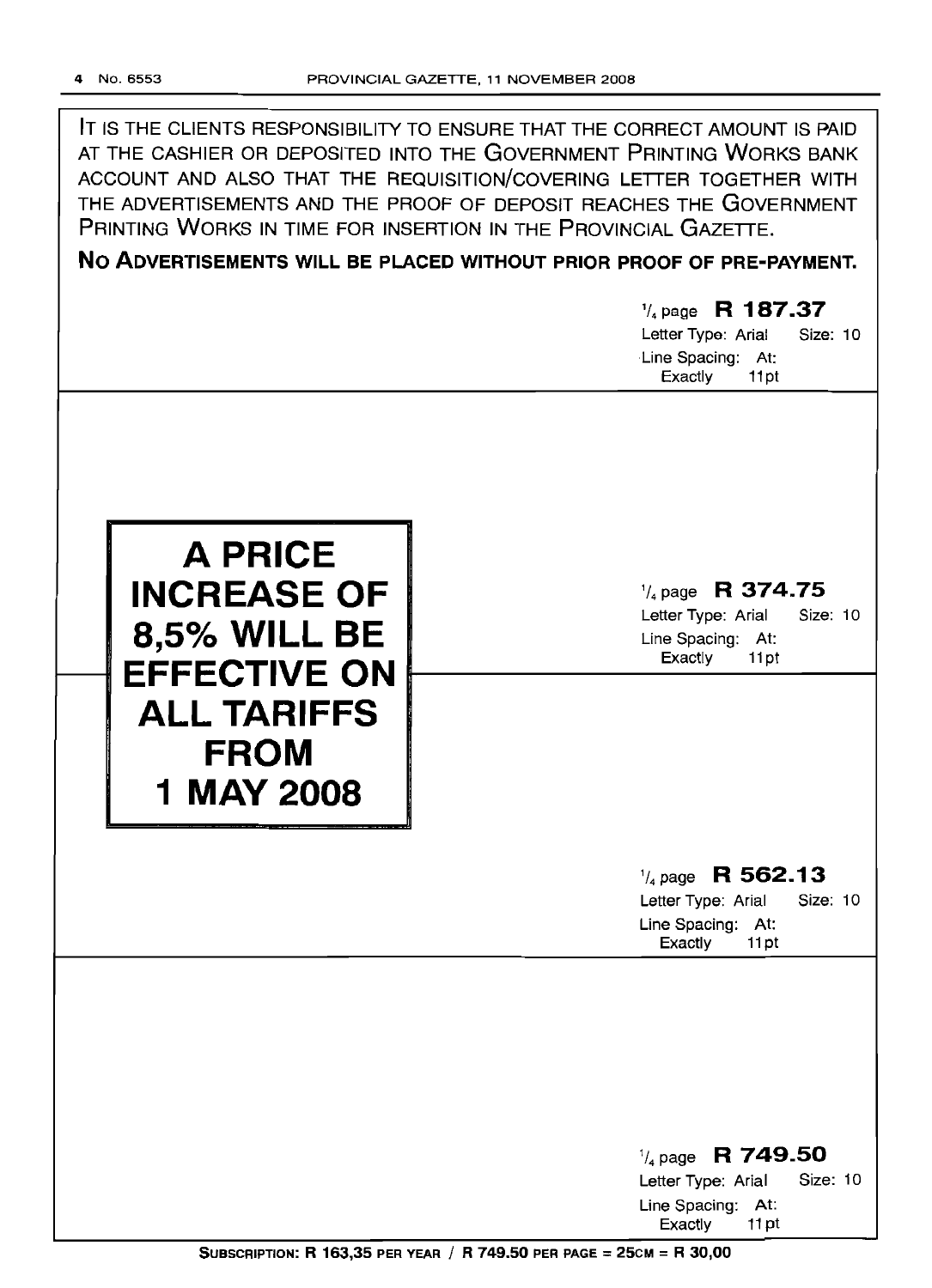

3 In the event where a cheque, submitted by an advertiser to the Government Printer as payment, is dishonoured, then the Government Printer reserves the right to refuse such client further access to the North West Province Provincial Gazette untill any outstanding debts to the Government Printer is settled in full

### **THE GOVERNMENT PRINTER INDEMNIFIED AGAINST LIABILITY**

- 4. The Government Printer will assume no liability in respect of-
	- (1) any delay in the publication of a notice or publication of such notice on any date other than that stipulated by the advertiser;
	- (2) erroneous classification of a notice, or the placement of such notice in any section or under any heading other than the section or heading stipulated by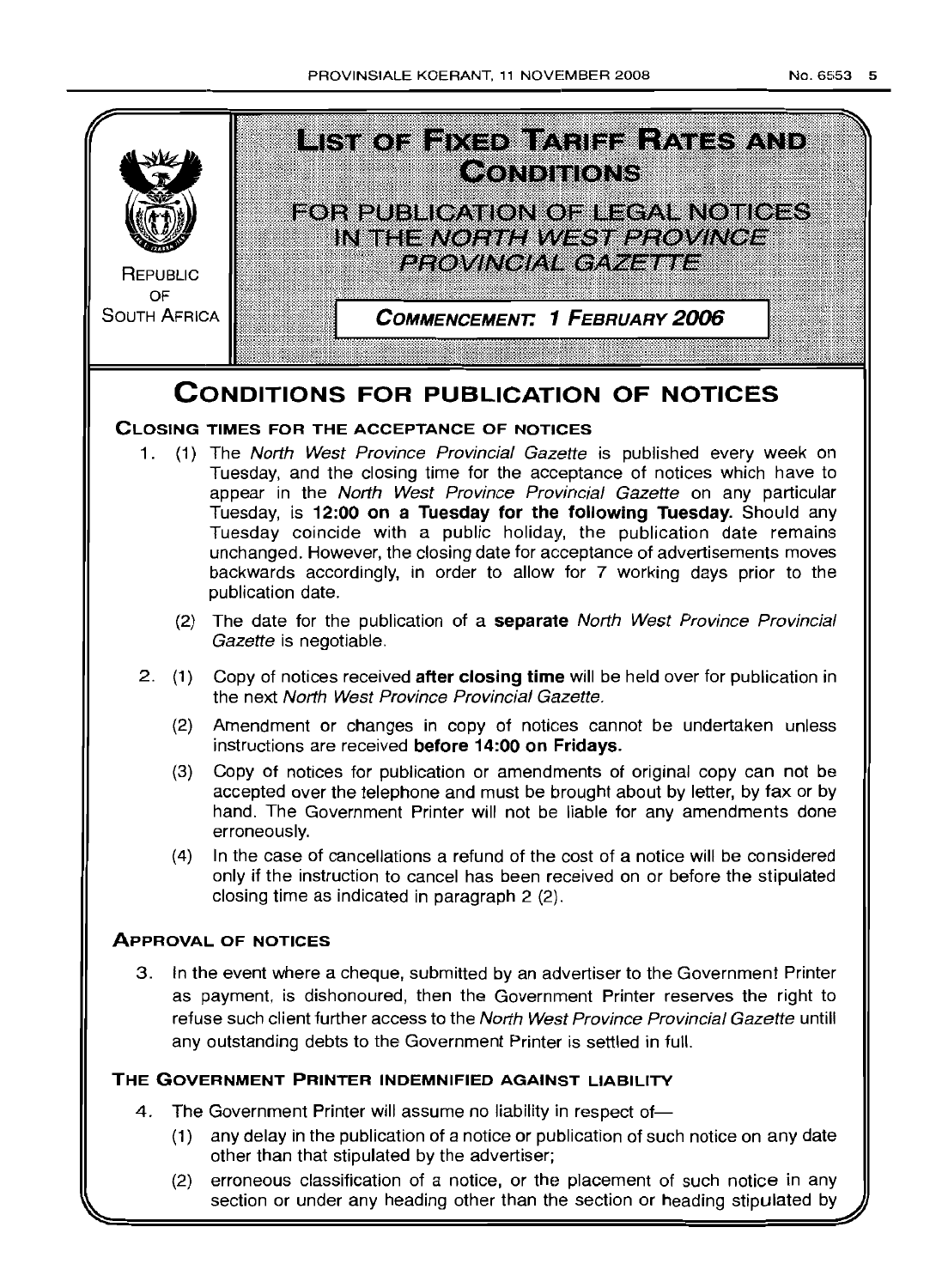- (3) any editing, revision, omission, typographical errors or errors resulting from faint or indistinct copy.
- (4) The Government Printing Works is not responsible for any amendments.

#### **LIABILITY OF ADVERTISER**

5. Advertisers will be held liable for any compensation and costs arising from any action which may be instituted against the Government Printer in consequence of the publication of any notice.

### **COpy**

- 6. Copy of notices must be typed on one side of the paper only and may not constitute part of any covering letter or document.
- 7. At the top of any copy, and set well apart from the notice, the following must be stated:

Where applicable

- (1) The heading under which the notice is to appear.
- (2) The cost of publication applicable to the notice, in accordance with the "Word Count Table".

### **PAYMENT OF COST**

- 9. **With effect from 1 April 2005 no notice will be accepted for publication unless the cost of the insertion(s) is prepaid in CASH or by CHEQUE or POSTAL ORDERS. It can be arranged that money can be paid into the banking account of the Government Printer, in which case the deposit slip accompanies the advertisement before publication thereof.**
- 10. (1) The cost of a notice must be calculated by the advertiser in accordance with the word count table.
	- (2) Where there is any doubt about the cost of publication of a notice, and in the case of copy, an enquiry, accompanied by the relevant copy, should be addressed to the **Advertising Section, Government Printing Works, Private Bag X85, Pretoria, 0001 [Fax: (012) 323-8805],** before publication.
- **11.** Overpayment resulting from miscalculation on the part of the advertiser of the cost of publication of a notice will not be refunded, unless the advertiser furnishes adequate reasons why such miscalculation occurred. In the event of underpayments, the difference will be recovered from the advertiser, and the notice(s) will not be published until such time as the full cost of such publication has been duly paid in cash or by cheque or postal orders, or into the banking account.

\_//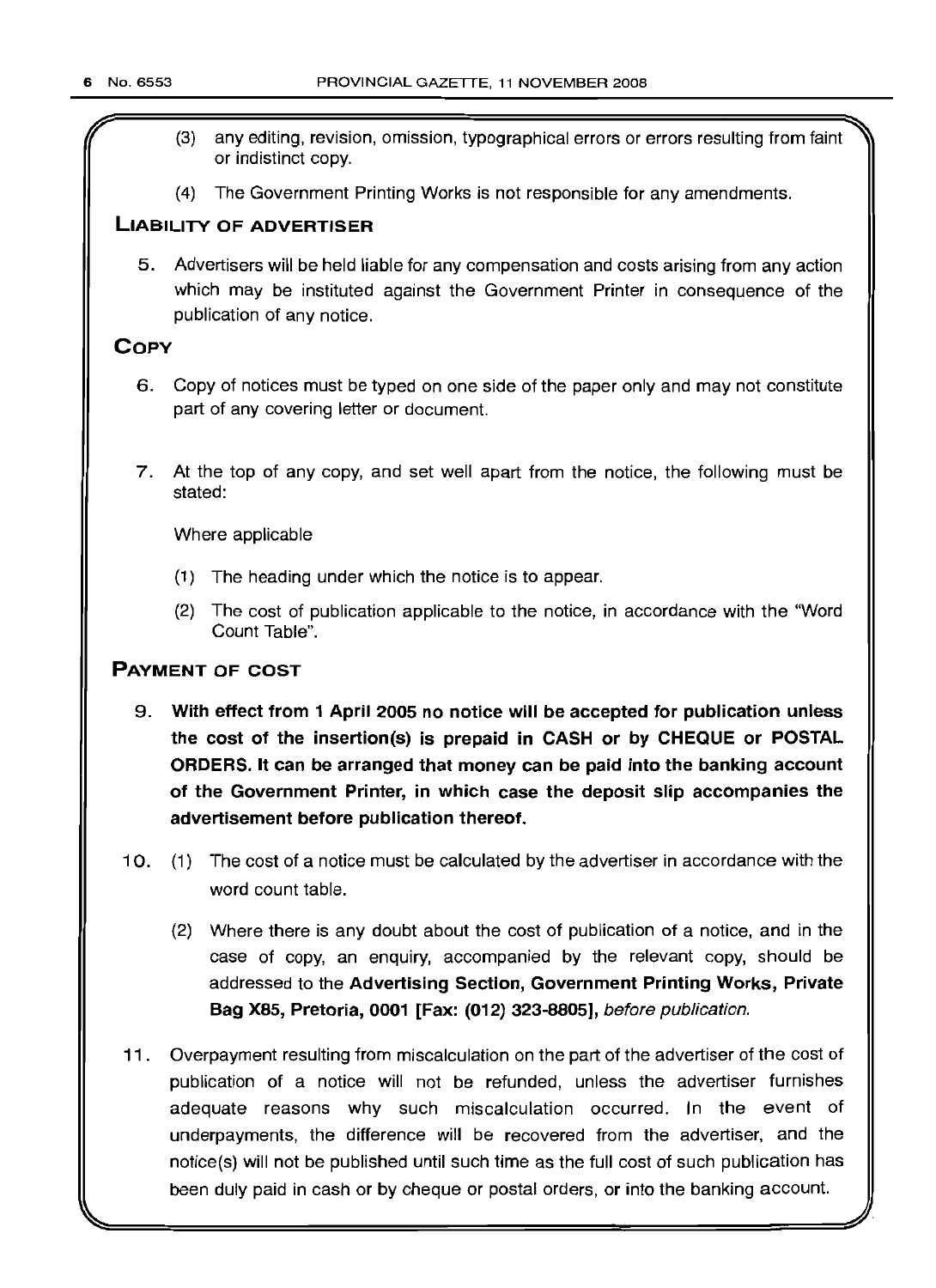- 12. In the event of a notice being cancelled, a refund will be made only if no cost regarding the placing of the notice has been incurred by the Government Printing Works.
- 13. The Government Printer reserves the right to levy an additional charge in cases where notices, the cost of which has been calculated in accordance with the Word Count Table, are subsequently found to be excessively lengthy or to contain overmuch or complicated tabulation.

### PROOF OF PUBLICATION

14. Copies of the North West Province Provincial Gazette which may be required as proof of publication, may be ordered from the Government Printer at the ruling price. The Government Printer will assume no liability for any failure to post such North West Province Provincial Gazette(s) or for any delay in despatching it/them.

# **GOVERNMENT PRINTERS BANK ACCOUNT PARTICULARS**

Bank:

ABSA

BOSMAN STREET

Account No.: 4057114016

Branch code: 632005

Reference No.: 00000050

Fax No.: (012) 323 8805, and (012) 323 0009

### Enquiries:

| Mrs. L. Fourie    | Tel.: (012) 334-4686 |
|-------------------|----------------------|
| Mrs. H. Wolmarans | Tel.: (012) 334-4591 |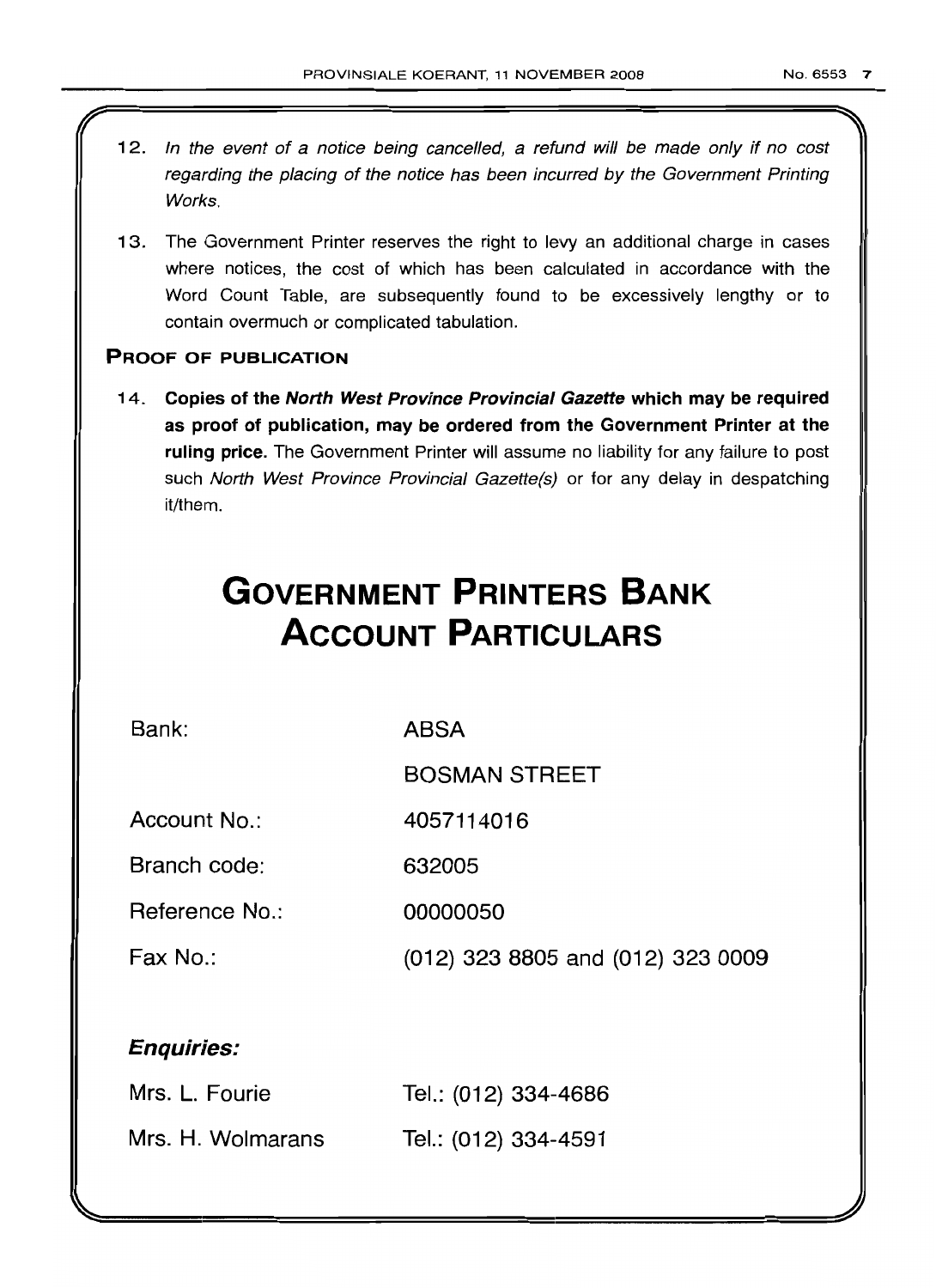### **GENERAL NOTICES • ALGEMENE KENNISGEWINGS**

#### **NOTICE 609 OF 2008**

#### **HARTBEESPOORT AMENDMENT SCHEME** 369

NOTICE OF APPLICATION FOR SIMULTANEOUS CONSOLIDATION AND AMENDMENT OF THE TOWN-PLANNING SCHEME IN TERMS OF SECTIONS 92 AND 56 (1) (b) (i) OF THE TOWN-PLANNING AND TOWNSHIPS ORDINANCE, 1986 (ORDINANCE 15 OF 1986)

I. Hedré Dednam Town and Regional Planner, being the authorized agent of the owner of Erven 248, 249 and 257, Ifafi, hereby give notice in terms of section 56 (1) (b) (i) of the Town-planning and Townships Ordinance, 1986 (Ordinance 15 of 1986), that I have applied to the Madibeng Local Municipality for the simultaneous consolidation and amendment of the Town-planning Scheme known as Hartbeespoort Town-planning Scheme, 1993, by the rezoning of the properties described above, situated in 31 and 33 Cannon Crescent and 36 Boem Crescent South, from "Residential 1" to "Special for a Guesthouse and related uses ancillary to the main use", with conditions as set out in Amendment Scheme 369.

Particulars of the application will lie for inspection during normal office hours at the office of the Madibeng Local Municipality, Records Division, Floor 2, 53 Van Velden Street, Brits, for a period of 28 days from 4 November 2008.

Objections to or representations in respect of the application must be lodged with or made in writing at the CEO at the above address or at Hedre Dednam Town and Regional Planner, POBox 3765, Brits, 0250. Cell: 083 251 4432, within a period of 28 days from 4 November 2008. .**-.**

#### **KENNISGEWING 609 VAN 2008**

#### **HARTBEESPOORT-WYSIGINGSKEMA** 369

KENNISGEWING VAN AANSOEK OM DIE GELYKTYDIGE KONSOLIDASIE EN WYSIGING VAN DORPSBEPLANNINGSKE-MA INGEVOLGE ARTIKELS 92 EN 56 (1) (b) (i) VAN DIE ORDONNANSIE OP DORPSBEPLANNING EN DORPE, 1986 (ORDONNANSIE 15 VAN 1986)

Ek, Hedre Dednam Stads- en Streekbeplanner, synde die gemagtigde agent van die eienaar van Erwe 248, 249 en 257, Ifafi, gee hiermee ingevolge artikel 56 (1) (b) (i) van die Ordonnansie op Dorpsbeplanning en Dorpe, 1986 (Ordonnansie 15 van 1986), kennis dat ek by die Madibeng Plaaslike Munisipaliteit aansoek gedoen het om die gelyktydige konsolidasie en wysiging van die Dorpsbeplanningskema bekend as Hartbeespoort Dorpsbeplanningskema, 1993, deur die hersonering van die eiendomme hierbo beskryf, geleë in Cannonsingel 31 en 33 en Boemsingel Suid 36, vanaf "Residensieel 1" na "Spesiaal vir 'n Gastehuis en aanverwante gebruike, ondergeskik aan die hoofgebruik", met voorwaardes soos uiteengesit in Wysigingskema 369.

Besonderhede van die aansoek lê ter insae gedurende gewone kantoorure by die Madibeng Plaaslike Munisipaliteit, Rekords Afdeling, Vloer 2, Van Veldenstraat 53, Brits, vir 'n tydperk van 28 dae vanaf 4 November 2008.

Besware teen of vertoë ten opsigte van die aansoek moet binne 'n tydperk van 28 dae vanaf 4 November 2008 skriftelik by of tot die HUB by bovermelde adres of by Hedre Dednam Stads- en Streekbeplanner, Posbus 3765, Brits, 0250. Sel: 083 251 4432, ingedien of gerig word.

04-11

#### **NOTICE 610 OF 2008**

NOTICE OF APPLICATION FOR AMENDMENT OF TOWN-PLANNING SCHEME IN TERMS OF SECTION 56 (1) (b) (i) OF THE TOWN-PLANNING AND TOWNSHIPS ORDINANCE, 1986 (ORDINANCE 15 OF 1986)

#### **RUSTENBURG AMENDMENT SCHEME** 539

I, Jan-Nolte Ekkerd of the firm EPS, being the authorised agent of the owner of Remainder of Portion 4 of Erf 1307, Rustenburg, hereby give notice in terms of the section 56 (1) (b) (i) of the Town-planning and Townships Ordinance, 1986, that I have applied to the Rustenburg Local Municipality, for the amendment of the town-planning scheme known as Rustenburg Land Use Management Scheme, 2005 by the rezoning of the properties described above, situated on 62 Brink Street, Rustenburg respectively from "Residential 1" to "Business 1".

Particulars of the application will lie for inspection during normal office hours at the office of the Municipal Manager, Room 319, at the Missionary Mpheni House, cnr, of Nelson Mandela and Beyers Naude Drives, Rustenburg, for the period of 28 days from 4 November 2008.

Objections to or representations in respect of the application must be lodged with or made in writing to the Municipal Manager at the above address or at P.O. Box 16, Rustenburg, 0300, within a period of 28 days from 4 November 2008.

Address of owner: P/a EPS Consulting Engineers, P.O. Box 5002, Rustenburg, 0300. Tel. (014) 597-2001. Fax (014) 597-4956.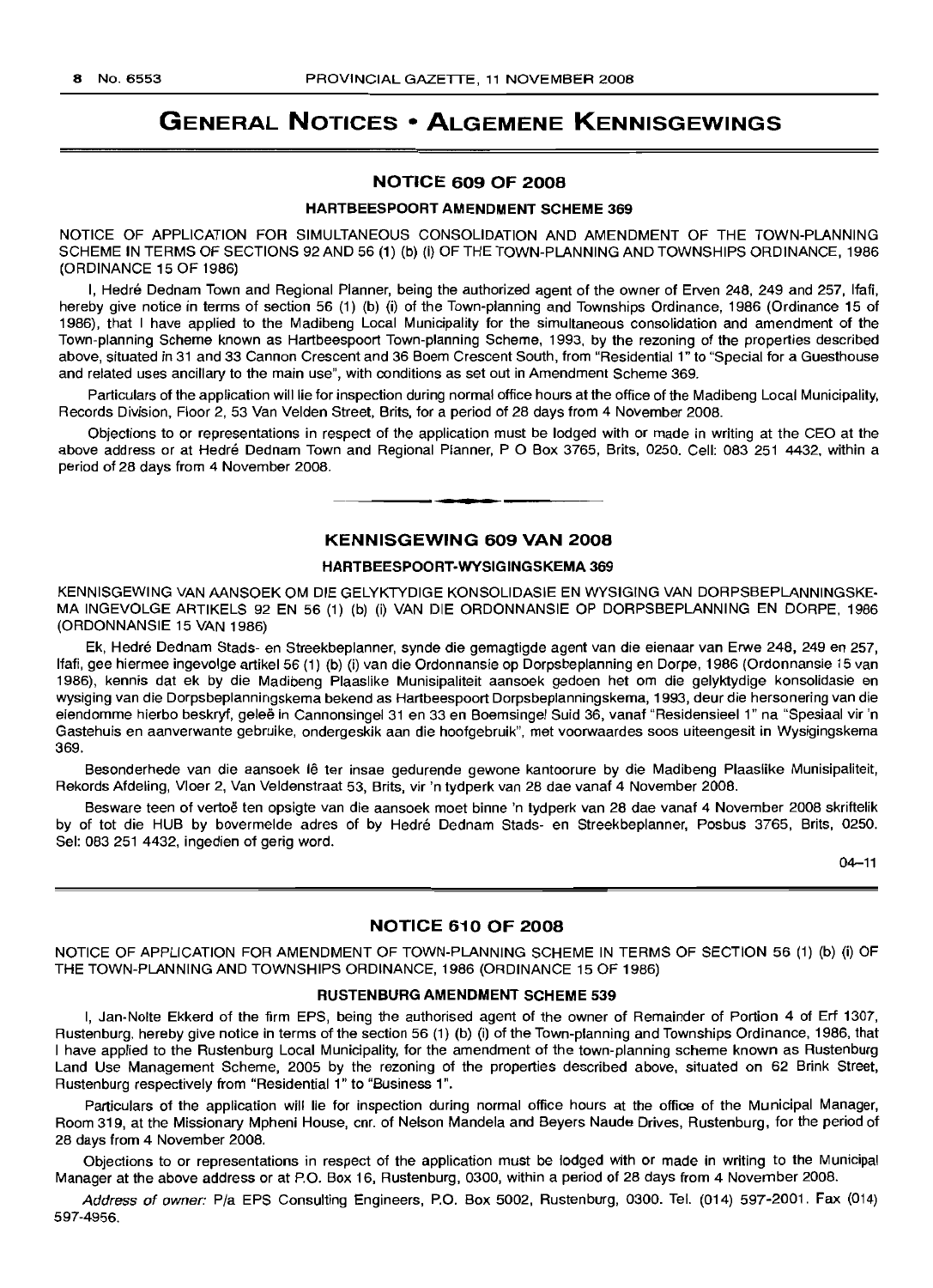#### **KENNISGEWING 610 VAN 2008**

KENNISGEWING VAN AANSOEK OM WYSIGING VAN DORPSBEPLANNINGSKEMA INGEVOLGE ARTIKEL 56 (1) (b) (i) VAN DIE ORDONNANSIE OP DORPSBEPLANNING EN DORPE, (ORDONNANSIE 15 VAN 1986)

#### **RUSTENBURG-WYSIGINGSKEMA** 539

Ek, Jan-Nolte Ekkerd, van die firma EPS, synde die gemagtigde agent van die eienaar van Restant van Gedeelte 4 van Erf 1307, Rustenburg, gee hiermee ingevolge artikel 56 (1) (b) (i) van die Ordonnansie op Dorpsbeplanning en Dorpe, 1986, kennis dat ek by die Rustenburg Plaaslike Munisipaliteit aansoek gedoen het om wysiging van die dorpsbeplanningskema bekend as Rustenburg Grondgebruiksbestuursskema, 2005, deur die hersonering van die eiendomme hierbo beskryf, geleë te Brinkstraat 62, Rustenburg onderskeidelik vanaf "Residensieel 1" na "Besigheid 1".

Besonderhede van die aansoek lê ter insae gedurende gewone kantoorure by die kantoor van die Munisipale Bestuurder, Kamer 319, Missionary Mpheni House, h/y Nelson Mandela en Beyers Naude Laan, Rustenburg, vir 'n tydperk van 28 dae vanaf 4 November 2008.

Besware teen of vertoë ten opsigte van die aansoek moet binne 'n tydperk van 28 dae vanaf 4 November 2008 skriftelik by of tot die Munlsipale Bestuurder by bovermelde adres of by Posbus 16, Rustenburg, 0300, ingedien of gerig word.

Adres van eienaar: P/a EPS Raadgewende Ingenieurs, Posbus 5002, Rustenburg, 0300, Tel. (014) 597-2001, Faks (014) 597-4956.

 $04 - 11$ 

#### **NOTICE 611 OF 2008**

NOTICE OF APPLICATION FOR AMENDMENT OF TOWN-PLANNING SCHEME IN TERMS OF SECTION 56 (1) (b) (i) OF THE TOWN-PLANNING AND TOWNSHIPS ORDINANCE, 1986 (ORDINANCE 15 OF 1986)

#### **RUSTENBURG AMENDMENT SCHEME** 540

I, Jan-Nolte Ekkerd of the firm EPS, being the authorised agent of the owner of a portion of Portion 49 (a portion of Portion 1) of the farm Commissiesdrift 327 JQ, hereby give notice in terms of section 56 (1) (b) (i) of the Town-planning and Townships Ordinance, 1986, that I have applied to the Rustenburg Local Municipality for the amendment of the town-planning scheme known as Rustenburq Land Use Management Scheme, 2005, by the rezoning of property described above, situated approximately 15 km south of Rustenburg, on the P16-1 provincial road to Krugersdorp, along the Olifantsnek Dam from "Agricultural" to "Agricultural" including a restaurant and brewery and beer cellar.

Particulars of the application will lie for inspection during normal office hours at the office of the Municipal Manager, Room 319, at the Missionary Mpheni House, em. of Nelson Mandela and Beyers Naude Drives Rustenburg, for the period of 28 days from 4 November 2008.

Objections to or representations in respect of the application must be lodged with or made in writing at the Municipal Manager at the above address or at P.O. Box 16, Rustenburg, 0300, within a period of 28 days from 4 November 2008.

Address of owner: Pia EPS Consulting Engineers, P.O. Box 5002, Rustenburg, 0300. Tel. (014) 597-2001. Fax (014) 597-4956. .**- .**

#### **KENNISGEWING 611 VAN 2008**

KENNISGEWING VAN AANSOEK OM WYSIGING VAN DORPSBEPLANNINGSKEMA INGEVOLGE ARTIKEL 56 (1) (b) (i) VAN DIE ORDONNANSIE OP DORPSBEPLANNING EN DORPE, (ORDONNANSIE 15 VAN 1986)

#### **RUSTENBURG-WYSIGINGSKEMA** 540

Ek, Jan-Nolte Ekkerd, van die firma EPS, synde die gemagtigde agent van die eienaar van 'n gedeelte van Gedeelte 49 ('n gedeelte van Gedeelte 1), van die plaas Commissiesdrift 327 JQ, gee hiermee ingevolge artikel 56 (1) (b) (i) van die Ordonnansie op Dorpsbeplanning en Dorpe, 1986, kennis dat ek by Rustenburg Plaaslike Munisipaliteit aansoek gedoen het om wysiging van die dorpsbeplanningskema bekend as Rustenburg Grondgebruiksbestuursskema, 2005, deur die hersonering van die eiendom hierbo beskryf, gelee ongeveer 15 km suid van Rustenburg, op die P16-1 provinsiale pad na Krugersdorp langs die Olifantsnek dam vanaf "Landbou" na "Landbou" insluitend 'n restaurant, brouery en bier kelder.

Besonderhede van die aansoek lê ter insae gedurende gewone kantoorure by die kantoor van die Munisipale Bestuurder, Kamer 319, Missionary Mpheni House, h/y Nelson Mandela en Beyers Naude Laan, Rustenburg, vir 'n tydperk van 28 dae vanaf 4 November 2008.

Besware teen of vertoë ten opsigte van die aansoek moet binne 'n tydperk van 28 dae vanaf 4 November 2008 skriftelik by of tot die Munisipale Bestuurder by bovermelde adres of by Posbus 16, Rustenburg, 0300, ingedien of gerig word.

Adres van eienaar: P/a EPS Raadgewende Ingenieurs, Posbus 5002, Rustenburg, 0300. Tel. (014) 597-2001. Faks (014) 597-4956.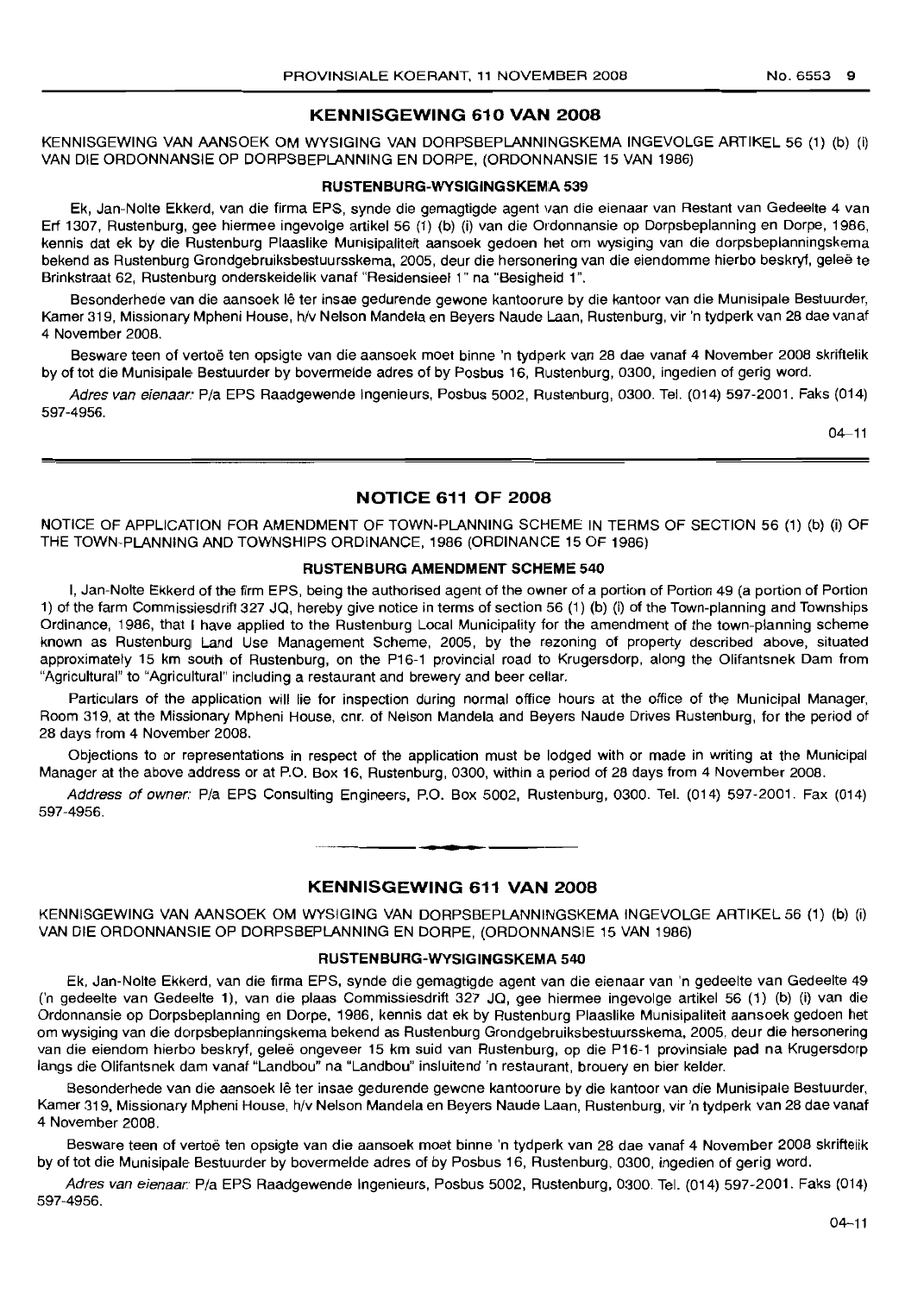#### **NOTICE 612 OF 2008**

NOTICE OF APPLICATION FOR AMENDMENT OF TOWN-PLANNING SCHEME IN TERMS OF SECTION 56 (1) (b) (i) OF THE TOWN-PLANNING AND TOWNSHIPS ORDINANCE, 1986 (ORDINANCE 15 OF 1986)

#### **BRITS AMENDMENT SCHEME** 1/555

I, Michael Johan Janse van Rensburg, being the authorised agent of the owner of Erf 3794, Brits Extension 96, hereby give notice in terms of section 56 (1) (b) (i) of the Town-planning and Townships Ordinance, 1986, that I have applied to the Madibeng Local Municipality, for the amendment of the town-planning scheme known as Brits Town-planning Scheme 1/1958, by the rezoning of the property described above from Special Residential to Special for Dwelling Units, attached or detached, with a FAR of 1.2 and a coverage of 70%. The property is situated in Tuscanny Village at Boerboon Street, Brits.

Particulars of the application will lie for inspection during normal office hours at the office of the Municipal Manager, Van Velden Street, Brits, for a period of 28 days from 4 November 2008.

Objections in respect of the application must be lodged with or made in writing to the Municipal Manager, Brits, at the above address or at PO Box 106, Brits, 0250, within a period of 28 days from 4 November 2008.

Address of agent: Calcuplan Town Planners, PO Box 598, Hartbeespoort, 0216. Tel: (012) 504-1938. Fax: 086 647 2640.

#### **KENNISGEWING 612 VAN 2008**

**• •**

KENNISGEWING VAN AANSOEK OM WYSIGING VAN DORPSBEPLANNINGSKEMA INGEVOLGE ARTIKEL 56 (1) (b) (i) VAN DIE ORDONNANSIE OP DORPSBEPLANNING EN DORPE, 1986 (ORDONNANSIE 15 VAN 1986)

#### **BRITS-WYSIGINGSKEMA** 1/555

Ek, Michael Johan Janse van Rensburg synde die gemagtigde agent van die eienaar van Erf 3794, Brits Uitbreiding 96, gee hiermee ingevolge artikel 56 (1) (b) (i) van die Ordonnansie op Dorpsbeplanning en Dorpe, 1986, kennis dat ek by die Plaaslike Munisipaliteit van Madibeng aansoek gedoen het om die wysiging van die dorpsbeplanningskema bekend as Britsdorpsaanlegskema, 1/1958, deur die hersonering van die eiendom hierbo beskryf van Spesiale Woon na Spesiaal vir Wooneenhede vas- en losstaande met 'n VOV van 1.2 en 'n dekking van 70%. Die eiendom is gelee in Tuscanny Village te Boerboonstraat, Brits.

Besonderhede van die aansoek lê ter insae gedurende gewone kantoorure by die kantoor van die Munisipale Bestuurder, Van Veldenstraat, Brits, vir 'n tydperk van 28 dae vanaf 4 November 2008.

Besware teen en vertoe ten opsigte van die aansoek moet binne 'n tydperk van 28 dae vanaf 4 November 2008 skriftelik by die Munisipale Bestuurder, Brits, by bovermelde adres of by Posbus 106, Brits, 0250, ingedien of gerig word.

Adres van agent: Calcuplan Stadsbeplanners, Posbus 598, Hartbeespoort, 0216. Tel: (012) 504-1938. Faks: 086647 2640.

 $4 - 11$ 

#### **NOTICE 613 OF 2008**

#### **BRITS AMENDMENT SCHEME** 1/556

NOTICE OF APPLICATION FOR AMENDMENT OF THE TOWN-PLANNING SCHEME IN TERMS OF SECTION 56 (1) (b) (i) OF THE TOWN-PLANNING AND TOWNSHIPS ORDINANCE, 1986 (ORDINANCE 15 OF 1986)

I, Hedré Dednam Town and Regional Planner, being the authorized agent of the owner of Erf 1136, Brits X4, hereby give notice in terms of section 56 (1) (b) (i) of the Town-planning and Townships Ordinance, 1986 (Ordinance 15 of 1986), that I have applied to the Madibeng Local Municipality for the amendment of the town-planning scheme known as Brits Town-planning Scheme 1/1985 by the rezoning of the property described above, situated on the northern corner of Martjie Av. and Carel de Wet Rd, from "Special Residential" to "Special for Professional Chambers and Business Buildings", with conditions as set out in Amendment Scheme 1/556.

Particulars of the application will lie for inspection during normal office hours at the office of the Madibeng Local Municipality, Records Division, Floor 2, 53 Van Velden Street, Brits, for a period of 28 days from 4 November 2008.

Objections to or representations in respect of the application must be lodged with or made in writing at the CEO at the above address or at Hedre Dednam Town and Regional Planner, PO Box 3765, Brits, 0250, Cell: 083 251 4432, within a period of 28 days from 4 November 2008.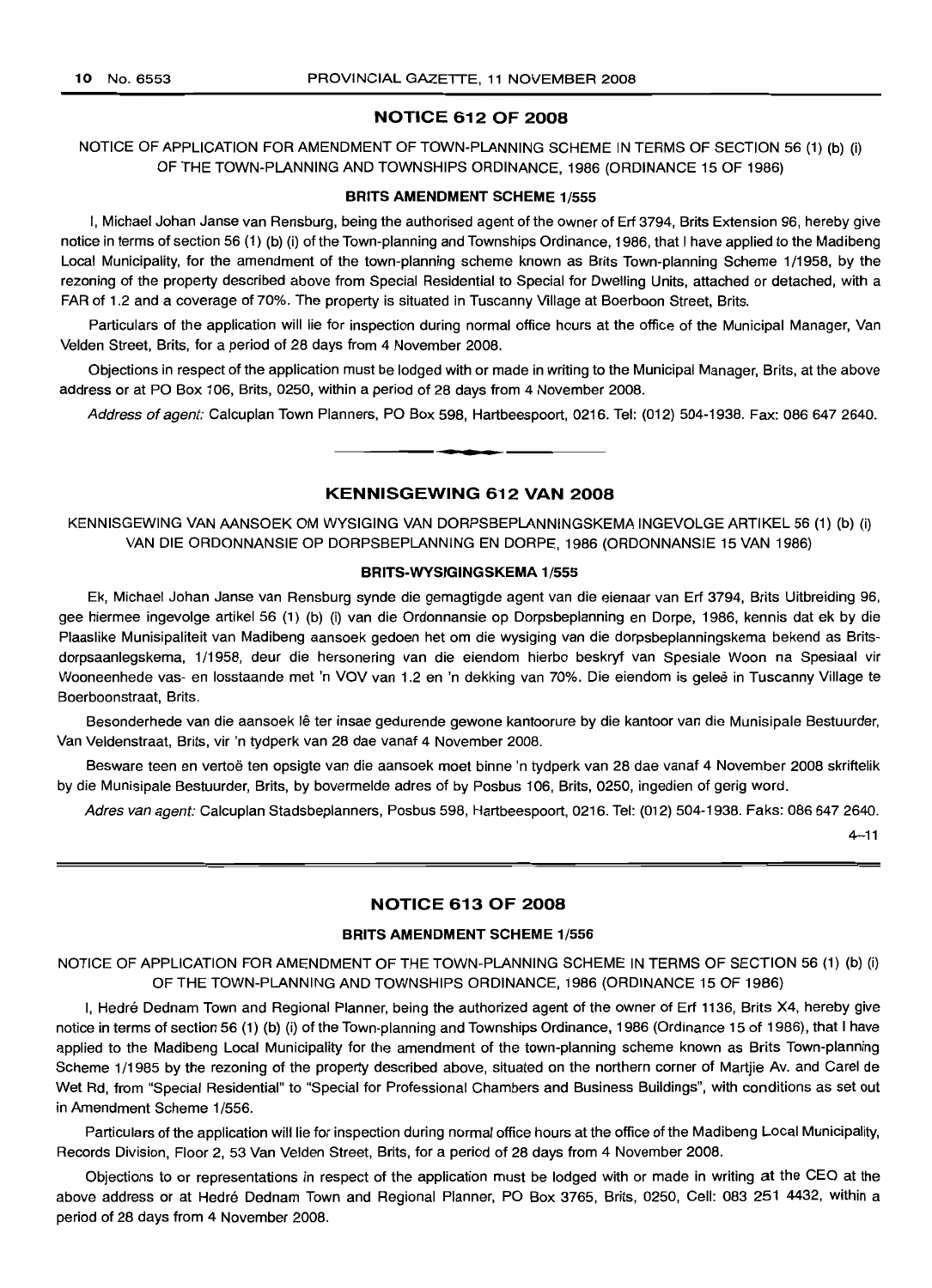#### KENNISGEWING 613 VAN 2008

#### BRITS·WYSIGINGSKEMA 1/556

KENNISGEWING VAN AANSOEK OM WYSIGING VAN DORPSBEPLANNINGSKEMA INGEVOLGE ARTIKEL 56 (1) (b) (i) VAN DIE ORDONNANSIE OP DORPSBEPLANNING EN DORPE, 1986 (ORDONNANSIE 15 VAN 1986)

Ek, Hedré Dednam Stads- en Streekbeplanner, synde die gemagtigde agent van die eienaar van Erf 1136, Britx X4, gee hiermee ingevolge artikel 56 (1) (b) (i) van die Ordonnansie op Dorpsbeplanning en Dorpe, 1986 (Ordonnansie 15 van 1986), kennis dat ek by die Madibeng Plaaslike Munisipaliteit aansoek gedoen het om die wysiging van die dorpsbeplanningskerna bekend as Brits-dorpsaanlegskema 1/1958 deur die hersonering van die eiendom hierbo beskryf, geleë op die noordelike hoek van Martjieln. en Carel de Wetweg, vanaf "Spesiale Woon" na "Spesiaal vir Professionele Kamers en Besigheidsgeboue", met voorwaardes soos uiteengesit in Wysigingskema 1/556.

Besonderhede van die aansoek lê ter insae gedurende gewone kantoorure by die Madibeng Plaaslike Munisipaliteit, Rekords Afdeling, Vloer 2, Van Veldenstraat 53, Brits, vir 'n tydperk van 28 dae vanaf 4 November 2008.

Besware teen en vertoe ten opsigte van die aansoek moet binne 'n tydperk van 28 dae vanaf 4 November 2008 skriftelik by of tot die HUB by bovermelde adres of by Hedre Dednam Stads- en Streekbeplanner, Posbus 3765, Brits, 0250, Sel: 083 251 4432, ingedien of gerig word.

 $4 - 11$ 

#### NOTICE 614 OF 2008

NOTICE OF APPLICATION FOR THE AMENDMENT OF THE TOWN-PLANNING SCHEME IN TERMS OF SECTION 56 (1) (b) (i) OF THE TOWN-PLANNING AND TOWNSHIPS ORDINANCE, 1986 (ORDINANCE 15 OF 1986)

#### KLERKSDORP LAND USE MANAGEMENT SCHEME, 2005: AMENDMENT SCHEME 479

I, Anton Mitchell, authorized agent of the owner of Erf 912, Wilkoppies X18, hereby give notice in terms of section 56 (1) (b) (i) of the Town-planning and Townships Ordinance, 1986, that I have applied to the City Council of Matlosana for the amendment of the town-planning scheme known as the Klerksdorp Land Use Management Scheme, 2005, by the rezoning of the property described above, situated adjacent to 43 Ametis Street from "Residential 1" to "Special" for purposes of medical consulting rooms.

Particulars of the application will lie for inspection during normal office hours at the office of the Municipal Manager, Room 128, Municipal Building, Bram Fischer Street, Klerksdorp, for the period of 28 days from 4 November 2008.

Objections to or representations in respect of the application must be lodged with or made in writing to the Municipal Manager at the above address or at PO Box 99, Klerksdorp, 2570, or at PO Box 1237, Klerksdorp, 2570, within a period of 28 days from 4 November 2008.

Address of owner's agent: Mr A Mitchell, PO Box 1237, Klerksdorp, 2570. Tel: (018) 462-1122/55. Fax: (018) 462-7077.

#### KENNISGEWING 614 VAN 2008

**•**

KENNISGEWING VAN AANSOEK OM WYSIGING VAN DORPSBEPLANNINGSKEMA INGEVOLGE ARTIKEL 56 (1) (b) (i) VAN DIE ORDONNANSIE OP DORPSBEPLANNING EN DORPE, 1986 (ORDONNANSIE 15 VAN 1986)

#### KL.ERKSDORP GRONDGEBRUIKBESTUURSKEMA, 2005: WYSIGINGSKEMA 479

Ek, Anton Mitchell, gemagtigde agent van die eienaar van Erf 912, Wilkoppies X18, gee hiermee ingevolge artikel 56 (1) (b) (i) van die Ordonnansie op Dorpsbeplanning en Dorpe, "1986, die dorpsbeplanningskema bekend as die Klerksdorp Grondgebruikbestuurskema, 2005, soos gewysig, deur die hersonering van die eiendom hierbo beskryf, geleë aanliggend tot Ametisstraat 43 vanaf "Residensieel" tot "Spesiaal" vir doeleindes van 'n mediese spreekkamer praktyk.

Besonderhede van die aansoek lê ter insae gedurende gewone kantoorure by die kantoor van die Munisipale Bestuurder, Bram Fischerstraat, Burgersentrum, Kamer 128, Klerksdorp, vir 'n tydperk van 28 dae vanaf 4 November 2008.

Besware teen of vertoe ten opsigte van die aansoek moet binne 'n tydperk van 28 dae vanaf 4 November 2008 skriftelik by of tot die Munisipale Bestuurder by bovermelde adres of by Posbus 99, Klerksdorp, 2570, of Posbus 1237, Klerksdorp, 2570, ingedien of gerig word.

Adres van eienaar se agent: Mm. A Mitchell, Posbus 1237, Klerksdorp, 2570. Tel: (018) 462-1122/55. Faks: (018) 462-7077.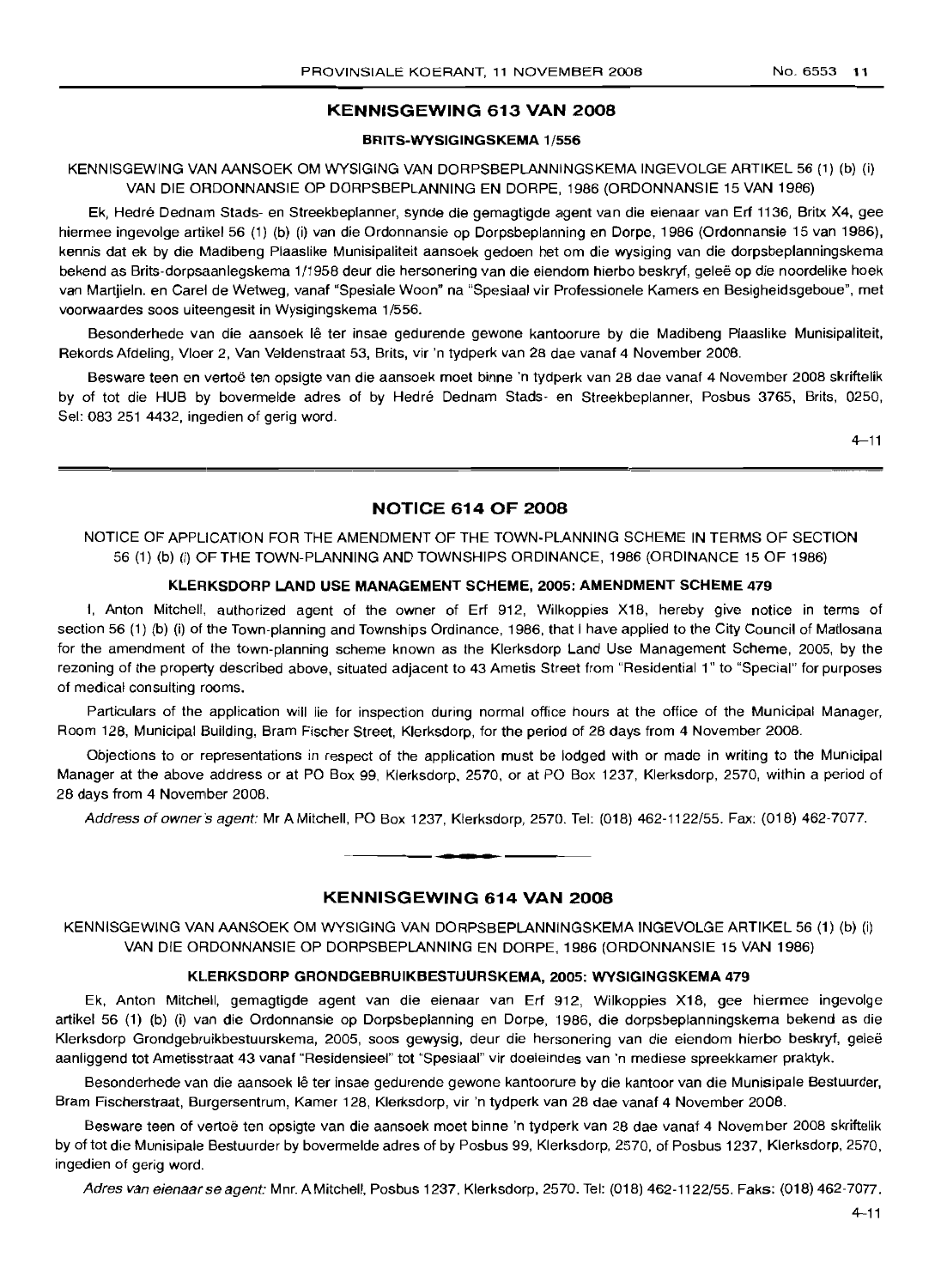#### **NOTICE 615 OF 2008**

NOTICE OF APPLICATION FOR THE AMENDMENT OF THE TOWN-PLANNING SCHEME IN TERMS OF SECTION 56 (1) (b) (i) OF THE TOWN-PLANNING AND TOWNSHIPS ORDINANCE, 1986 (ORDINANCE 15 OF 1986)

#### **KLERKSDORP LAND USE MANAGEMENT SCHEME, 2005: AMENDMENT SCHEME 482**

I, Anton Mitchell, authorized agent of the owner of Erf 12, Sakhrol, hereby give notice in terms of section 56 (1) (b) (i) of the Town-planning and Townships Ordinance, 1986, that I have applied to the City Council of Matlosana for the amendment of the town-planning scheme known as the Klerksdorp Land Use Management Scheme, 2005, by the rezoning of the property described above, situated adjacent to 15 Ramjee Street from "Residential 1" to "Residential 2": 4 dwelling units.

Particulars of the application will lie for inspection during normal office hours at the office of the Municipal Manager, Room 128, Municipal Building, Bram Fischer Street, Klerksdorp, for the period of 28 days from 4 November 2008.

Objections to or representations in respect of the application must be lodged with or made in writing to the Municipal Manager at the above address or at PO Box 99, Klerksdorp, 2570, or at PO Box 1237, Klerksdorp, 2570, within a period of 28 days from 4 November 2008.

Address of owner's agent: Mr A Mitchell, PO Box 1237, Klerksdorp, 2570. Tel: (018) 462-1122/55. Fax: (018) 462-7077.

#### **KENNISGEWING 615 VAN 2008**

**•**

KENNISGEWING VAN AANSOEK OM WYSIGING VAN DORPSBEPLANNINGSKEMA INGEVOLGE ARTIKEL 56 (1) (b) (i) VAN DIE ORDONNANSIE OP DORPSBEPLANNING EN DORPE, 1986 (ORDONNANSIE 15 VAN 1986)

#### **KLERKSDORP GRONDGEBRUIKBESTUURSKEMA, 2005: WYSIGINGSKEMA 482**

Ek, Anton Mitchell gemagtigde agent van die eienaar van Erf 12, Sakhrol gee hiermee ingevolge artikel 56 (1) (b) (i) *van* die Ordonnansie op Dorpsbeplanning en Dorpe, 1986, die dorpsbeplanningskema bekend as die Klerksdorp Grondgebruikbestuurskema, 2005, soos gewysig, deur die hersonering van die eiendom hierbo beskryf, gelee aanliggend tot Ramjeestraat 15 vanaf "Residensieel 1" tot "Residensieel 2": 4 woonstelle.

Besonderhede van die aansoek Ie ter insae gedurende gewone kantoorure by die kantoor van die Munisipale Bestuurder, Bram Fischerstraat, Burgersentrum, Kamer 128, Klerksdorp, vir 'n tydperk van 28 dae vanaf 4 November 2008.

Besware teen of vertoe ten opsigte *van* die aansoek moet binne 'n tydperk van 28 dae vanaf 4 November 2008 skriftelik by of tot die Munisipale Bestuurder by bovermelde adres of by Posbus 99, Klerksdorp, 2570, of Posbus 1237, Klerksdorp, 2570, ingedien of gerig word.

Adres van eienaar se agent: Mnr. A Mitchell, Posbus 1237, K/erksdorp, 2570. Tel: (018) 462-1122/55. Faks: (018) 462-7077.

 $4 - 11$ 

#### **NOTICE 616 OF 2008**

NOTICE OF APPLICATION FOR THE AMENDMENT OF THE TOWN-PLANNING SCHEME IN TERMS OF SECTION 56 (1) (b) (i) OF THE TOWN-PLANNING AND TOWNSHIPS ORDINANCE, 1986 (ORDINANCE 15 OF 1986)

#### **KLERKSDORP LAND USE MANAGEMENT SCHEME, 200S-AMENDMENT SCHEME 484**

I, Anton Mitchell, authorized agent of the owner of Erf 62, Freemanville, hereby give notice in terms of section 56 (1) (b) (i) of the Town-planning and Townships Ordinance, 1986, that I have applied to the City Council of Matlosana for the amendment of the town-planning scheme known as the Klerksdorp Land Use Management Scheme, 2005, by the rezoning of the property described above, situated adjacent to 61 Joe Siovo Road, from "Residential 1" to "Business 2" as well as a vehicle sales lot.

Particulars of the application will lie for inspection during normal office hours at the office of the Municipal Manager, Room 128, Municipal Building, Bram Fischer Street, Klerksdorp, for the period of 28 days from 4 November 2008.

Objections to or representations in respect of the application must be lodged with or made in writing to the Municipal Manager at the above address or at PO Box 99, Klerksdorp, 2570, or at PO Box 1237, Klerksdorp, 2570, within a period of 28 days from 4 November 2008.

Address of owner's agent: Mr A Mitchell, PO Box 1237, Klerksdorp, 2570. Tel: (018) 462-1122/55. Fax: (018) 462-7077.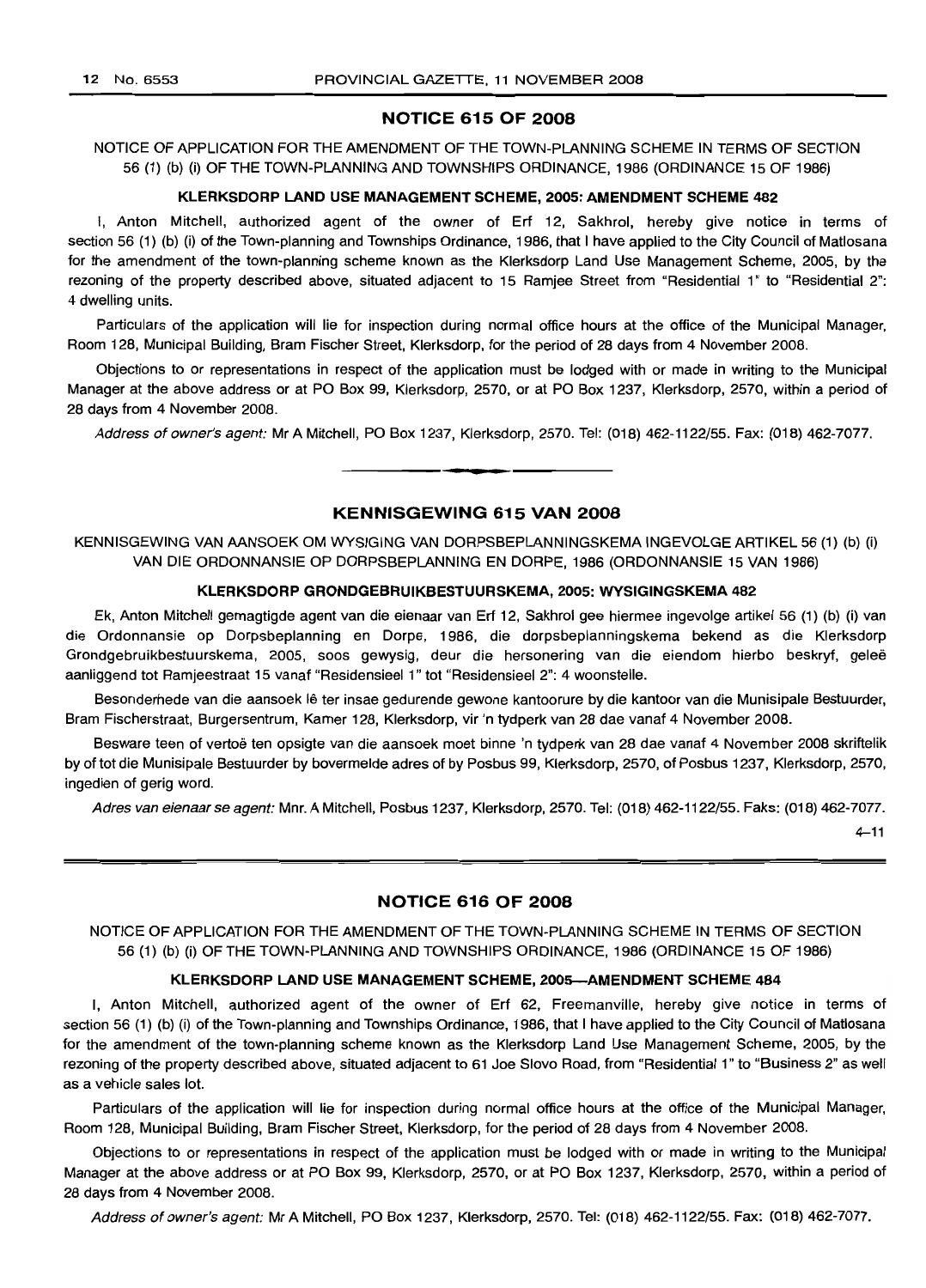#### KENNISGEWING 616 VAN 2008

KENNISGEWING VAN AANSOEK OM WYSIGING VAN DORPSBEPLANNINGSKEMA INGEVOLGE ARTIKEL 56 (1) (b) (i) VAN DIE ORDONNANSIE OP DORPSBEPLANNING EN DORPE, 1986 (ORDONNANSIE 15 VAN 1986)

#### KLERKSDORP GRONDGEBRUIKBESTUURSKEMA, 2005: WYSIGINGSKEMA 484

Ek, Anton Mitchell, gemagtigde agent van die eienaar van Erf 62, Freemanville, gee hiermee ingevolge artikel 56 (1) (b) (i) van die Ordonnansie op Dorpsbeplanning en Dorpe, 1986, die dorpsbeplanningskema bekend as die Klerksdorp Grondgebruikbestuurskema, 2005, soos gewysig, deur die hersonering van die eiendom hierbo beskryf, gelee aanliggend tot Joe Siovoweg 61, vanaf "Residensieel" tot "Besigheid 2" asook 'n motorvertoonlokaal.

Besonderhede van die aansoek lê ter insae gedurende gewone kantoorure by die kantoor van die Munisipale Bestuurder, Bram Fischerstraat, Burgersentrum, Kamer 128, Klerksdorp, vir 'n tydperk van 28 dae vanaf 4 November 2008.

Besware teen of vertoë ten opsigte van die aansoek moet binne 'n tydperk van 28 dae vanaf 4 November 2008 skriftelik by of tot die Munisipale Bestuurder by bovermelde adres of by Posbus 99, Klerksdorp, 2570, of Posbus 1237, Klerksdorp, 2570, ingedien of gerig word.

Adres van eienaar se agent: Mnr. A Mitchell, Posbus 1237, Klerksdorp, 2570. Tel: (018) 462-1122/55. Faks: (018) 462-7077.

 $4 - 11$ 

#### NOTICE 617 OF 2008

NOTICE OF APPLICATION FOR THE AMENDMENT OF THE TOWN-PLANNING SCHEME IN TERMS OF SECTION 56 (b) (i) OF THE TOWN-PLANNING AND TOWNSHIPS ORDINANCE, 1986 (ORDINANCE 15 OF 1986)

#### KLERKSDORP LAND USE MANAGEMENT SCHEME, 2005: AMENDMENT SCHEME 485

I, Anton Mitchell, authorized agent of the owner of Erf 68, Wilkeville, hereby give notice in terms of section 56 (1) (b) (i) of the Town-planning and Townships Ordinance, 1986, that I have applied to the City Council of Matlosana for the amendment of the town-planning scheme known as the Klerksdorp Land Use Management Scheme, 2005, by the rezoning of the property described above, situated adjacent to 5 Mildred Street from "Residential 1" to "Special" for the purposes of an accommodation enterprise and dwelling units.

Particulars of the application will lie for inspection during normal office hours at the office of the Municipal Manager, Room 128, Municipal Building, Bram Fischer Street, Klerksdorp, for the period 28 days from 4 November 2008.

Objections to or representations in respect of the application must be lodged with or made in writing to the Municipal Manager at the above address or at PO Box 99, Klerksdorp, 2570, or at PO Box 1237, Klerksdorp, 2570, within a period of 28 days from 4 November 2008.

Address of owner's agent: Mr A Mitchell, PO Box 1237, Klerksdorp, 2570. Tel: (018) 462-1122/55. Fax: (018) 462-7077. .**- .**

KENNISGEWING 617 VAN 2008

KENNISGEWING VAN AANSOEK OM WYSIGING VAN DORPSBEPLANNINGSKEMA INGEVOLGE ARTIKEL 56 (1) (b) (i) VAN DIE ORDONNANSIE OP DORPSBEPLANNING EN DORPE, 1986 (ORDONNANSIE 15 VAN 1986)

#### KLERKSDORP GRONDGEBRUIKBESTUURSKEMA, 2005: WYSIGINGSKEMA 485

Ek, Anton Mitchell gemagtigde agent van die eienaar van Erf 68, Wilkeville, gee hiermee ingevolge artikel 56 (1) (b) (i) van die Ordonnansie op Dorpsbeplanning en Dorpe, 1986, die dorpsbeplanningskema bekend as die Klerksdorp Grondgebruikbestuurskema, 2005, soos gewysig, deur die hersonering van die eiendom hierbo beskryf, geleë aanliggend tot Mildredstraat 5, vanaf "Residensieel" tot "Spesiaal" vir doeleindes van 'n akkommodasiebedryf en wooneenhede.

Besonderhede van die aansoek lê ter insae gedurende gewone kantoorure by die kantoor van die Munisipale Bestuurder, Bram Fischerstraat, Burgersentrum, Kamer 128, Klerksdorp, vir 'n tydperk van 28 dae vanaf 4 November 2008.

Besware teen of vertoë ten opsigte van die aansoek moet binne 'n tydperk van 28 dae vanaf 4 November 2008 skriftelik by of tot die Munisipale Bestuurder by bovermelde adres of by Posbus 99, Klerksdorp, 2570, of Posbus 1237, Klerksdorp, 2570, ingedien of gerig word.

Adres van eienaar se agent: Mnr A Mitchell, Posbus 1237, Klerksdorp, 2570. Tel: (018) 462-1122/55. Faks: (018) 462-7077.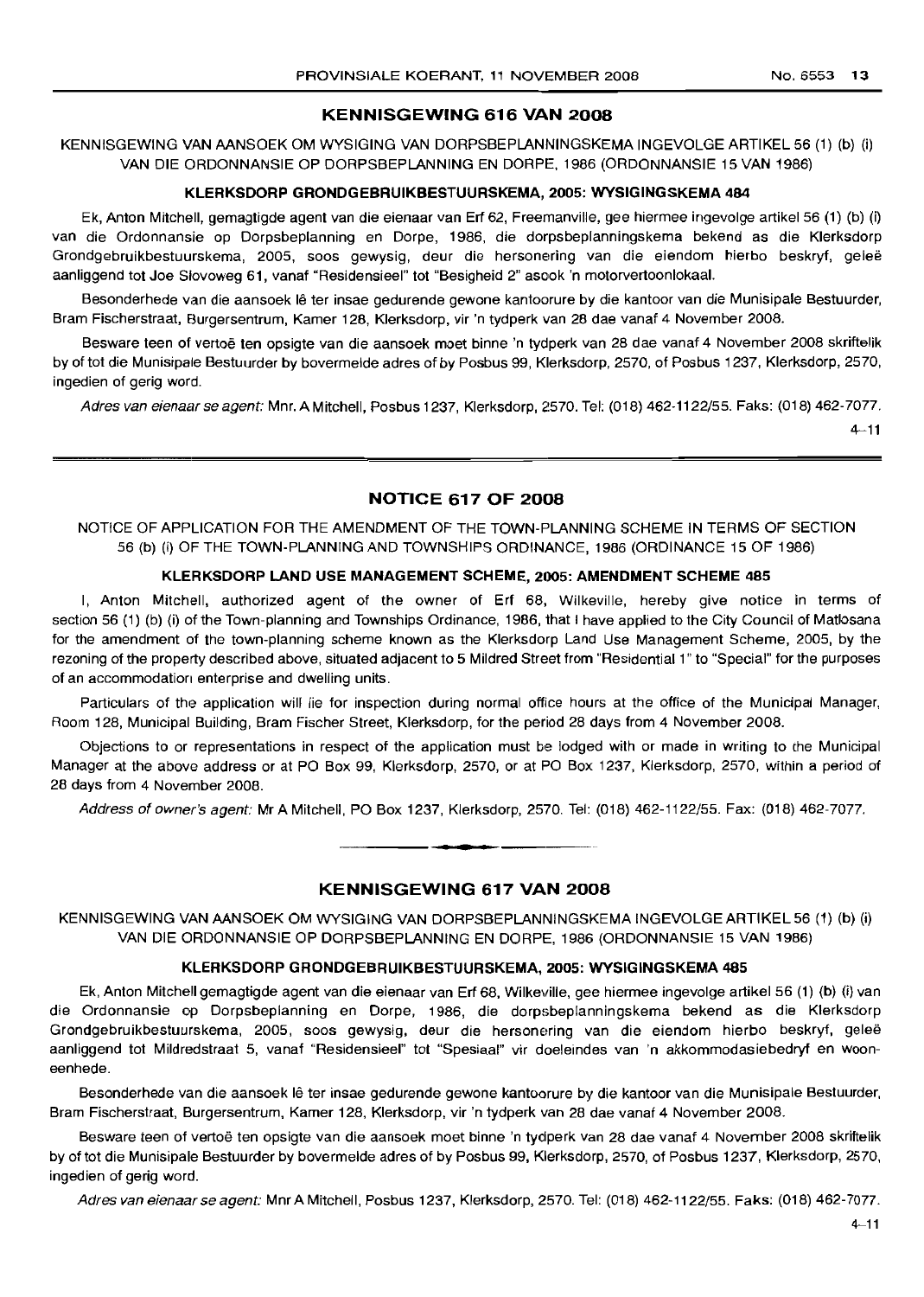#### **NOTICE 619 OF 2008**

[Regulation 21 (10) of the Development Facilitation Regulations in terms of the Development Facilitation Act, 1995]

Townscape Planning Solutions CC, PO Box 20831, Noordbrug, 2522, has lodged an application in terms of the Development Facilitation Act for the establishment of a land development area on Portion 6 (a portion of Portion 4) of Erf 64, Potchefstroom, 1.0., North West Province.

The development will consist of the following: The rezoning of the property from "Residential 1" to "Special" with an Annexure for the purpose of offices and a 100 m<sup>2</sup> for retail area. (Amendment Scheme 1575).

The relevant plan(s), document(s) and information are available for inspection at North West Department of Developmental Local Government and Housing, corner Albert Luthule and Gerrit Maritz Streets, Potchefstroom for a period of 21 days from 4 November 2008.

The application will be considered at a tribunal hearing to be held at the North West Department of Developmental Local Government and Housing, corner of Albert Luthule and Gerrit Maritz Street, Potchefstroom, on 26 February 2009 at 10:00 and the prehearing conference will be held at North West Department of Developmental Local Government and Housing, corner of Albert Luthule and Gerrit Maritz Street, Potchefstroom, on 19 February 2009 at 10:00.

Any person having an interest in the application should please note:

1. You may within a period of 21 days from the date of the first publication of this notice, provide the designated officer with your written objections or representations; or

2. If your comments constitute an objection to any aspect of the land development application, you must appear in person or through a representative before the Tribunal on, the date mentioned above.

Any written objection or representation must be delivered to the designated officer at the North West Department of Developmental Local Government and Housing, corner of Albert Luthule and Gerrit Maritz Street, Potchefstroom, and you may contact the designated officer if you have any queries on Tel: (018) 297-5011 and Fax: (018) 297-7956.



**• •**

[Regulasie 21 (10) van die Regulasie op Grondfasilitering ingevolge die Wet op Ontwikkelingsfasilitering, 1995]

Townscape Planning Solutions CC, Posbus 20831, Noordbrug, 2522, het 'n aansoek ingedien ingevolge die Wet op Ontwikkelingsfasilitering, 1995, vir die stig van 'n grondontwikkelingsgebied te Gedeelte 6 ('n gedeelte van Gedeelte 4) van Ert 64, Potchefstroom, 1.0., Noordwes Provnisie.

Die ontwikkeling sal bestaan uit die volgende: Die hersonering van die ert vanaf "Residensieel 1" na "Spesiaal" met 'n Bylae vir die doel van kantore en 100 m<sup>2</sup> koop en verkoop area. (Wysigingskema No. 1575).

Die betrokke plan(ne), dokument(e) en inligting is beskikbaar vir inspeksie te die Noordwes Departement van Plaaslike Regering en Behuising, hoek van Albert Luthule- en Gerrit Maritzstraat, Potchefstroom, vir 'n periode van 21 dae vanaf 4 November 2008.

Die aansoek sal oorweeg word tydens die tribunaalverhoor wat gehou sal word by die Noordwes Departement van Plaaslike Regering en Behuising, hoek van Albert Luthule- en Gerrit Maritzstraat, Potchefstroom, op 26 Februarie om 10:00 en die vooraf verhoorsamesprekings sal gehou word by die Noordwes Departement van Plaaslike Regering en Behuising, hoek van Albert Luthule- en Gerrit Maritzstraat, Potchefstroom, op 19 Februarie om 10:00.

Enige persoon wat 'n belang het by die aansoek moet asseblief kennis neem:

1. U mag binne 'n periode van 21 dae vanaf die eerste publikasie van hierdie kennisgewing, die aangewese beampte skriftelik van u besware of vertoë; of

2. indien u kommentaar neerkom op 'n beswaar met betrekking tot enige aspek van die grondontwikkelingsaansoek, moet u persoonlik, voor die Tribunaal verskyn of verteenwoordig word, op die datum hierbo genoem.

Enige beswaar of vertoe moet ingeden word by die aangewese beampte te Noordwes Departement van Plaaslike Regering en Behuising, hoek van Albert Luthule- en Gerrit Maritzstraat, Potchefstroom, en u mag in aanraking kom met die aangewese beampte indien u enige navrae het by Tel: (018) 297-7956 en Faks: (018) 297-7956. (Ref: P0887 NW Gazette)

 $4 - 11$ 

#### **NOTICE 620 OF 2008**

#### APPLICATION FOR ESTABLISHMENT OF TOWNSHIP

The Rustenburg Local Municipality, hereby gives notice in terms of section 69 (3) read in conjunction with section 69 (6) (a) of the Town-planning and Townships Ordinance, 1986 (Ordinance 15 of 1986), that an application for township establishment for the township referred to in the Annexure hereto, has been received by it.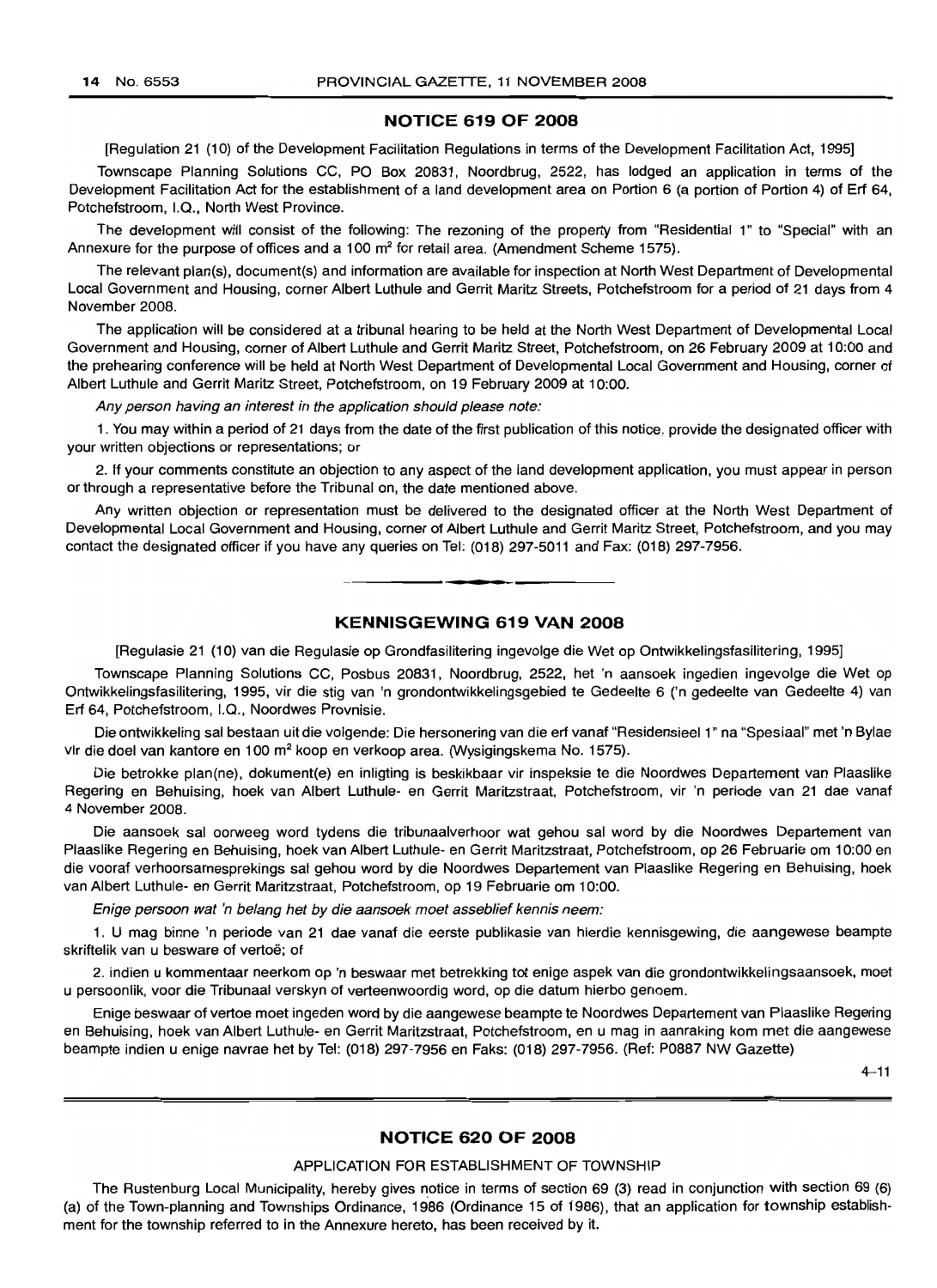Particulars of the application will lie for inspection during normal office hours at the office of the Director Planning and Development, Room 313, Missionary Mpheni House, corner of Beyers Naude- and Nelson Mandela Drive, Rustenburg, for a period of 28 days from 11 November 2008.

Objections to or representations in respect of the application must be lodged with or made in writing and in duplicate to the Municipal Manager at the above address or P.O. Box 16, Rustenburg, 0300, or the applicant within a period of 28 days from 11 November 2008.

#### **ANNEXURE**

#### Name of township: **Marikana Extension 5.**

Full name of applicant: Plancentre on behalf of the registered owner, Western Platinum Limited (Registration No, 1963/003589/06).

Number of erven and proposed township:

1 846 "Residential 1" stands;

- 11 "Residential 2" stands;
- 1 "Business 2" stand;
- 2 "Institutional 2" stands;

73 "Public Open Space" stands;

as well as "Roads".

Land description: Portion 415 of the farm Rooikoppies No. 297, Registration Division JQ, North West Province (comprising of various portions of the farm Rooikoppies No. 297, Registration Division JQ, North West Province).

Location: The proposed township is situated approximately 2 km southwest of the existing Marikana township as well as directly adjacent and south of Marikana Extension 2.

Applicant: Plancentre, P.O. Box 3112, Wilropark, 1731. Tel: (011) 764-4080.

(Notice No. 0809)

#### **KENNISGEWING 620 VAN 2008**

.**- .**

#### AANSOEK OM STIGTING VAN DORP

Die Rustenburg Plaaslike Munisipaliteit, gee hiermee ingevolge artikel 69 (3) saamgelees met artikel 69 (6) (a) van die Ordonnansie op Dorpsbeplanning en Dorpe, 1986 (Ordonnansie 15 van 1986), kennis dat 'n aansoek om die dorp in die Bylae hieronder genoem, te stig deur hom ontvang is.

Besonderhede van die aansoek lê ter insae gedurende gewone kantoorure by die Direkteur Beplanning en Ontwikkeling, Kamer 313, Missionary Mpheni House, hoek van Beyers Naude- en Nelson Mandelarylaan, Rustenburg, vir 'n tydperk van 28 dae vanaf 11 November 2008.

Besware teen of vertoë ten opsigte van die aansoek moet binne 'n tydperk van 28 dae vanaf 11 November 2008 skriftelik en in tweevoud by die Munisipale Bestuurder by bovermelde adres of by Posbus 16, Rustenburg, 0300, of die applikant ingedien of gerig word.

#### **BYLAE**

#### Naam van dorp: **Marikana Uitbreiding 5.**

Naam van aansoeker: PlanCentre namens die geregistreerde eienaar, Western Platinum Limited (Registration No. 1963/003589/06).

Aantal erwe in die voorgestelde dorp:

- 1 846 "Residensieel 1" erwe;
- 11 "Residensieel 2" erwe;
- 1 "Besiqheid 2" erf;
- 2 "Institusioneel" erwe;
- 73 "Publieke Oopruimte" erwe;

asook "Strate".

Grondbeskrywing: Gedeelte 415 van die plaas Rooikoppies No. 297, Registrasie Afdeling JQ, Noordwes Provinsie (bestaande uit onderskeie gedeeltes van die plaas Rooikoppies No. 297, Registrasie Afdeling JQ, Noordwes Provinsie).

Ligging: Die voorgestelde dorpsgebied is ongeveer 2 km suidwes van die bestaande Marikana dorp asook direk aanliggend en suid van Marikana Uitbreiding 2, geleë.

Applikant: Plancentre, Posbus 3112, Wilropark, 1731. Tel: (011) 764-4080.

Verwysing: 13/2/Eldorette x29.

(Kennisgewing No. 0809)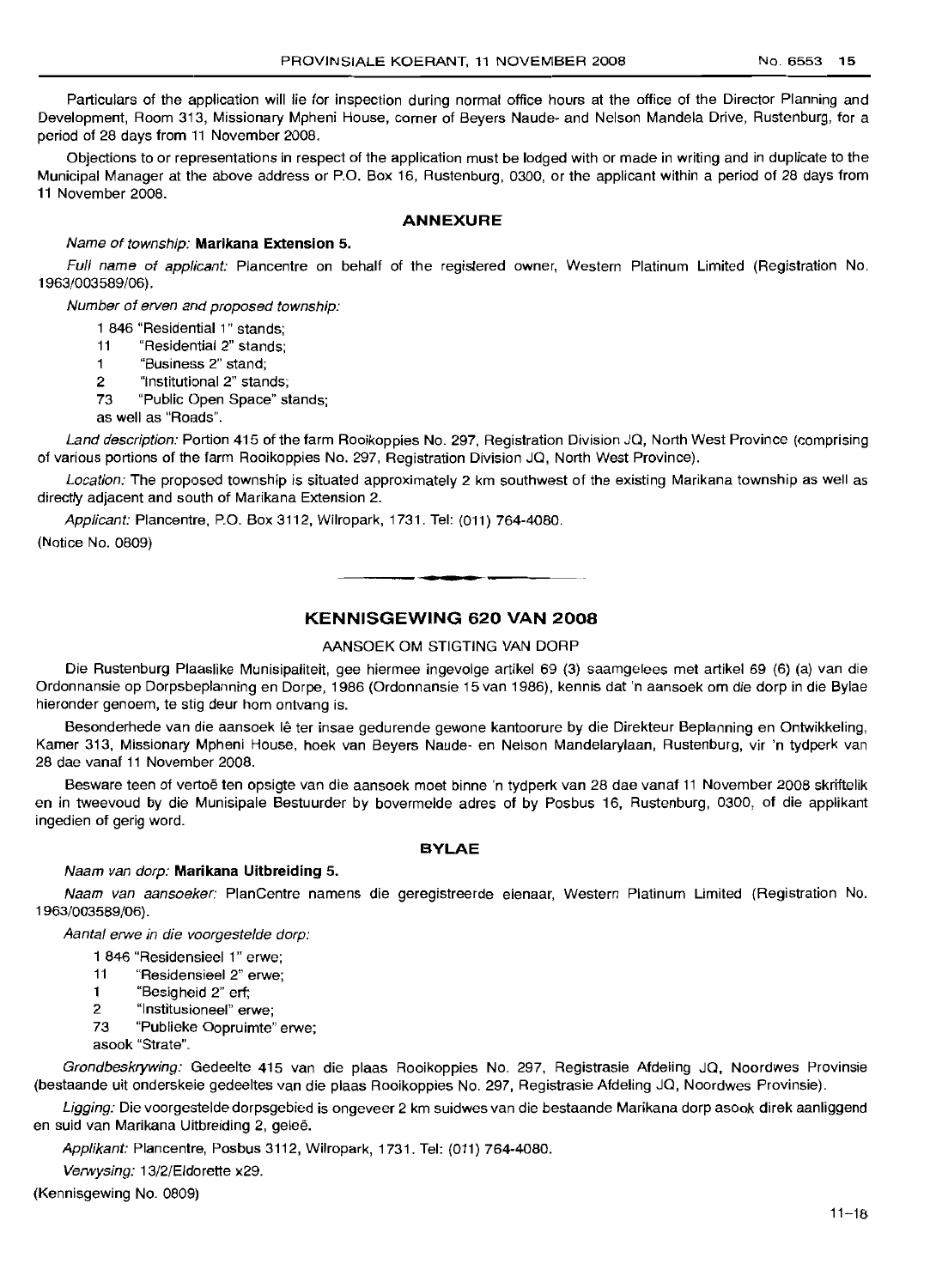#### **NOTICE 621 OF 2008**

#### **PROPOSED TOWNSHIP: BLAAUWBANK**

The Madibeng Local Municipality hereby gives notice in terms of Section 96 read with Section 69 (6) (a) of the Townplanning and Townships Ordinance, 1986 (Ordinance No. 15 of 1986), that an application to establish the township referred to in the Annexure hereto, has been received by it.

Particulars of the application will lie for inspection during normal office hours at the office of the Municipal Manager: Madibeng Local Municipality, 53 Van Velden Street, Brits, within a period of 28 days from 11 November 2008.

Objections to or representations in respect of the application must be lodged with or made in writing to the Municipal Manager at the above address or at by PO Box 106, Brits, 0250, within a period of 28 days from 11 November 2008.

#### **ANNEXURE**

#### Name of township: **Blaauwbank.**

Full name of applicant: Origin Town Planning on behalf of Johannes Jacobus Scheepers, Beatrix Elizabeth Scheepers en Blaauwbank Landgoed Trust.

Number or erven and proposed zoning: 2 erven zoned "Special" for the purposes of a shopping centre and filling station, including shops, offices, medical consulting rooms, places of refreshment, places of entertainment and business buildings.

Description ofland on which township is to be established: Portion 57 of the Farm Blaauwbank 241 JQ and a part of Portion 1090 of the Farm Hartebeestpoort C 419 JQ.

Locality of proposed township: The proposed township is situated approximately 1 km south of the existing Lethlabile town and approximately 15 km north of Brits along the 01382 road.

#### **KENNISGEWING 621 VAN 2008**

**• •**

#### **VOORGESTELDE DORP: BLAAUWBANK**

Die Madibeng Plaaslike Munisipaliteit gee hiermee ingevolge artikel 96 gelees tesame met Artikel 69 (6) (a) van die Ordonnansie op Dorpsbeplanning en Dorpe, 1986 (Ordonnansie No. 15 van 1986), kennis dat 'n aansoek deur hom ontvang is om die dorp in die bylae hierby genoem, te stig.

Besonderhede van die aansoek lê ter insae gedurende gewone kantoorure by die kantoor van die Munisipale Bestuurder: Madibeng Plaaslike Munisipaliteit, Van Veldenstraat 53, Brits, vir 'n tydperk van 28 dae vanaf 11 November 2008.

Besware teen of vertoe ten opsigte van die aansoek moet binne 'n tydperk van 28 dae vanaf 11 November 2008 skriftelik by of tot die Munsipale Bestuurder by bovermelde adres of by Posbus 106, Brits, 0250, ingedien of gerig word.

#### **BYLAE**

#### Naam van dorp: **Blaauwbank.**

Volle naam van aansoeker: Origin Stadsbeplanning namens Johannes Jacobus Scheepers, Beatrix Elizabeth Scheepers en Blaauwbank Landgoed Trust.

Aantal erwe en voorgestelde sonering: 2 erwe soneer "Spesiaal" vir die doeleindes van 'n winkelsentrum en 'n vulstasie, insluitend winkels, kantore, mediese spreekkamers, verversingsplekke, vermaaklikheidsplekke en besigheidsgeboue.

Beskrywing van grond waarop dorp gestig staan te word: Gedeelte 57 van die Plaas Blaauwbank 241 JQ en 'n deel van Gedeelte 1090 van die plaas Hartebeespoort C 419 JQ.

Ligging van voorgestelde dorp: Die voorgestelde dorp is geleë ongeveer 1 km suid van die bestaande Lethlabile Dorp en ongeveer 15 km noord vanaf Brits, aangrensend en ten weste van die D1382 pad.

 $11 - 18$ 

#### **NOTICE 622 OF 2008**

#### **PROPOSED TOWNSHIP: MOOINOOI EXTENSION 8**

The Madibeng Local Municipality hereby gives notice in terms of Section 96 read with Section 69 (6) (a) of the Townplanning and Townships Ordinance, 1986 (Ordinance No. 15 of 1986), that an application to establish the township referred to in the Annexure hereto, has been received by it.

Particulars of the application will lie for inspection during normal office hours at the office of the Municipal Manager: Madibeng Local Municipality, 53 Van Velden Street, Brits, within a period of 28 days from 11 November 2008.

Objections to or representations in respect of the application must be lodged with or made in writing to the Municipal Manager at the above address or at by PO Box 106, Brits, 0250, within a period of 28 days from 11 November 2008.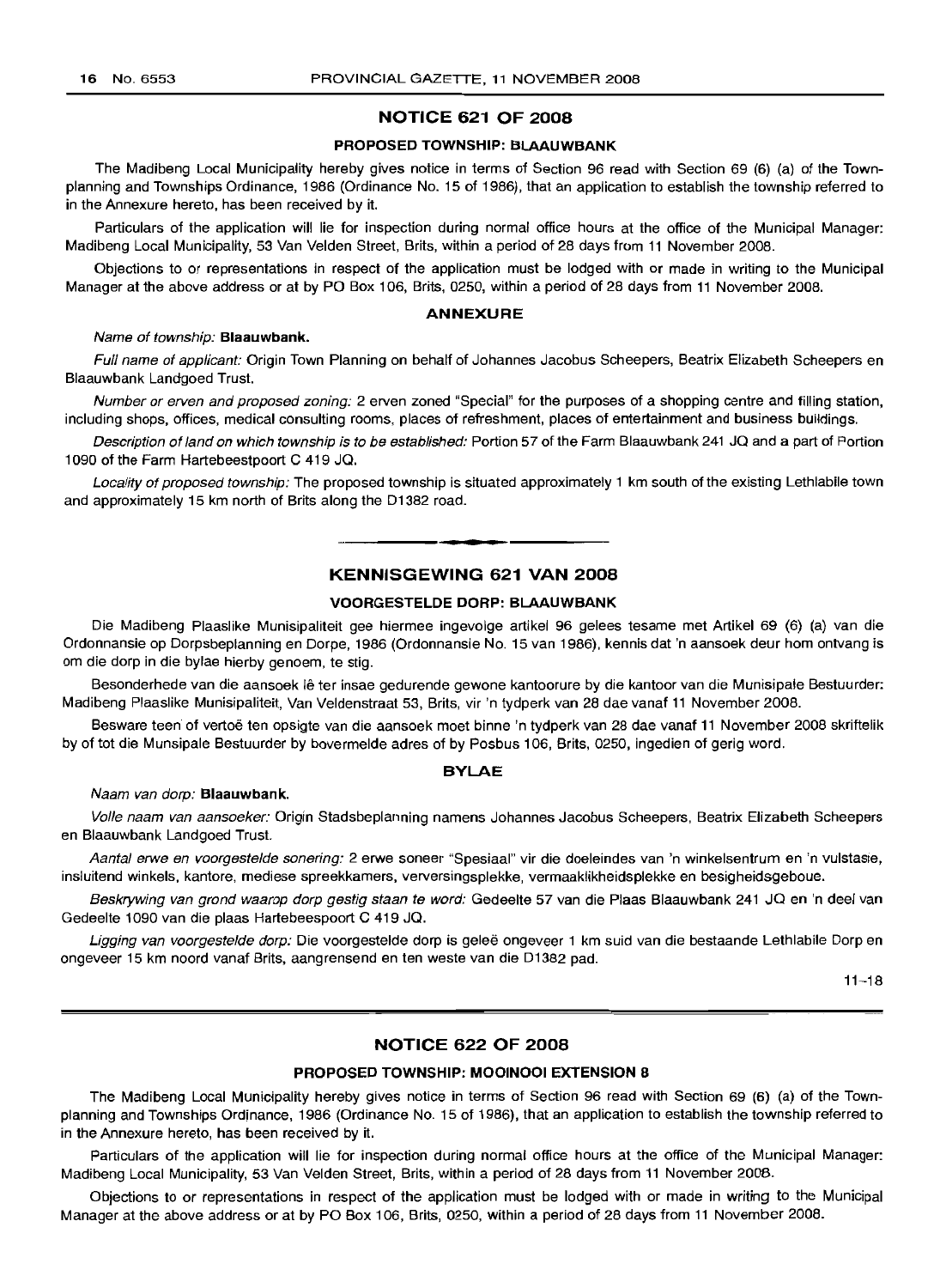#### **ANNEXURE**

#### Name of township: **Mooinooi Extension** 8.

Full name of applicant: Origin Town Planning on behalf of Piet Fouche Eiendomstrust.

Number or erven and proposed zoning:

- Erf zoned "Special" for the purpose of dwelling units and/or Shopping Centre (including shops, offices, medical consulting rooms, places of refreshment, places of amusement and business buildings) with a FSR of 0.7 (proposed Erf 1).
- Erf zoned "Special" for the purposes of dwelling units, with an FSR of 0.3 (proposed Erf 2).
- Erf zoned "Special Residential" (proposed Erf 3).
- 1 Erf zoned "Special" for the purposes of dwelling units, with an FSR of 0.35 (proposed Erf 4).
- 1 Erf zoned "Special" for the purposes of dwelling units and/or shopping centre (including shops, offices, medical consulting rooms, places of refreshment, places of amusement and business buildings), with an FSR of 0.5 (proposed Erf 5).
- Erf zoned "Special" for the purposes of access, access control and conveyance of engineering services (Proposed Erf 6).

Description of land on which township is to be established: Portion 239 of the farm Elandskraal 469 JQ.

Locality of proposed township: The proposed township is situated approximately 100 metres south of the N4/Lonhro Drive junction, Mooinooi, directly adjacent and to the east of Lonhoro Drive.

#### **KENNISGEWING 622 VAN 2008**

I **\_ I**

#### **VOORGESTELDE CORP: MOOINOOI UITBREIDING** 8

Die Madibeng Plaaslike Munisipaliteit gee hiermee ingevolge artikel 96 gelees tesame met artikel 69 (6) (a) van die Ordonnansie op Dorpsbeplanning en Dorpe, 1986 (Ordonnansie No. 15 van 1986), kennis dat 'n aansoek deur hom ontvang is om die dorp in die bylae hierby genoem, te stig.

Besonderhede van die aansoek lê ter insae gedurende gewone kantoorure by die kantoor van die Munisipale Bestuurder: Madibeng Plaaslike Munisipaliteit, Van Veldenstraat 53, Brits, vir 'n tydperk van 28 dae vanaf 11 November 2008.

Besware teen of vertoe ten opsigte van die aansoek moet binne 'n tydperk van 28 dae vanaf 11 November 2008 skriftelik by of tot die Munsipale Bestuurder by bovermelde adres of by Posbus 106, Brits, 0250, ingedien of gerig word.

#### **BYLAE**

#### Naam van dorp: **Mooinooi Uitbreiding** 8.

Volle naam van aansoeker: Origin Stadsbeplanning namens Piet Fouche Eiendomstrust.

Aantal erwe en voorgestelde sonering:

- Erf soneer "Spesiaal" vir die doeleindes van wooneenhede en/of winkelsentrum (insluitende winkels, kantore, mediese spreekkamers, verversingsplekke, vermaaklikheidsplekke en besigheidsgeboue), met 'n VRV van 0.7 (voorgestelde Erf 1).
- Erf soneer "Spesiaal" vir die doeleindes van wooneenhede met 'n VRV van 0.3 (voorgestelde Erf 2).
- Erf soneer "Spesiale Woon" (voorgestelde Erf 3).
- Erf soneer "Spesiaal" vir die doeleindes van wooneenhede met 'n VRV van 0.35 (voorgestelde Erf 4).
- Erf soneer "Spesiaal" vir die doeleindes van wooneenhede en/of winkelsentrum (insluitende winkels, kantore, mediese spreekkamers, verversingsplekke, vermaaklikheidsplekke en besigheidsgeboue), met 'n VRV van 0.5 (voorgestelde Erf 5).
- soneer "Spesiaal" vir die doeleindes van toegang, toegangsbeheer en die geleiding van ingenieursdienste (voorgeslelde Erf 6).

Beskrywing van grond waarop dorp gestig staan te word: Gedeelte 239 van die plaas Elandskraal 469 JQ.

Ligging van voorgestelde dorp: Die voorgestelde dorp is geleë ongeveer 100 meter suid van die N4/Lonhro Rylaan aansuiting, Mooinooi, aangrensend aan en ten ooste van Lonhro Rylaan.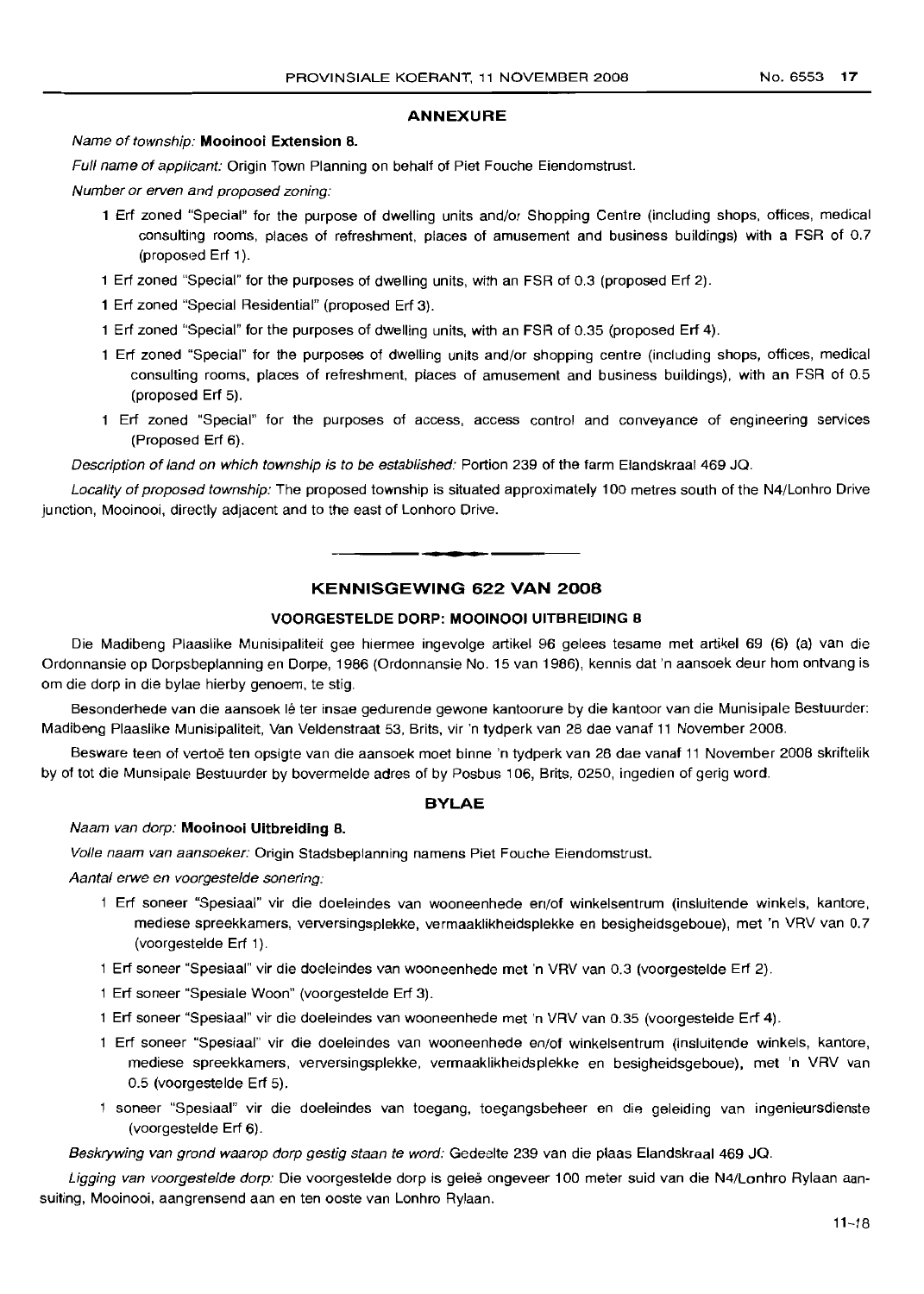#### **NOTICE 623 OF 2008**

NOTICE OF APPLICATION FOR AMENDMENT OF TOWN-PLANNING SCHEME IN TERMS OF SECTION 56 (1) (b) (i) OF THE TOWN-PLANNING AND TOWNSHIPS ORDINANCE, 1986 (ORDINANCE 15 OF 1986)

#### **SWARTRUGGEN5-AMENDMENT SCHEME 51**

Maxim Planning Solutions, being the authorised agent of the owner of Erf 663, Rodeon hereby gives notice in terms of section 56 (1) (b) (i) of the Town-planning and Townships Ordinance, 1986, that we have applied to the Kgetlengrivier Local Municipality for the amendment of the town-planning scheme known as Swartruggens Town-planning Scheme, 1997, as amended, by the rezoning of Erf 663, Rodeon situated on the corner of Kemp and Twist Street, from "Residential 1" to "Residential 2".

Particulars of the application will lie for inspection during normal office hours at the office of the Municipal Manager, Kgetlengrivier Local Municipality, Swartruggens and Koster Municipal Offices for the period of 28 days from 11 November 2008.

Objections to or representations in respect of the application must be lodged with or made in writing to the Municipal Manager, Kgetlengrivier Local Municipality at the above address or posted to P.O. Box 66, Koster, 0348, within a period of 28 days from 11 November 2008.

Address of authorised agent: Maxim Planning Solutions, 56 Archbishop Desmond Tutu Street, Klerksdorp; P.O. Box 10681, Klerksdorp, 2570. Tel: (018) 462-1756. (2/1166)

#### **KENNISGEWING 623 VAN 2008**

**• I**

KENNISGEWING VAN AANSOEK OM WYSIGING VAN DORPSBEPLANNINGSKEMA INGEVOLGE ARTIKEL 56 (1) (b) (i) VAN DIE ORDONNANSIE OP DORPSBEPLANNING EN DORPE, 1986 (ORDONNANSIE 15 VAN 1986)

#### **SWARTRUGGENS-WYSIGINGSKEMA 51**

Maxim Planning Solutions, synde die gemagtigde agent van die eienaar van Erf 663, Rodeon, gee hiermee ingevolge artikel 56 (1) (b) (i) van die Ordonnansie op Dorpsbeplanning en Dorpe, 1986, kennis dat ons by die Kgetlengrivier Plaaslike Munisipaliteit aansoek gedoen het om die wysiging van die Swartruggens-dorpsbeplanningskema, 1997, soos gewysig, deur die hersonering van Erf 663, Rodeon, geleë op die hoek van Kemp en Twistraat, vanaf "Residensieel 1" na "Residensieel 2".

Besonderhede van die aansoek lê ter insae gedurende gewone kantoorure by die kantoor van die Munisipale Bestuurder, Kgetlengrivier Plaaslike Munisipaliteit, Swartruggens en Koster Munisipale Kantore vir 'n tydperk van 28 dae vanaf 11 November 2008.

Besware teen of vertoë ten opsigte van die aansoek moet binne 'n tydperk van 28 dae vanaf 11 November 2008 skriftelkik by of tot die Munisipale Bestuurder, Kgetlengrivier Plaaslike Munisipaliteit by bovermelde adres of by Posbus 66, Koster, 0348, ingedien of gerig word.

Adres van gemagtigde agent: Maxim Planning Solutions, Archbishop Desmond Tutustraat 56, Klerksdorp; Posbus 10681, Klerksdorp, 2570. Tel: (018) 462-1756. (2/1166.)

 $11 - 18$ 

#### **NOTICE 624 OF 2008**

NOTICE OF APPLICATION FOR AMENDMENT OF THE POTCHEFSTROOM TOWN-PLANNING SCHEME, 1980, IN TERMS OF SECTION 56 (1) (b) (i) OF THE TOWN-PLANNING AND TOWNSHIPS ORDINANCE, 1986 (ORDINANCE 15 OF 1986)

#### **POTCHEFSTROOM AMENDMENT SCHEME 1576**

We. Welwyn Town and Regional Planners, being the authorised agent of the owner of the Portion 1 of Erf 917, situated in the town, Potchefstroom, hereby give notice in terms of section 56 (1) (b) (i) of the Town-planning and Townships Ordinance, 1986, that we have applied to the Tlokwe City Council for the amendment of the town-planning scheme known as the Potchefstroom Town-planning Scheme, 1980, by the rezoning of the property described above, situated on 22 Esselen Street, Potchefstroom, from "Residential 1" with a Annexure 531 to "Business 4" with Annexure 1126 for residential uses, place of refreshment, conference facilities and back packer's reside (lodging).

Particulars of the application will lie for inspection during normal office hours at the office of the Municipal Manager, Wolmarans Street, Potchefstroom, for a period of 28 days from 11 November 2008.

Objections to or representations in respect of the application must be lodged with or made in writing to the Municipal Manager at the above address or at P.O. Box 113, Potchefstroom, 2520, within a period of 28 days from 11 November 2008.

Address of applicant: Welwyn Town and Regional Planners, PO. Box 20508, Noordbrug, 2522. Tel: (018) 293-1536.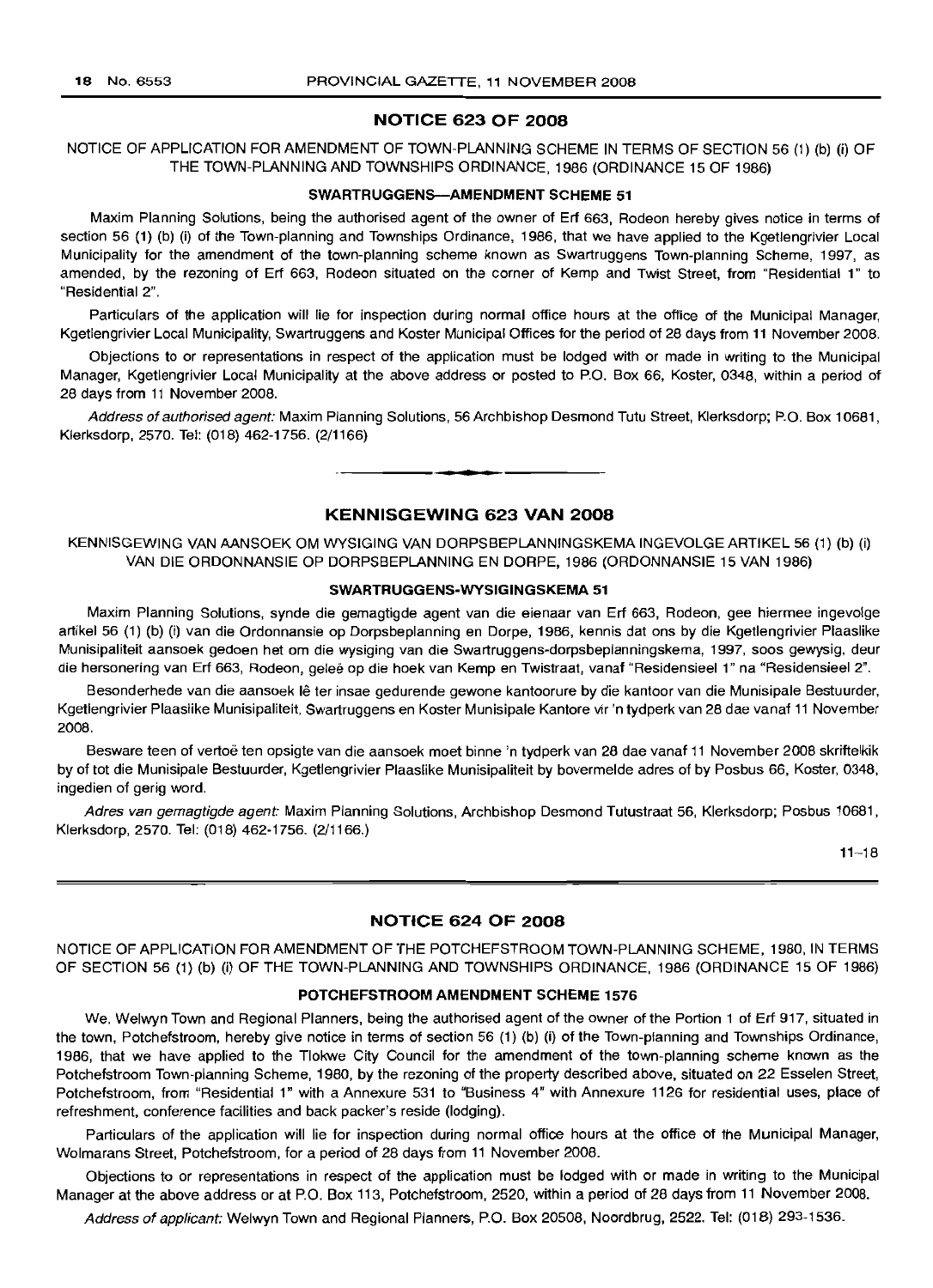#### **KENNISGEWING 624 VAN 2008**

KENNISGEWING VAN AANSOEK OM WYSIGING VAN DIE POTCHEFSTROOM-DORPSBEPLANNINGSKEMA, 1980, INGEVOLGE ARTIKEL 56 (1) (b) (i) VAN DIE ORDONNANSIE OP DORPSI3EPLANNING EN DORPE, 1986 (ORDONNANSIE 15 VAN 1986)

#### **POTCHEFSTROOM-WYSIGINGSKEMA 1576**

Ons, Welwyn Stads- en Streekbeplanners, synde die gemagtigde agent van die eienaar van die Gedeelte 1 van Erf 917, geleë in de dorp, Potchefstroom, ingevolge artikel 56 (1) (b) (i) van die Ordonnansie op Dorpsbeplanning en Dorpe, 1986, gee hierme kennis dat ons by die Tlokwe Stadsraad aansoek gedoen het om die wysiging van die dorpsbeplanningskema, bekend as die Potchefstroom-dorpsbeplanningskema, 1980, deur die hersonering van die eiendom hierbo beskryf, geleë te Esselenstraat 22, Potchefstroom, vanaf "Residensieel 1" met 'n Bylae 531 na "Besigheid 4" met Bylae 1126, vir residensiele gebruike, verversingsplek, konferensie fasiliteite en pakstappersverblyf.

Besonderhede van die aansoek lê ter insae gedurende gewone kantoorure by die kantoor van die Munisipale Bestuurder, Wolmaransstraat, Potchefstroom, vir 'n tydperk van 28 dae vanaf 11 November 2008.

Besware teen of vertoe ten opsigte van die aansoek moet binne 'n tydperk van 28 dae vanaf 11 November 2008 skriftelik tot die Munisipale Bestuurder by bovermelde adres of by Posbus 113, Potchefstroom, 2520, ingedien of gerig word.

Adres van applikant: Welwyn Stads- en Streekbeplanners, Posbus 20508, Noordbrug, 2522. Tel: (018) 293-1536.

 $11 - 18$ 

#### **NOTICE 625 OF 2008**

NOTICE OF APPLICATION FOR AMENDMENT OF THE POTCHEFSTROOM TOWN-PLANNING SCHEME, 1980, IN TERMS OF SECTION 56 (1) (b) (i) OF THE TOWN-PLANNING AND TOWNSHIPS ORDINANCE, 1986 (ORDINANCE 15 OF 1986)

#### **POTCHEFSTROOM AMENDMENT SCHEME 1577**

We, Welwyn Town and Regional Planners, being the authorised agent of the owner of the proposed Remaining Portion of Portion 1 of Erf 1067, situated in the Town of Potchefstroom, hereby give notice in terms of section 56 (1) (b) (i) of the Town-planning and Townships Ordinance, 1986, that we have applied to the Tlokwe City Council for the amendment of the town-planning scheme known as the Potchefstroom Town-planning Scheme, 1980, by the rezoning of the property described above, situated at 57 Albert Luthuli Drive, Potchefstroom, from "Residential 1" to "Residential 3".

Particulars of the application will lie for inspection during normal office hours at the office of the Municipal Manager, Wolmarans Street, Potchefstroom, for a period of 28 days from 11 November 2008.

Objections to or representations in respect of the application must be lodged with or made in writing to the Municipal Manager at the above address or at P.O. Box 113, Potchefstroom, 2520, within a period of 28 days from 11 November 2008.

Address of applicant: Welwyn Town and Regional Planners, P.O. Box 20508, Noordbrug, 2522. Tel: (018) 293-1536.

.**- .**

#### **KENNISGEWING 625 VAN 2008**

KENNISGEWING VAN AANSOEK OM WYSIGING VAN DIE POTCHEFSTROOM-DORPSBEPLANNINGSKEMA, 1980, INGEVOLGE ARTIKEL 56 (1) (b) (i) VAN DIE ORDONNANSIE OP DORPSBEPLANNING EN DORPE, 1986 (ORDONNANSIE 15 VAN 1986)

#### **POTCHEFSTROOM-WYSIGINGSKEMA 1577**

Ons, Welwyn Stads- en Streekbeplanners, synde die gemagtigde agent van die eienaar van die Resterende Gedeelte van Gedeelte 1 van Erf 1067, geleë in die dorp Potchefstroom, ingevolge artikel 56 (1) (b) (i) van die Ordonnansie op Dorpsbeplanning en Dorpe, 1986, gee hierme kennis dat ons by die Tlokwe Stadsraad aansoek gedoen het om die wysiging van die dorpsbeplanningskema, bekend as die Potchefstroom-dorpsbeplanningskema, 1980, deur die hersonering van die eiendom hierbo beskryf, gelee te Albert Luthulirylaan 57 vanaf "Residensieel 1" na "Residensieel 3".

Besonderhede van die aansoek lê ter insae gedurende gewone kantoorure by die kantoor van die Munisipale Bestuurder, Wolmaransstraat, Potchefstroom, vir 'n tydperk van 28 dae vanaf 11 November 2008.

Besware teen of vertoë ten opsigte van die aansoek moet binne 'n tydperk van 28 dae vanaf 11 November 2008 skriftelik by of tot die Munisipaie Bestuurder by bovermelde adres of by Posbus 113, Potchefstroom, 2520, ingedien of gerig word.

Adres van epptikent: Welwyn Stads- en Streekbeplanners, Posbus 20508, Noordbrug, 2522. Tel: (018) 293-1536.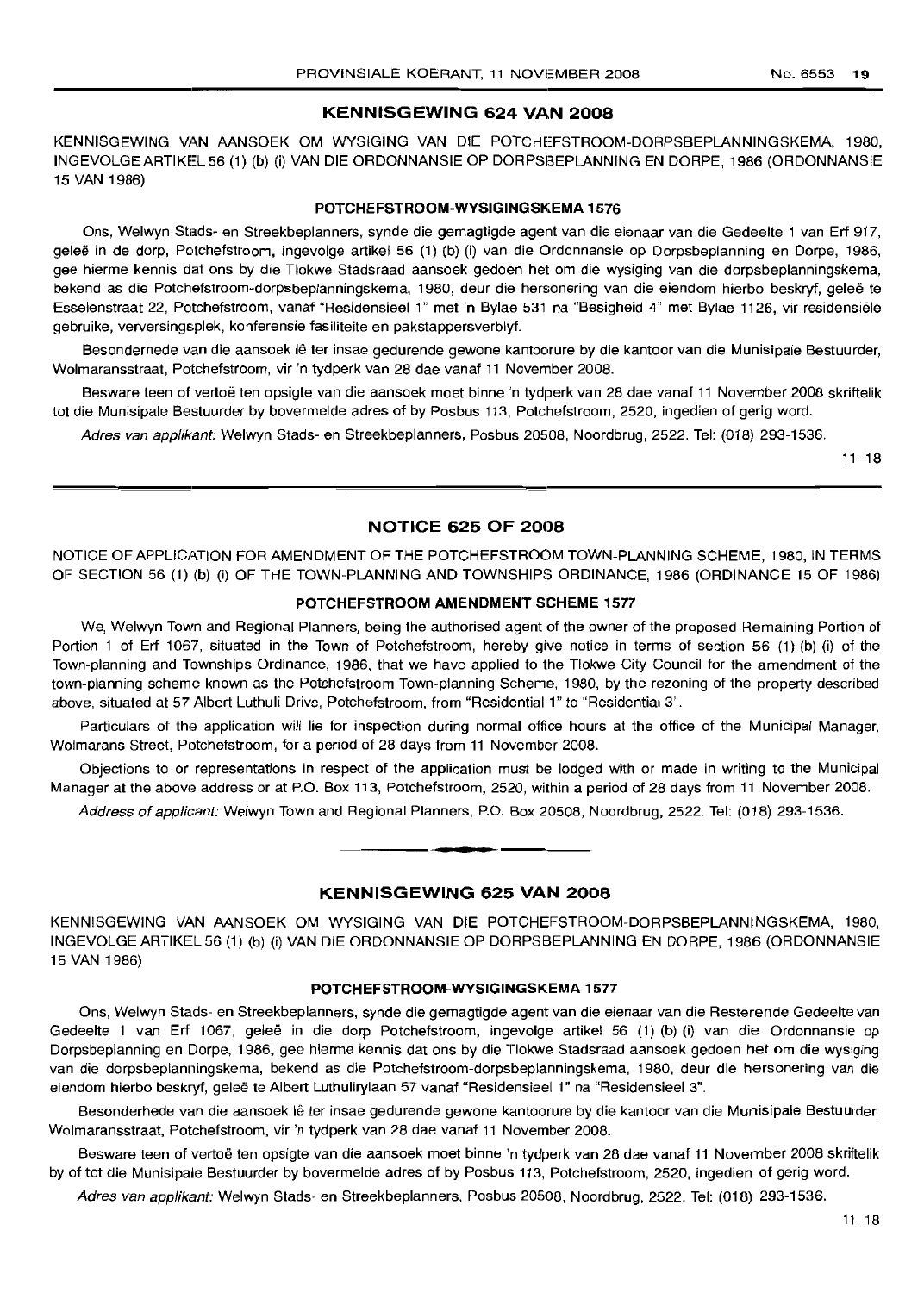#### **NOTICE 626 OF 2008**

NOTICE OF LAND DEVELOPMENT AREA APPLICATION ON THE REMAINING EXTENT OF THE FARM IFAFI 457 JQ, PORTION 12 (PORTION OF PORTION 1) OF THE FARM SYFERFONTEIN 438 JQ AND HOLDING 99, MELODIE AGRICULTURAL HOLDINGS JQ

NOTICE IN TERMS OF REGULATION 21 (8) (c) AND 21 (10) OF THE DEVELOPMENT FACILITATION REGULATIONS IN TERMS OF THE DEVELOPMENT FACILITATION ACT, 1995 (ACT 67 OF 1995)

#### REFERENCE: DFA21/3/1/10/12 AND 13

Midplan & Associates, Town and Regional Planners, being the authorised agent of the registered owner has owned an application in terms of the Development Facilitation Act, 1995 (Act 67 of 1995) for the establishment of a land development area on the area on the above properties. The land development area is located to the north and south of and on the P79-1 and to the immediate north of the existing Ifafi Township.

The land development will consist of 5 "Residential 3" erven, 12 erven for "Business 1" and streets (Ifafi and Syferfontein), and 4 erven for "Special" and streets (Melodie).

The relevant plans and documents are open for inspection at the offices of the Designated Officer, North West Province Development Tribunal, Paul Ramosa Riekert Building, c/o Von Wielligh and Gerrit Maritz Avenues, Dassierand, Potchefstroom and at 23 De Havilland Avenue, Helderkruin, Roodepoort, for a period of 21 days from 11 November 2008 up to and including 2 December 2008.

The applications will be considered at tribunal hearing at the Santa Fé Pub and Grill located on the proposed land development area on 12 February 2009 at 10hOO and a Pre-Hearing Conference will be held at the same venue and time on 5 February 2009.

Any person having an interest in the application should note:

- 1. You may within 21 days from the date of the first publication of this notice (11 November 2008), provide the Designated Officer with your written objections or representations; and
- 2. If your comments constitute an objection to any aspect of the land development application, you must appear before the Tribunal in person or through a representative on the dates mentioned above.

Any written objection or representation must be delivered to the Designated Officer, Paul Ramosa Riekert Building, c/o Von Wielligh and Gerrit Maritz Avenues, Dassierand, Potchefstroom or sent to Private Bag X1213, Potchefstroom, 2520 on or before 2 December 2008. You may contact the Designated Officer on Tel: (018) 297-5011 and Fax: (018) 297-7956.

Midplan & Associates, P.O. Box 21443, Helderkruin, 1733. Tel: (011) 764-5753/082 881 2563.

#### **KENNISGEWING 626 VAN 2008**

**a •**

KENNISGEWING VAN AANSOEK OM GRONDONTWIKKELINGSGEBIED OP DIE RESTERENDE GEDEELTE VAN DIE PLAAS IFAFI 457 JQ, GEDEELTE 12 (GEDEELTE VAN GEDEELTE 1) VAN DIE PLAAS SYFERFONTEIN 438 JQ EN HOEWE 99, MELODIE LANDBOUHOEWES JQ

KENNIS INGEVOLGE REGULASIE 21 (8) (c) EN 21 (10) VAN DIE ONTWIKKELlNGSFASILITERINGSREGULASIES INGEVOLGE DIE WET OP ONTWIKKELlNGSFASILITERING, 1995 (WET 67 VAN 1995)

#### VERWYSING: DFA21/3/1/10/12 EN 13

Midplan & Medewerkers, die gevolmagtigde agent van die geregistreerde eienaar, het aansoek gedoen ingevolge die Wet op Ontwikkelingsfasilitering, 1995 (Wet 67 van 1995), vir die vestiging van 'n grondontwikkelingsgebied op die Resterende Gedeelte van die plaas Ifafi 457 JQ, Gedeelte 12 (gedeelte van Gedeelte 1) van die plaas Syferfontein 438 JQ en Hoewe 99, Melodie Landbouhoewes JQ. Die grondontwikkelingsgebied is gelee noord en suid van en aan die P79-1 en direk noord van Ifafi Dorpsgebied.

Die grondontwikkelingsgebied sal bestaan uit 5 erwe vir "Residensieel 3", 12 erwe vir "Besigheid 1" en strate (Ifafi en Syferfontein) en 4 erwe vir "Spesiaal" vir strate (Melodie). Die relevante planne en dokumente is oop vir inspeksie by die Aangewese Beampte, Noordwes Provinsie Ontwikkelingstribunaal, Paul Ramosa Riekertgebou, h/v Von Wielligh- en Gerrit Maritzlaan, Dassierand, Potchefstroom en te De Havillandlaan 23, Helderkruin, Roodepoort, vir 'n tydperk van 21 dae vanaf 11 November 2008 tot en met en insluitend 2 Desember 2008.

Die aansoek sal oorweeg word by 'n tribunaalverhoor by die Santa Fé Kroeg en Restaurant geleë op die voorgestelde grondontwikkelingsgebied, op 12 Februarie 2009 en 'n Voorverhoor Konferensie sal by dieselfde plek en op dieselfde tyd gehou word op 5 Februarie 2009.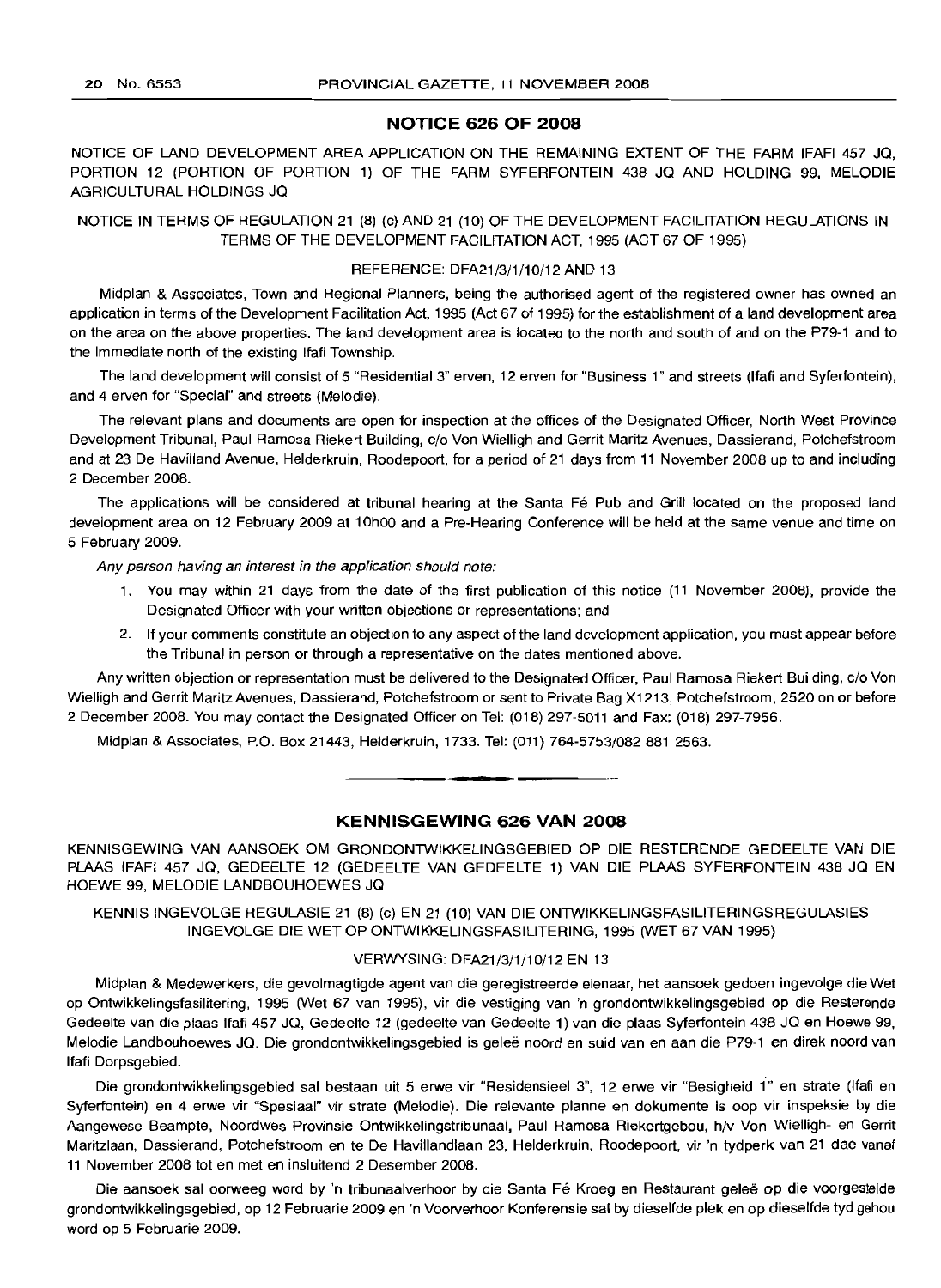Enige persoon wat 'n belang het by die aansoek moet kennis neem dat:

- 1. U mag binne 21 dae vanaf die eerste datum van hierdie kennisgewing (11 November 2008), die Aangewese Beampte voorsien van u skriftelike besware of vertoë: en
- 2. Indien u kommentaar 'n beswaar uitmaak ten opsigte van enige aspek van die aansoek, moet u persoonlik of by wyse van verteenwoordiging voor die Tribunaal verskyn op die datums hierbo genoem.

Enige skriftelike beswaar of vertoe moet aan die Aangewese Beampte oorhandig word by Paul Ramosa Riekertgebou, h/v Von Wielligh- en Gerrit Maritzlaan, Dassierand, Potchefstroom, of gestuur word aan Privaatsak X1213, Potchefstroom, 2520, voor of op 2 Desember 2008. U mag die Aangewese Beampte kontak by Tel: (018) 297-5011 en Faks: (018) 297-7956.

Midplan & Medewerkers, Posbus 21443, Helderkuin, 1733. Tel: (011) 764-5753/082 881 2563.

 $11 - 18$ 

#### **NOTICE 628 OF 2008**

REMOVAL OF RESTRICTIONS ACT, 1967

#### **REMOVAL OF RESTRICTIONS ON THE REMAINDER OF PORTION 87 OF THE FARM RIETFONTEIN 458 JQ**

It is hereby notified in terms of section 2 (1) of the Removal of Restrictions Act, 1967 (Act No. 84 of 1967), that the Premier has approved the following:

The removal of conditions (a), (b), (c) and (1), (2), (3) and (4) in Deed of Transfer T42395/06 for the purpose of township establishment.

GO 15/4/2/1/10/61

#### **KENNISGEWING 628 VAN 2008**

**•**

WET OP OPHEFFING VAN BEPERKINGS, 1967

#### **DIE OPHEFFING VAN TITELVOORWAARDES VAN RESTANT VAN GEDEELTE 87 VAN DIE PLAAS RIETFONTEIN 485 JQ**

Hierby word ooreenkomstig die bepalings van artikel 2 (1) van die Wet op die Opheffing van Beperkings, 1967 (Wet No. 84 van 1967), bekendgemaak dat die Premier die volgende goedgekeur het:

Die opheffing van voorwaardes (a), (b), (c) en (1), (2), (3) en (4) in Akte van Transport T42395/06 met die doel om 'n dorp te stig.

GO 15/4/2/1/10/61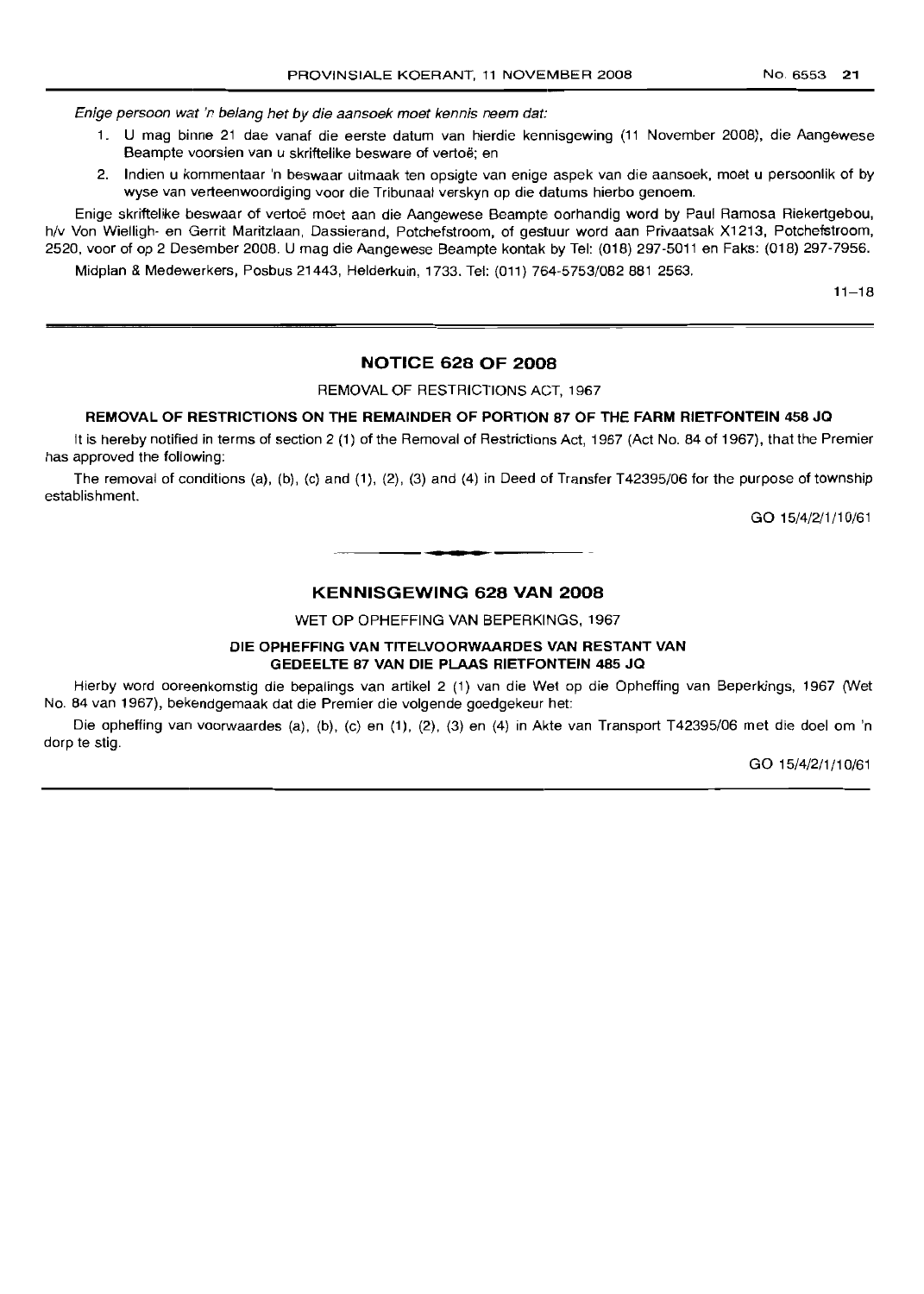#### **NOTICE 627 OF 2008**

#### **NOTICE OF APPLICATION FOR ESTABLISHMENT OF A LAND DEVELOPMENT AREA**

Notice is hereby given that K2M Technologies, on behalf of the applicant Lindleyspoort Eiendomme BK, has lodged an application in terms of the Development Facilitation Act, for the establishment of a land development area on the Remaining Extent of Portion 77 and the Remaining Extent of Portion 83 of the farm Lindleyspoort 220 JP in the Kgetlengrivier Municipality.

The proposed development will consist of the following:

- 35 x Residential Erven at a density not exceeding 1,3 erven per hectare
- 5 x Erven for Private Open Space
- 1 x Erf for a private road

The relevant plans, documents and information are available for inspection at the Swartruggens library during business hours for a period of 21 days from the  $11<sup>th</sup>$  of November 2008 (date of first publication of this notice).

The application will be considered at a Tribunal hearing to be held at the offices of the Department of Water Affairs and Forestry at the Lindleyspoort Dam on the 25<sup>th</sup> of February 2009 at 10:00am. The pre-hearing conference will be held at the offices of the Department of Water Affairs and Forestry at the Lindleyspoort Dam on 18 February 2009 at 10hOO.

Any person having an interest in the application should please note:

- 1. You may within a period of 21 days from the date of the first publication of this notice, provide the designated officer with your written objections or representations; or
- 2. If your comments constitute an objection to any aspect of the land development application, you must appear in person or through a representative before the Tribunal on the date mentioned above.

Any written objection or representation must be delivered to the Designated Officer at the North West Department of Developmental Local Government and Housing at the Ramosa Riekert Building corner of Albert Luthuli and Gerrit Martiz Streets Potchefstroom. You may contact the Designated Officer if you have any queries at the following contact details:

Mr. N Claassen Private Bag X1213 Potchefstroom 2520 Telephone Number: 018 297 5011 Fax Number: 018 297 7956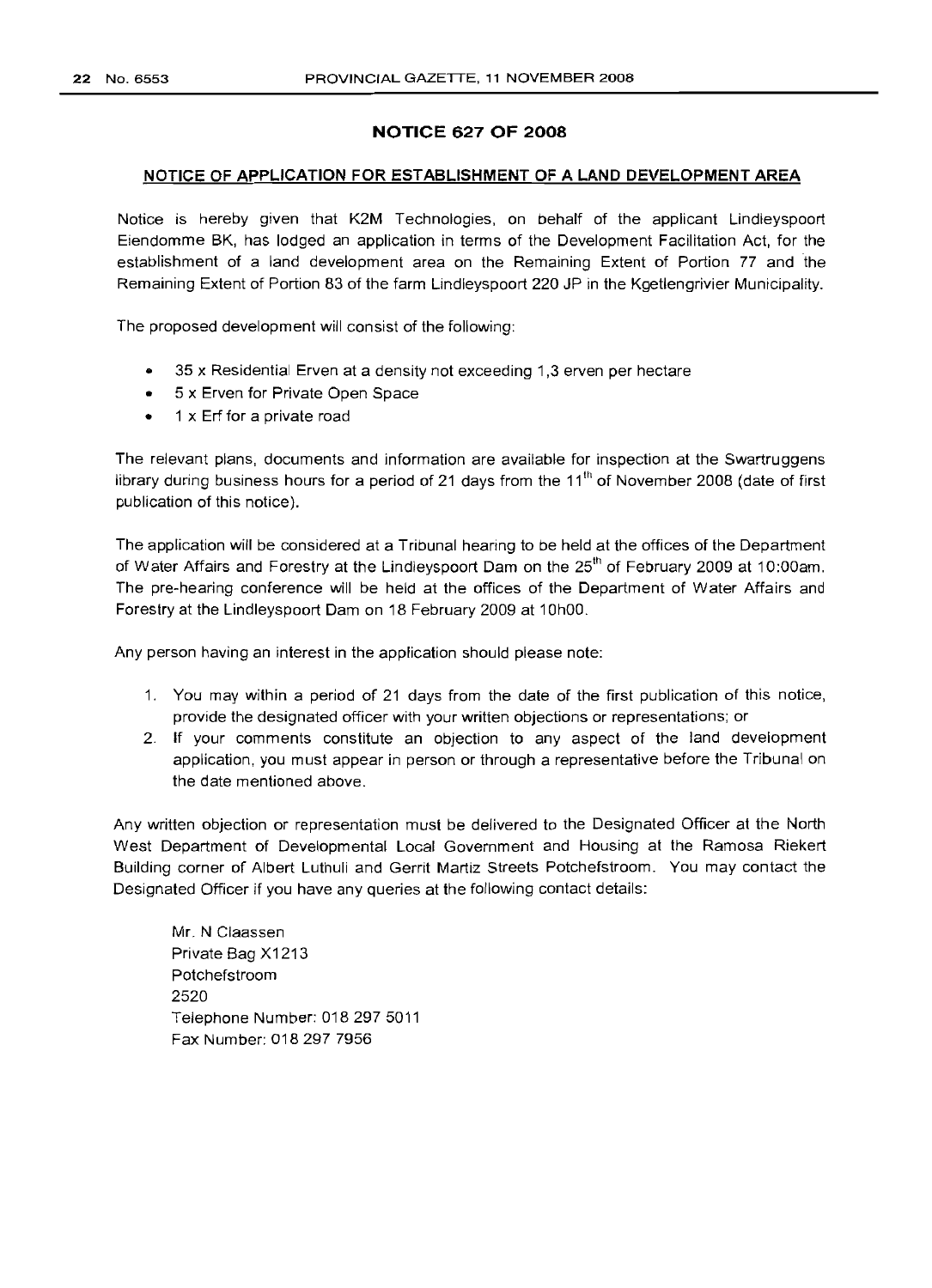#### No.6553 **23**

#### **KENNISGEWING 627 VAN 2008**

#### **KENNISGEWING VAN AANSOEK OM STIGTING VAN "N GRONDONTWIKKELINGSGEBIED**

Hiermee word kennis gegee dat K2M Technologies namens die aansoeker, Lindleyspoort Eiendomme BK, 'n aansoek ingevolge die Wet op Ontwikkelingsfasilitering (Wet 67 van 1995) ingedien vir die stigting van 'n grondontwikkelingsgebied op die oorblywende Restant van Gedeelte 77 en die oorblywende Restant van Gedeelte 83 van die Plaas Lindleyspoort 220 JP, in die Kgetlengrivier Munisipaliteit.

Die voorgestelde ontwikkeling sal uit die volgende bestaan:

- 35 x Residensiële erwe teen 'n digtheid van nie meer as 1,3 eenhede per ha
- 5 x Erwe vir Privaat Oop Ruimte
- 1 x Erf vir 'n Privaat Toegangspad

Die betrokke planne, dokumente en inligting is ter insae beskikbaar by die Swartruggens biblioteek gedurende normale besigheids ure vir 'n tydperk van 21 dae vanaf 11 November 2008.

Die aansoek sal oorweeg word tydens die sitting van die tribunaal wat gehou sal word am 10:00 op 25 Februarie 2009 by die kantore van die Departement van Waterwese en Bosbou by die Lindleyspoort Dam. 'n Voorverhoor konferensie salop 18 Februarie 2009 am 10hOO by die kantore van die Departement van Waterwese and Bosbou by die Lindleyspoort Dam gehou word.

Enige persoon wat 'n belang in die aansoek het moet daarop let dat:

- 1. Belanghebbendes mag die aangewese beampte van geskrewe besware of vertoë voorsien binne 'n tydperk van 21 dae vanaf die datum van die eerste publikasie van hierdie kennisgewing (11 November 2008).
- 2. Indien enige kommentaar 'n beswaar teen enige aspek van die grondontwikkelingsaansoek daarstel, sodanige persoon of sy verteenwoordiger persoonlik voor die tribunaal moet verskyn op die datum hierbo vermeld.

Enige geskrewe beswaar of vertoe moet by die aangewese beampte van die Noordwes Departement van Plaaslike Regering en Behuising in die Ramosa Riekert gebou (hoek van Albert Luthuli and Gerrit Maritz Strate) Potchefstroom ingehandig word. Die aangewese beam pte kan gekontak word by :

Mr. N Claassen Privaat Sak X1213 Potchefstroom 2520 Telefoonnommer: 018 297 5011 Faksnommer: 018297 7956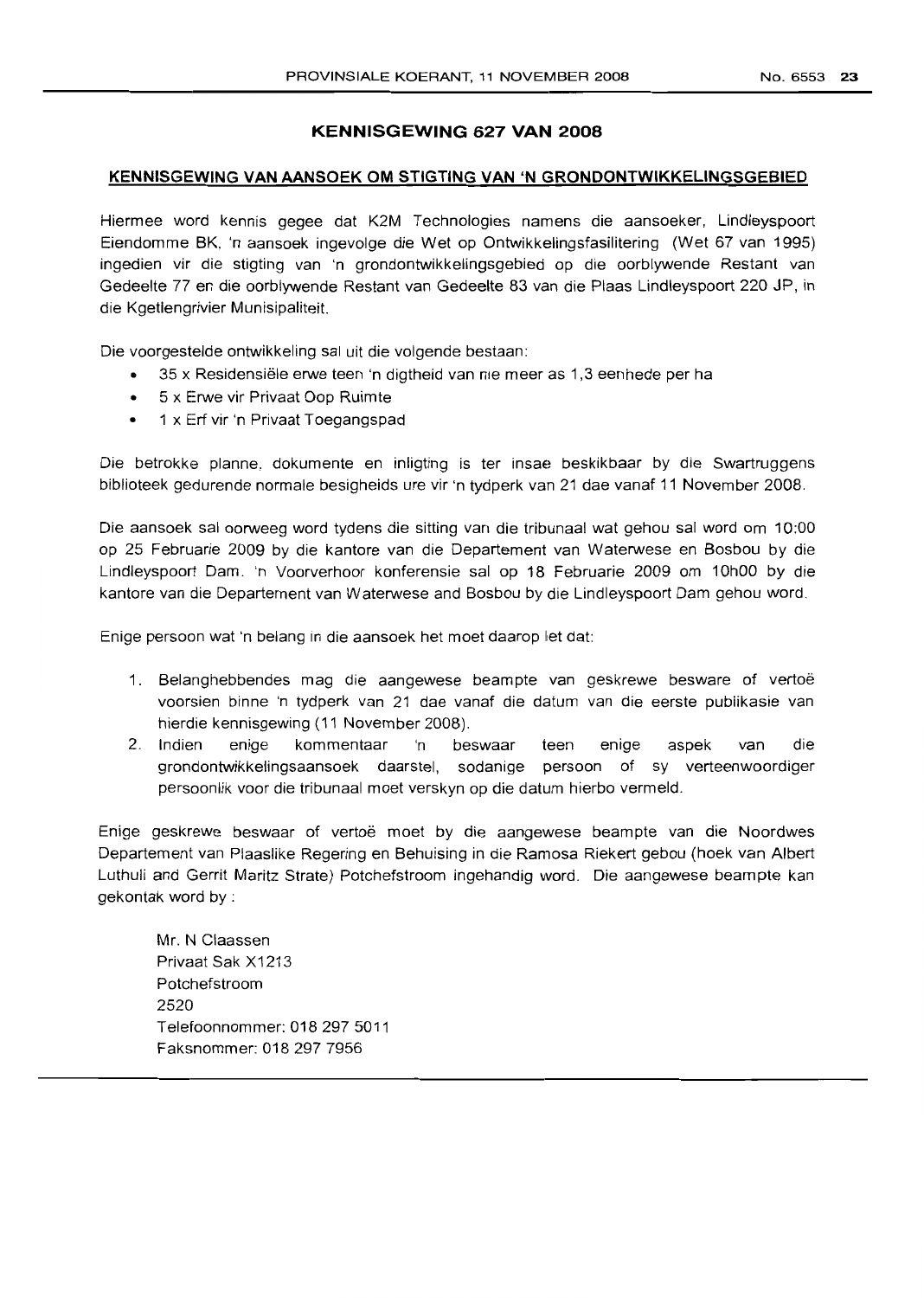## **LOCAL AUTHORITY NOTICES PLAASLIKE BeSTUURSKENNISGEWINGS**

### **LOCAL AUTHORITY NOTICE 469**

**LOCAL MUNICIPALITY OF MADIBENG**

#### **NOTICE OF APPLICATION FOR ESTABLISHMENT OF TOWNSHIP: SCHEERPOORT**

The Local Municipality of Madibeng hereby gives notice in terms of section 96 (1) of the Town-planning and Townships Ordinance, 1986 (Ordinance No. 15 of 1986), that an application to establish a township referred to in the Annexure hereto, has been received by it.

Particulars of the application will lie for inspection during normal office hours at the Madibeng Municipal Offices, Van Velden Street, Brits, for a period of 28 days from 5 November 2008, being the date of first publication of this notice.

Objections to or representations in respect of the application must be lodged with or made in writing and in duplicate to the Municipal Manager, at the above mentioned address or at PO Box 106, Brits, 0250, within a period of 28 days from 5 November 2008.

#### **ANNEXURE**

#### Name of township: **Scheerpoort.**

Full name of applicant: Ella du Plessis on behalf of Anna Susanna Pera.

Number of erven in proposed township: 560 Erven.

1. Erven 4--205, 207-311, 322-340, 346-352, 354--531: "Residential NO.1" (provided that dwelling houses/units will only be occupied or used by a retired person (persons 50 years or older), or the spouse of a retired person; provided further that with the consent of the Homeowners Association, dwelling houses/units may also be occupied by a person who is employed as a medical professional or manager for the estate, or the spouse of a person who is employed as a medical professional or manager for the estate) with a density of 1 dwelling house per erf.

2. Erven 312-319, 341, 342, 344, 345 and 353; "Special" for dwelling units (provided that dwelling houses/units will only be occupied or used by a retired person (persons 50 years or older), or the spouse of a retired person; provided further that with the consent of the Homeowners Association, dwelling houses/units may also be occupied by a person who is employed as a medical professional or manager for the estate, or the spouse of a person who is employed as a medical professional or manager for the estate) with a density of 25 units per hectare.

3. Erf 2: "Special" for medical consulting rooms, offices, place of refreshment, hairdressing & beauty salon and a frail care centre.

4. Erf 1: "Special" for restricted helistop (emergency helistop).

5. Erf 206: "Special" for storage facilities, maintenance facilities and a woodworking and craft centre.

6. Erven 320 and 343: "Special" for a clubhouse and ancillary and subservient uses such as places of refreshment, offices, sports & recreational facilities, chapel, training facilities and private open space, all for the exclusive use of the residents and their guests, including dwelling units for estate managers.

7. Erven 532-559: "Private Open Space".

8. Erven 3, 321 and 560: "Special" for access control and private road.

Description of land on which the township is to be established: Part of Portion 196 and Portion 210 of the Farm Scheerpoort 477-JQ.

Situation of proposed township: The proposed township is situated on the south western side of the Hartbeespoort Dam where the Magalies River runs into the Hartbeespoort Dam, on the southern side of the Magalies River, on the north eastern side of the intersection of the R512 (P31-1) and the R560 (P122-1) in Madibeng as indicated on the attached locality plan.

Reference No. T193.

#### **PLAASLIKE BESTUURSKENNISGEWING 469**

.**- .**

#### **PLAASLIKE MUNISIPALITEIT VAN MADIBENG**

#### **KENNISGEWING VAN AANSOEK OM STIGTING VAN DORP: SCHEERPOORT**

Die Plaaslike Munisipaliteit van Madibeng gee hiermee ingevolge artikel 96 (1) van die Ordonnansie op Dorpsbeplanning en Dorpe, 1986 (Ordonnansie No. 15 van 1986), kennis dat 'n aansoek om die dorp in die Bylae genoem, te stiq deur hom ontvang is.

Besonderhede van die aansoek lê ter insae gedurende gewone kantoorure by die Madibeng Munisipale Kantore, Van Veldenstraat, Brits, vir 'n tydperk van 28 dae vanaf 5 November 2008, synde die datum van eerste publikasie van hierdie kennisgewing.

Besware of vertoë ten opsigte van die aansoek moet binne 'n tydperk van 28 dae vanaf 5 November 2008, skriftelik en in tweevoud by of tot die Munisipale Bestuurder, by bovermelde adres of by Posbus 106, Brits, 0250, ingedien of gerig word.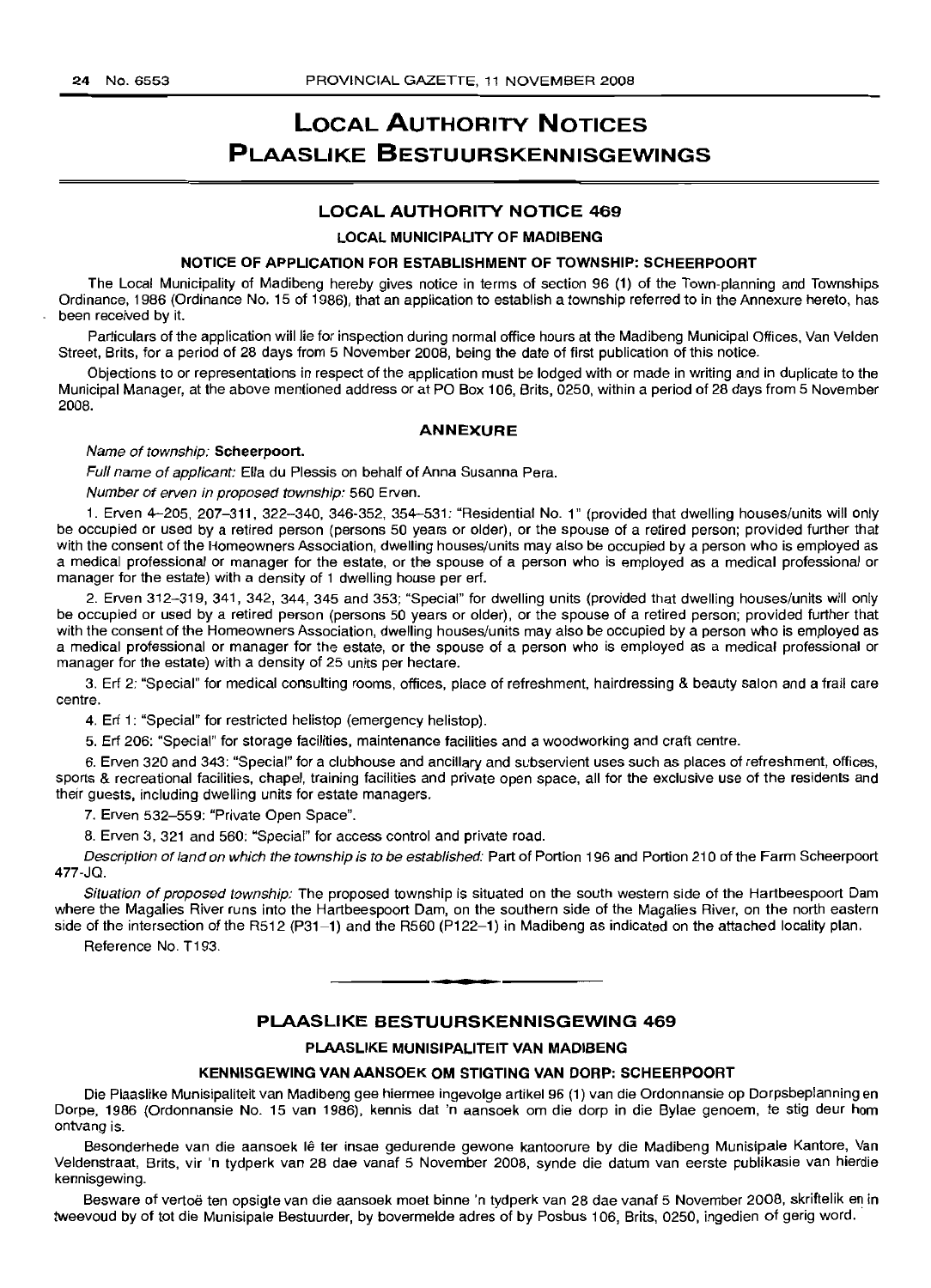#### **BYLAE**

#### Naam van die dorp: **Scheerpoort.**

Volle naam van aansoeker: Ella du Plessis namens Anna Susanna Pera.

Aantal erwe in die voorgestelde dorp: 560 erwe.

1. Erwe 4-205, 207-311, 322--340, 346-352, 354-531: "Residensieel NO.1" (met dien verstande dat die woonhuise/wooneenhede slegs bewoon of gebruik sal word deur 'n afgetrede persoon (persone 50 jaar of ouer), of die gade van 'n afgetrede persoon; verder met dien verstande dat met die toestemming van die Huiseienaarsvereniging, woonhuise/wooneenhede ook bewoon en gebruik mag word deur 'n persoon in diens as 'n professionele mediese beampte of bestuurder van die landgoed, of die gade van 'n persoon wat aangestel is as professionele mediese beampte of bestuurder van die landgoed), met 'n digtheid van 1 woonhuis per erf.

2. Erwe 312-319, 341, 342, 344, 345 en 353; "Spesiaal" vir wooneenhede (met dien verstande dat die woonhuise/wooneenhede slegs bewoon of gebruik sal word deur 'n afgetrede persoon (persone 50 jaar of ouer), of die gade van 'n afgetrede persoon; verder met dien verstande dat met die toestemming van die Huiseienaarsvereniging, woonhuise/wooneenhede ook bewoon en gebruik mag word deur 'n persoon in diens as 'n professionele mediese beampte of bestuurder van die landgoed, of die gade van 'n persoon wat aangestel is as professionele mediese beampte of bestuurder van die landgoed) met 'n digtheid van 25 eenhede per hektaar.

3. Erwe 2: "Spesiaal" vir mediese spreekkamers, kantore, verversingsplek, haarkapper- en skoonheidsalon en 'n versorgingeenheid vir verswaktes.

4. Erwe 1: "Spesiaal" vir beperkte "helistop" (nood "helistop").

5. Erf 206: "Spesiaal" vir stoorfasiliteite, onderhoudsfasiliteite en 'n houtwerk- en handwerksentrum.

6. Erwe 320 en 343: "Spesiaal" vir 'n klubhuis en aanverwante en ondergeskikte gebruike soos verversingsplekke, kantore, sport- en ontspanningsfasiliteite, kapel, opleidingsfasiliteite en privaat oopruimte, alles vir die uitsluitlike gebruik van die inwoners en hulle gaste, insluitende wooneenhede vir die Jandgoed bestuurders.

7. Erwe 532-559: "Private Oopruimte".

8. Erwe 3, 321 en 560: "Spesiaal" vir toegangsbeheer en privaat pad.

Beskrywing van die grond waarop die dorp gestig staan: 'n Deel van Gedeelte 196 en Gedeelte 210 van die plaas Scheerpoort 477-JQ.

Ligging van die voorgestelde dorp: Die voorgestelde dorp is geleë op die suid-westelike kant van Hartbeespoortdam waar die Magaliesrivier loop in Hartbeespoort Dam, aan die suidelike kant van die Magaliesrivier, aan die noordoostelike kant van die interseksie van die R512 (P31-1) en R560 (P122-1) in Madibeng.

verwysinqsnommor: T193.

 $4 - 11$ 

#### **LOCAL AUTHORITY NOTICE 470**

#### **LOCAL MUNICIPALITY OF MADIBENG**

#### **NOTICE OF APPLICATION FOR ESTABLISHMENT OF TOWNSHIP: SCHEERPOORT EXTENSION 1**

The Local Municipality of Madibeng hereby gives notice in terms of section 96 (1) of the Town-planning and Townships Ordinance, 1986 (Ordinance No. 15 of 1986), that an application to establish a township referred to in the Annexure hereto, has been received by it.

Particulars of the application will lie for inspection during normal office hours at the Municipal Offices, Van Velden Street, Brits, for a period of 28 days from 4 November 2008, being the date of first publication of this notice.

Objections to or representations in respect of the application must be lodqed with or made in writing and in duplicate to the Municipal Manager, at the above mentioned address or at PO Box 106, Brits, 0250, within a period of 28 days from 4 November 2008.

#### **ANNEXURE**

#### Name of township: **Scheerpoort Extension** 1.

Full name of applicant: Ella du Plessis on behalf of Anna Susanna Pera.

Number of erven in proposed township: 2 erven.

1. Erf 1: "Business No.2" with shops, offices, places of refreshment, dry cleaners, launderettes, dwelling unit, banks & building societies and ATM as primary rights; with an FSR of 0,4; provided that the gross leasable floor area will be restricted to 1 200  $\text{m}^2$  GLA, which may be increased subject to the shop GLA not exceeding 3 500  $\text{m}^2$ .

2. Erf 2: "Special" for storage and maintenance facilities.

Description of land on which the township is to be established: Part of Portion 196 of the farm Scheerpoort 477-JQ.

Situation of proposed township: The proposed township is situated on the south western side of the Hartbeespoort Dam where the Magalies River runs into the Hartbeespoort Dam, on the southern side of the Magalies River, on the north eastern side of the intersection of the R512 (P31-1) and the R560 (P122-1) in Madibeng as indicated on the attached locality plan.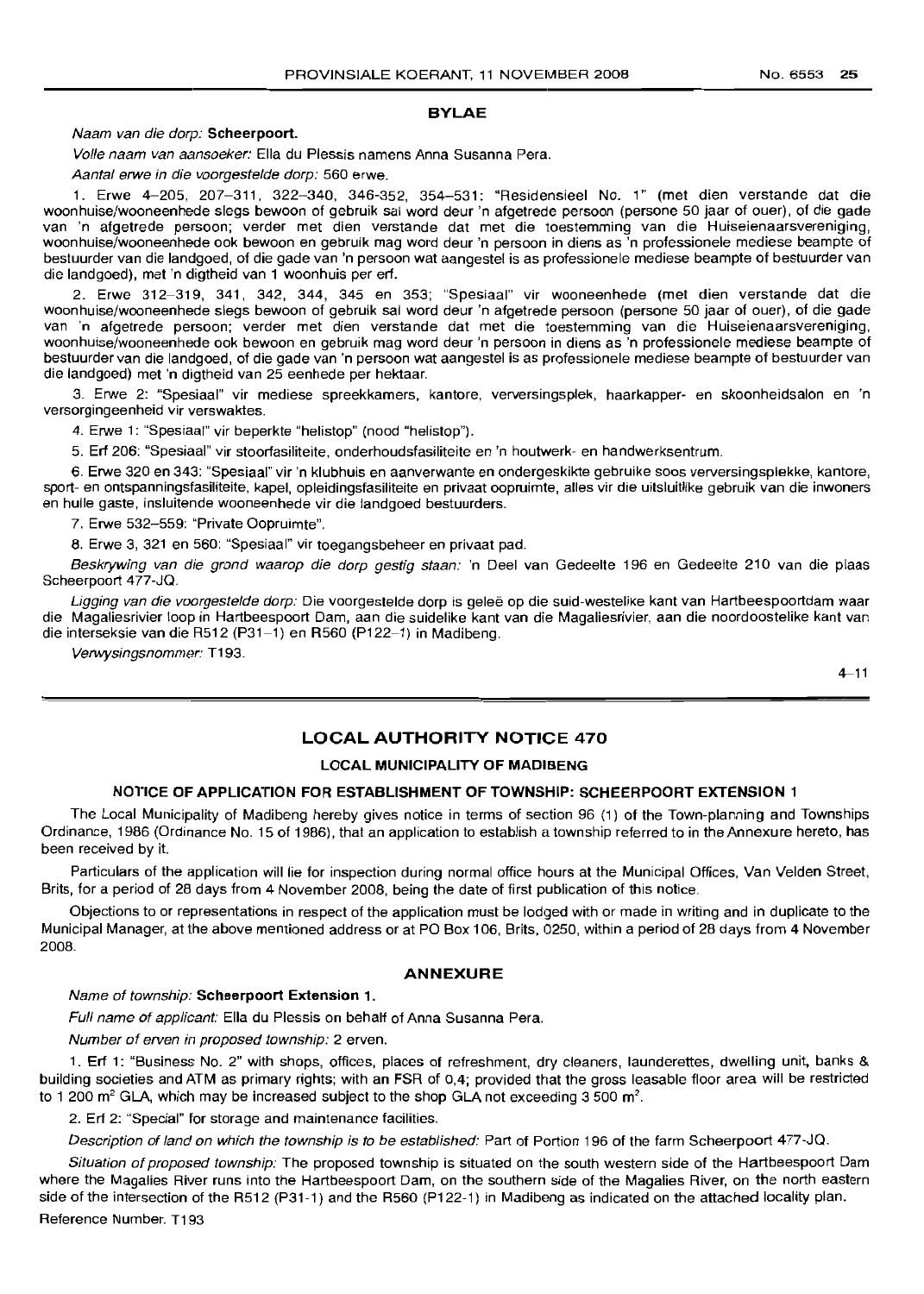#### **PLAASLIKE BESTUURSKENNISGEWING 470**

#### **PLAASLIKE MUNISIPALITEIT VAN MADIBENG**

#### **KENNISGEWING VAN AANSOEK OM STIGTING VAN DORP: SCHEERPOORT UITBREIDING 1**

Die Plaaslike Munisipaliteit van Madibeng gee hiermee ingevolge artikel 96 (1) van die Ordonnansie op Dorpsbeplanning en Dorpe, 1986 (Ordonnansie No. 15 van 1986), kennis dat 'n aansoek om die dorp in die Bylae genoem, te stig deur hom ontvang is.

Besonderhede van die aansoek Iê ter insae gedurende gewone kantoorure by die Madibeng Munisipale Kantore, Van Veldenstraat, Brits, vir 'n tydperk van 28 dae vanaf 4 November 2008, synde die datum van eerste publikasie van hierdie kennisgewing.

Besware of vertoë ten opsigte van die aansoek moet binne 'n tydperk van 28 dae vanaf 4 November 2008 skriftelik en in tweevoud by of tot die Munisipale Bestuurder by bovermelde adres of by Posbus 106, Brits, 0250, ingedien word.

#### **BYLAE**

#### Naam van die dorp: **Scheerpoort Uitbreiding** 1.

Volle naam van aansoeker: Ella du Plessis namens Anna Susanna Pera.

Aantal erwe in die voorgestelde dorp: 3 erwe.

1. Ert 1: "Besigheid No.2" met winkels, kantore, verversingsplek, droogskoonmakers, wassery, wooneenheid, banke en bou-verenigings en OTM as primere gebruike, met FSR *van* 0,4; met dien verstande dat die verhuurbare vloeroppervlakte beperk sal word tot 1 200 m2, wat verhoog mag word onderworpe daaraan dat die bruto verhuurbare winkelvloeroppervlakte nie 3 500 m2 sal oorskry nie.

2. Ert 2: "Spesiaal" vir stoorruimte vir onderhoudsfasiliteite.

Beskrywing van die grond waarop die dorp gestig staan: 'n Deel van Gedeelte 196 van die plaas Scheerpoort 477-JQ.

Ligging van die voorgestelde dorp: Die voorgestelde dorp is geleë op die suid-westelike kant van Hartbeespoortdam waar die Magaliesrivier loop in Hartbeespoort Dam, aan die suidelike kant van die Magaliesrivier, aan die noordoostelike kant *van* die interseksie van die R512 (P31-1) en R560 (P122-1) in Madibeng.

Verwysingsnommer: T193

 $4 - 11$ 

#### **LOCAL AUTHORITY NOTICE 471**

#### **LOCAL MUNICIPALITY OF MADIBENG**

#### **NOTICE OF APPLICATION FOR ESTABLISHMENT OF TOWNSHIP: SCHEERPOORT EXTENSION** 2

The Local Municipality of Madibeng hereby gives notice in terms of section 96 (1) of the Town-planning and Townships Ordinance, 1986 (Ordinance No. 15 of 1986), that an application to establish a township referred to in the Annexure hereto, has been received by it.

Particulars of the application will lie for inspection during normal office hours at the Madibeng Municipal Offices, Van Velden Street, Brits, for a period of 28 days from 5 November 2008, being the date of first publication of this notice.

Objections to or representations in respect of the application must be lodged with or made in writing and in duplicate to the Municipal Manager, at the above mentioned address or at PO Box 106, Brits, 0250, within a period of 28 days from 5 November 2008.

#### **ANNEXURE**

#### Name of township: **Scheerpoort Extension** 2.

Full name of applicant: Ella du Plessis on behalf of Anna Susanna Pera en Hartbees-Jeugterrein (Pty) Ltd.

Number of erven in proposed township: 399 erven.

1. Erven 3-130, 134-196,200-312 and 315-374: "Residential No.1" (provided that dwelling houses/units will only be occupied or used by a retired person (persons 50 ears or older), or the spouse of a retired person; provided further that with the consent of the Homeowners Association, dwelling houses/units may also be occupied by a person who is employed as a medical professional or manager for the estate, or the spouse of a person who is employed as a medical professional or manager for the estate) with a density of 1 dwelling house per ert.

2. Erven 131-133, 197, 199, 313, and 314: "Special" for dwelling units (provided that dwelling houses/units will only be occupied or used by a retired person (persons 50 years or older), or the spouse of a retired person; provided further that with the consent of the Homeowners Association, dwelling houses/units may also be occupied by a person who is employed as a medical professional or manager for the estate, or the spouse of a person who is employed as a medical professional or manager for the estate) with a density of 25 units per hectare.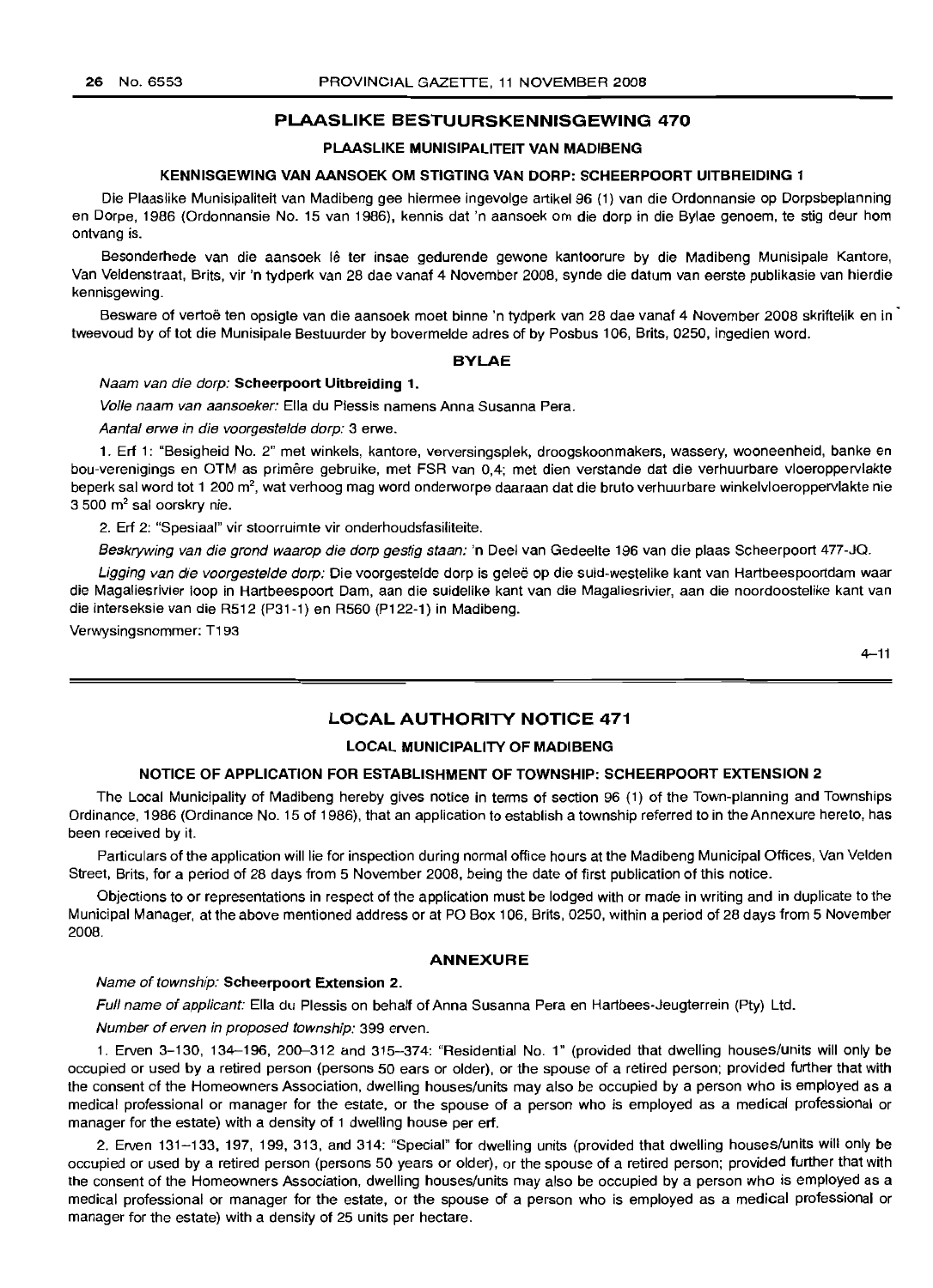3. Erf 198: "Special" for clubhouse and ancillary and subservient uses such as places of refreshment, offices, sports & recreational facilities, chapel. training facilities and private open space, all for the exclusive use of the residents and their guests, including dwelling units for estate managers.

4. Erven 375-398: "Private Open Space" erven.

5. Erven 1 and 399: "Special" for access control and private road.

Description of land on which the township is to be established: Part of Portion 196 and Portion 166 of the farm Scheerpoort 477-JQ.

Situation of proposed township: The proposed township is situated on the south western side of the Hartbeespoort Dam where the Magalies River runs into the Hartbeespoort Dam, on the southern side of the Magalies River, on the north eastern side of the intersection of the R512 (P31-1) and the R560 (P122-1) in Madibeng as indicated on the attached locality plan.

Reference Number. T193

#### **PLAASLIKE BESTUURSKENNISGEWING 471**

**-**

#### **PLAASLIKE MUNISIPALITE'T VAN MADIBENG**

#### **KENN'SGEWING VAN AANSOEK OM STIGT'NG VAN DORP: SCHEERPOORT UITBREID'NG** 2

Die Plaaslike Munisipaliteit van Madibeng gee hiermee ingevolge artikel 96 (1) van die Ordonnansie op Dorpsbeplanning en Dorpe. 1986 (Ordonnansie No. 15 van 1986), kennis dat 'n aansoek om die dorp in die Bylae genoem, te stig deur hom ontvang is.

Besonderhede van die aansoek Ie ter insae gedurende gewone kantoorure by die Munisipale Kantore, Van Veldenstraat, Brits, vir 'n tydperk van 28 dae vanaf 5 November 2008, synde die datum van eerste publikasie van hierdie kennisgewing.

Besware of vertoë ten opsigte van die aansoek moet binne 'n tydperk van 28 dae vanaf 5 November 2008 skriftelik en in tweevoud by of tot die Munisipale Bestuurder by bovermelde adres of by Posbus 106, Brits, 0250. ingedien word.

#### **BYLAE**

#### Naam van die dorp: **Scheerpoort Extension** 2.

Volle naam van aansoeker: Ella du Plessis namens Anna Susanna Pera en Hartbees-Jeugterrein (Pty) Ltd.

Aantal erwe in die voorgestelde dorp: 399 erwe.

1. Erwe 3-130, 134-196, 200-312 en 315-374: "Residensieel No. 1" (met dien verstande dat die woonhuise/wooneenhede slegs bewoon of gebruik sal word deur 'n afgetrede persoon (persone 50 jaar of ouer), of die gade van 'n afgetrede persoon; verder met dien verstande dat met die toestemming van die huiseienaarsvereniging, woonhuise/wooneenhede ook bewoon en gebruik mag word deur 'n persoon in diens as 'n professionele mediese beampte of bestuurder van die landgoed, of die gade van 'n persoon wat aangestel is as professionele mediese beampte of bestuurder van die landgoed), met 'n digtheid van 1 woonhuis per erf.

2. Erwe 2, 131--133, 197, 199, 313, en 314: "Spesiaal" vir wooneenhede (met dien verstande dat die woonhuise/ wooneenhede slegs bewoon sal word deur 'n afgetrede persoon (persone 50 jaar of ouer), of die gade van 'n afgetrede persoon; verder met dien verstande dat met die toestemming van die huiseienaarsvereniging, woonhuise/ wooneenhede ook bewoon ook bewoon mag word deur 'n persoon in diens as 'n professionele mediese beampte of bestuurder van die landgoed, of die gade van 'n persoon wat aangestel is as professionele mediese beampte of bestuurder van die landgoed), met 'n digtheid van 25 eenhede per hektaar.

3. Erf 198 "Spesiaal" vir 'n klubhuis en aanverwante en ondergeskikte gebruike soos verversingsplekke, kantore, sport- en ontspanningsfasiliteite, kapel, opleidingsfasiliteite en privaat oopruimte, alles vir die uitsluitlike gebruik van die inwoners en hulle gaste, insluitende wooneenhede vir die landgoed bestuurders.

4. Erwe 375-398: "Privaat oopruimte".

5. Erwe 1-399: "Spesiaal" vir toegangsbeheer en privaat pad.

Beskrywing van die grand waarap die dorp gestig staan: 'n Deel van Gedeelte 196 en Gedeelte 166 van die plaas Scheerpoort 477-JQ.

Ligging die van voorgestelde dorp: Die voorgestelde dorp is geleë op die suid-westelike kant van Hartbeespoortdam waar die Magaliesrivier loop in Hartbeespoort Dam, aan die suidelike kant van die Magaliesrivier, aan die noordoostelike kant van die interseksie van die R512 (P31-1) en R560 (P122-1) in Madibeng.

Verwysingsnommer: T193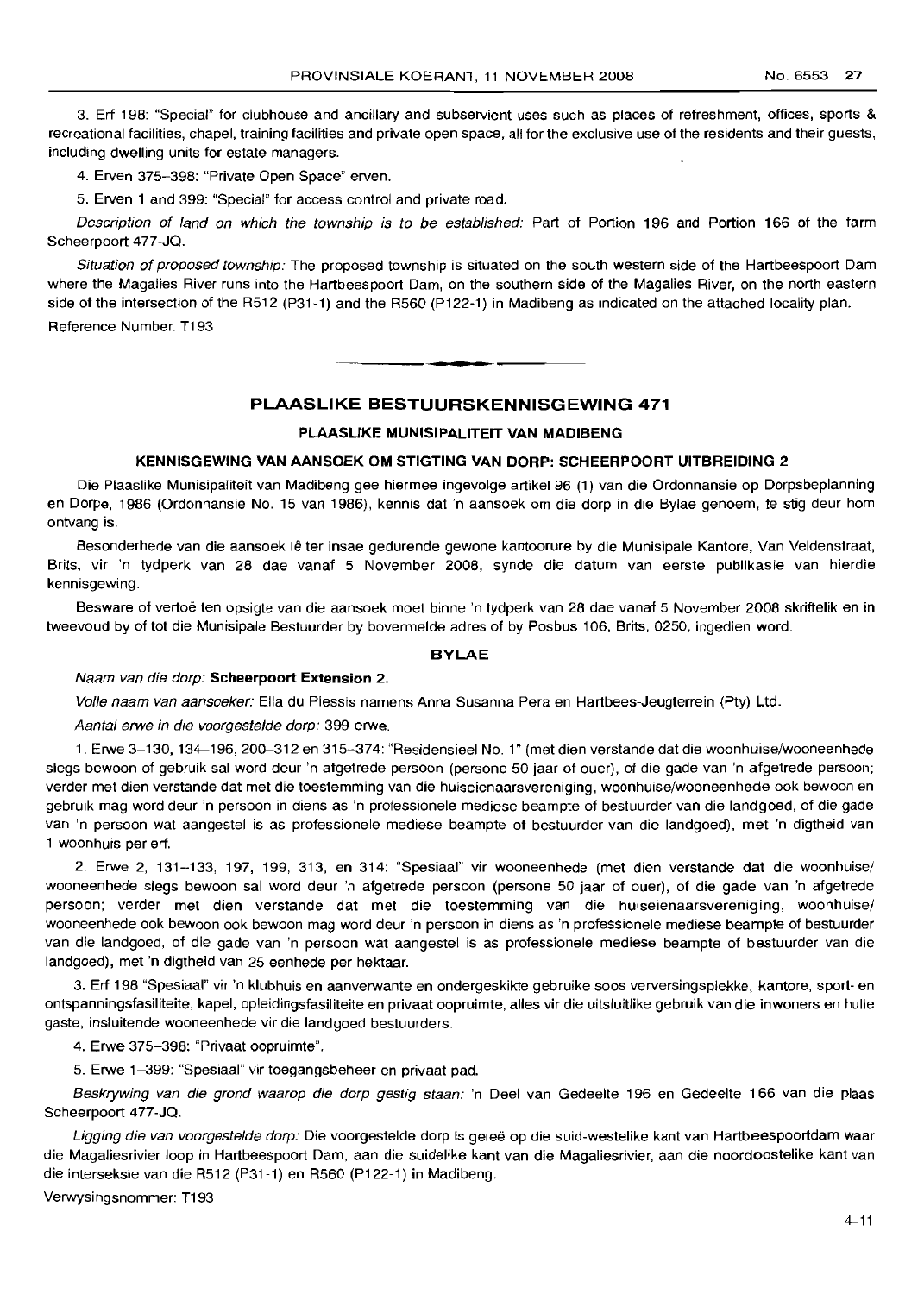#### LOCAL AUTHORITY NOTICE 480

#### TLOKWE CITY COUNCIL

#### POTCHEFSTROOM AMENDMENT SCHEMES 897,1387,1392,1411,1431,1445,1447,1459 AND 1466

It is hereby notified in terms of the provisions of section 57 (1) (a) of the Town-planning and Townships Ordinance, 1986, that the Tlokwe City Council has approved the amendment of the Potchefstroom Town-planning Scheme, 1980, by the rezoning of the undermentioned properties from their present zonings to the new zonings, as indicated below next to each property subject to certain conditions:

| Amendment<br>scheme | Description of property                                         | Present zoning                                       | New zoning                                                                                      |
|---------------------|-----------------------------------------------------------------|------------------------------------------------------|-------------------------------------------------------------------------------------------------|
| $897$               | Portion 1 of Erf 820, Potchef-<br>stroom                        | "Residential 1"                                      | "Special" for dwelling units.                                                                   |
| 1387                | Remaining Extent of Portion 1 of<br>Erf 373, Potchefstroom      | "Residential 1"                                      | "Special" for dwelling-house offices,<br>offices and office uses.                               |
| 1392                | Remaining Extent of Erf 2650,<br>Potchefstroom                  | "Residential 1"                                      | "Special" for offices, dwelling-house<br>offices, medical consulting rooms<br>and a tea garden. |
| $1411$              | Portion 2 (a portion of Portion 1)<br>of Erf 375, Potchefstroom | "Residential 1"                                      | "Special" for offices, office uses and<br>dwelling purposes.                                    |
| 1431                | Erf 220, Baillie Park                                           | "Special" for veterinary and<br>residential purposes | "Business 4", veterinary<br>and<br>residential purposes included.                               |
| $1445$              | Portion 6 of Erf 9, Potchefstroom                               | "Residential 1"                                      | "Special" for dwelling-house offices,<br>offices and dwelling-units.                            |
|                     | 1447  Portion 3 of Erf 1693, Potchef-<br>stroom                 | "Residential 1"                                      | "Special" for dwelling-house offices,<br>framing work and upholstery<br>uses.                   |
| 1459                | Portion 1 of Erf 222, Potchef-<br>stroom                        | "Residential 1"                                      | "Special" for offices, dwelling-house<br>offices and dwelling-units.                            |
| $1466$              | Portion 8 of Erf 60, Potchef-<br>stroom                         | "Residential 1"                                      | "Special" for offices, consulting<br>rooms and a beauty salon.                                  |

Annexure 28 is hereby repealed.

Map 3 and the scheme clauses of these amendment schemes are filed with the Directorate, Department of Developmental Local Government and Housing, North West Provincial Administration, Potchefstroom and the Municipal Manager, Dan Tloome Complex, corner of Sol Plaatjie Avenue and Wolmarans Street (PO Box 113), Potchefstroom, and are open for inspection during normal office hours.

These amendments are respectively known as Potchefstroom Amendment Schemes 897, 1387, 1392, 1411, 1431, 1445, 1447, 1459 and 1466 and shall come into operation on the date of publication of this notice.

#### R MOSIANE, Municipal Manager

(Notice No. 158/2008)

### PLAASLIKE BESTUURSKENNISGEWING 480

.**- .**

#### TLOKWE STADSRAAD

#### POTCHEFSTROOM-WYSIGINGSKEMAS 897,1387,1392,1411,1431,1445,1447,1459 EN 1466

Hierby word ooreenkomstig die bepalings van artikel 57 (1) (a) van die Ordonnansie op Dorpsbeplanning en Dorpe, 19B6, bekendgemaak dat die Tlokwe Stadsraad goedgekeur het dat Potchefstroom-dorpsbeplanningskema, 1980, gewysig word deur die hersonering van ondergenoemde eiendomme vanaf hulle huidige sonerings na die nuwe sonerings, soos hieronder teenoor elke eiendom aangetoon, onderworpe aan sekere voorwaardes: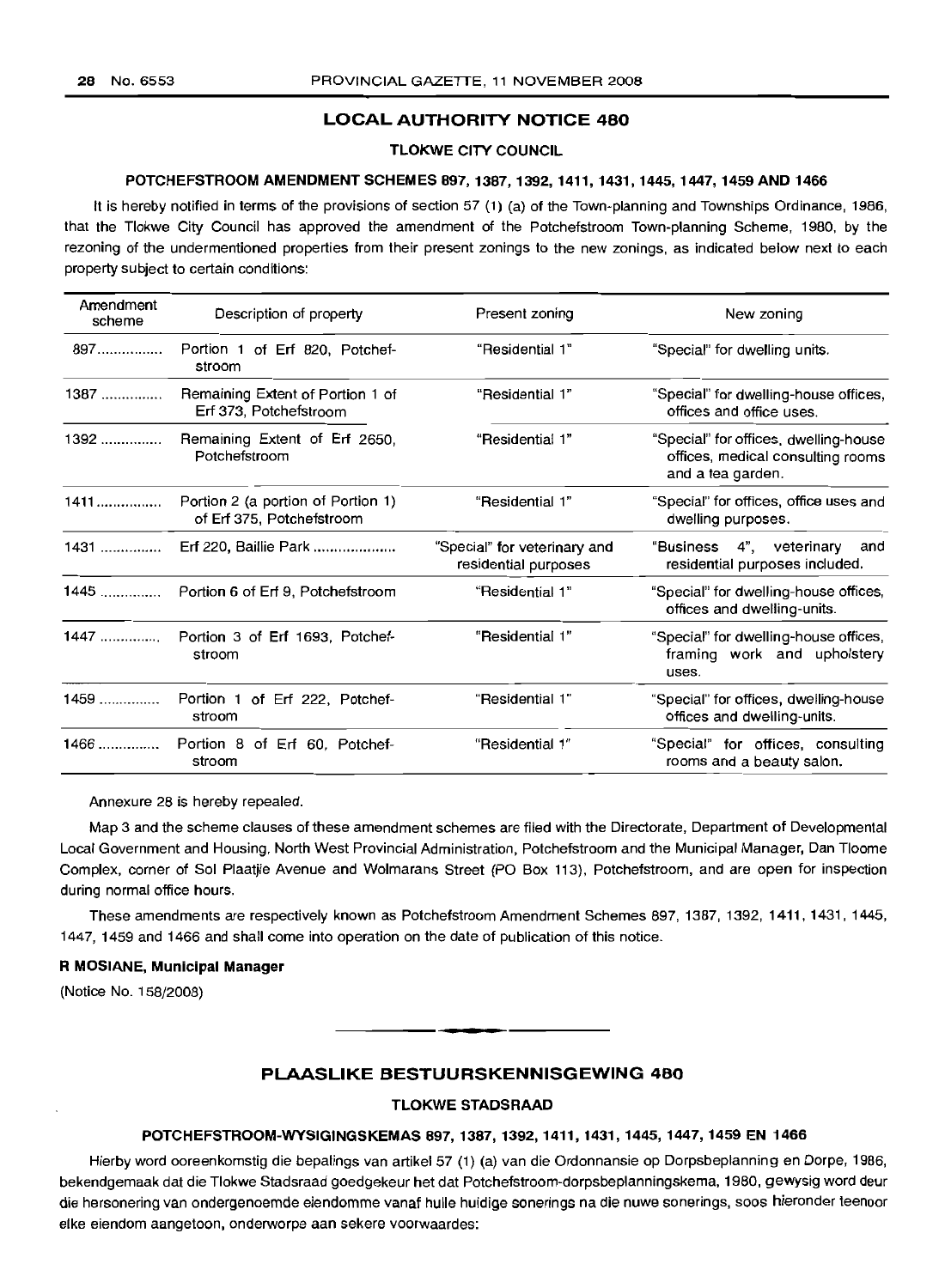| Wysiging-<br>skema | Beskrywing van eiendom                                                   | Huidige sonering                                | Nuwe sonering                                                                          |
|--------------------|--------------------------------------------------------------------------|-------------------------------------------------|----------------------------------------------------------------------------------------|
|                    | 897 Gedeelte 1 van Erf 820, Potchef-<br>stroom                           | "Residensieel 1"                                | "Spesiaal", vir wooneenhede.                                                           |
| 1387               | Resterende Gedeelte<br>van<br>Gedeelte 1 van Erf 373,<br>Potchefstroom   | "Residensieel 1"                                | "Spesiaal", vir woonhuiskantore,<br>kantore en kantoorgebruike.                        |
|                    | 1392 Resterende Gedeelte van Erf<br>2650, Potchefstroom                  | "Residensieel 1"                                | "Spesiaal", vir kantore, woonhuis-<br>kantore, mediese spreekkamers,<br>en 'n teetuin. |
| 1411               | Gedeelte 2 ('n gedeelte van<br>Gedeelte 1) van Erf 375,<br>Potchefstroom | "Residensieel 1"                                | "Spesiaal", vir kantore, kantoor-<br>bewoningsdoel-<br>qebruik<br>en<br>eindes.        |
|                    | 1431  Erf 220, Baillie Park                                              | "Spesiaal" vir veeartseny- en<br>woondoeleindes | "Besigheid 4", veeartseny- en<br>woondoeleindes ingesluit.                             |
|                    | 1445  Gedeelte 6 van Erf 9, Potchef-<br>stroom                           | "Residensieel 1"                                | "Spesiaal", vir woonhuiskantore,<br>kantore en wooneenhede.                            |
| 1447               | Gedeelte 3 van Erf 1693,<br>Potchefstroom                                | "Residensieel 1"                                | "Spesiaal", vir woonhuiskantore,<br>raamwerk en stoffeerwerk.                          |
| $1459$             | Gedeelte 1 van Erf 222, Baillie<br>Park                                  | "Residensieel 1"                                | "Spesiaal", vir kantore, woonhuis-<br>kantore en wooneenhede.                          |
| $1466$             | Gedeelte 8 van Erf 60, Potchef-<br>stroom                                | "Residensieel 1"                                | "Spesiaal", vir kantore, konsultasie-<br>kamers en skoonheidsalon.                     |

#### Bylae 28 word hiermee herroep.

Kaart 3 en die skemaklousules van die wysigingskemas word in bewaring gehou deur die Direktoraat, Departement van Ontwikkelende Plaaslike Regering en Behuising, Noordwes Provinsiale Administrasie, Potchefstroom, en die Munisipale Bestuurder, Dan Tloome Kompleks, hoek van Sol Plaatjielaan en Wolmaransstraat (Posbus 113), Potchefstroom, en Ie ter insae te aile redelike tye.

Hierdie wysiging staan onderskeidelik bekend as Potchefstroom-wysigingskemas 897, 1387, 1392, 1411, 1431, 1445, 1447, 1459 en 1466 en tree in werking op datum van publikasie van hierdie kennisgewing.

#### **R MOSIANE, Munisipalle Bestuurder**

(Kennisgewing No. 158/2008)

#### **LOCAL AUTHORITY NOTICE 481**

#### **LOCAL MUNICIPALITY OF MADIBENG**

#### **PERI-URBAN AREAS AMENDMENT SCHEME 2070**

Notice is hereby given in terms of the provisions of section 57 (1) (a) of the Town-planning and Townships Ordinance, 1986 (Ordinance 15 of 1986), that the Madibeng Local Municipality has approved the amendment of the Peri-Urban Areas Townplanning Scheme, by the rezoning of Erf 1050, Mooinooi Extension 3, from "Residential 1" to "Residential 2".

The Map 3-documents and the scheme clauses of the Amendment Scheme are filed at the offices of the Local Municipality of Madibeng and are open for inspection at normal office hours.

This amendment is known as Peri-Urban Areas Amendment Scheme 2070 and shall come in operation on the date of publication of this notice.

#### P **M MAPULANE, Municipal Manager**

Municipal Offices, 53 Van Velden Street, Brits; PO Box 106, Brits, 0250 (Notice No. 95/2008)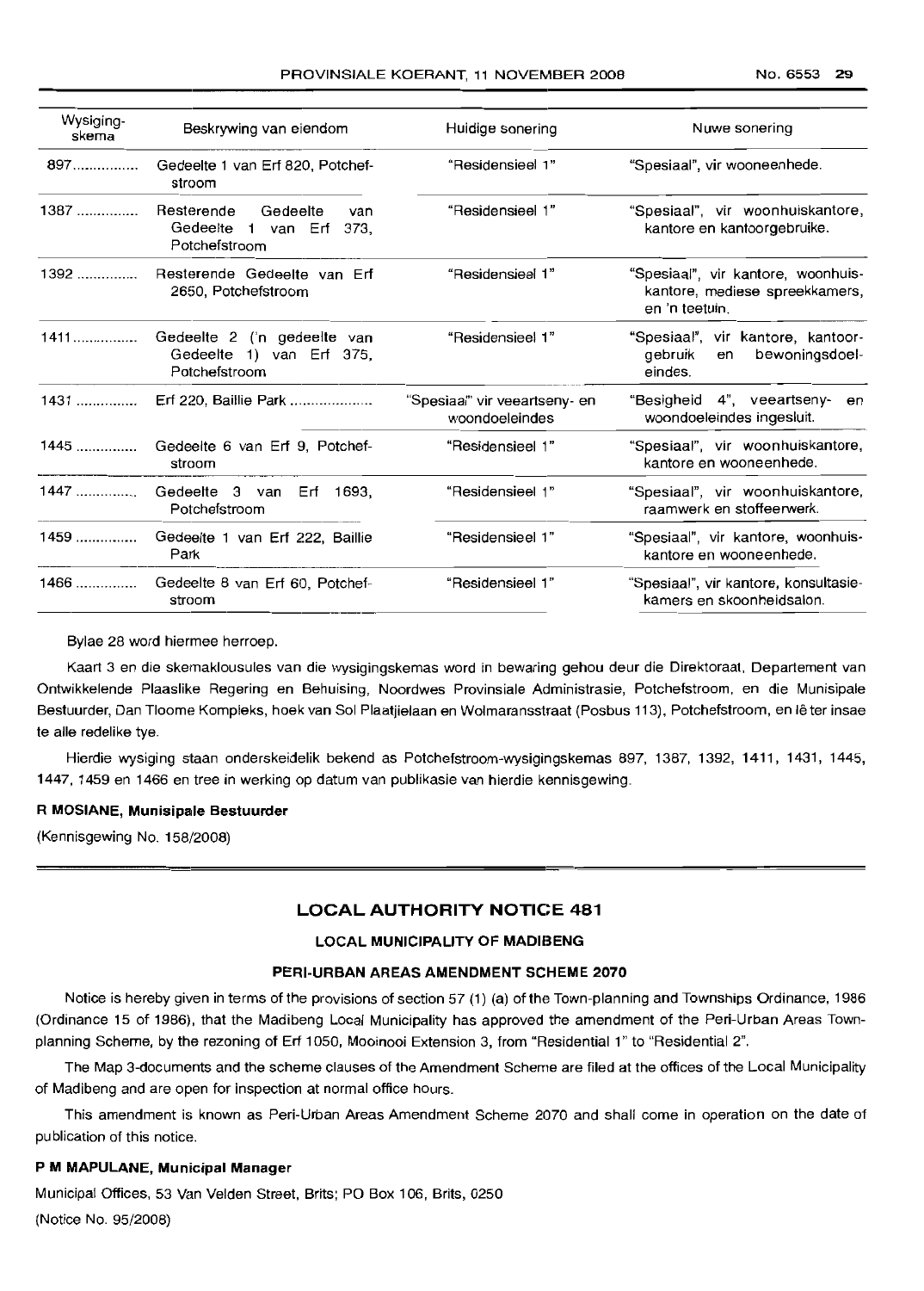#### **LOCAL AUTHORITY NOTICE** 482

#### MOSES KOTANE LOCAL MUNICIPALITY (NW375)

#### PUBLIC NOTICE CALLING FOR INSPECTION OF VALUATION ROLL 2008/2012 AND LODGING OF OBJECTIONS

Notice is hereby given in terms of section 49 (1) (a) (i) read together with section 78 (2) of the Local Government: Municipal Property Rates Act (Act No.6 of 2004), that the provisional supplementary valuation roll for the financial years 2008/2011 is open for public inspection at the offices of the Moses Kotane Local Municipality as well as on the municipal website www.moseskante.gov.za from 3 November 2008 to 24 December 2008.

In terms of the Act, any owner of rateable property, or other person who so desires, are invited to lodge an objection with the Municipal Manager in respect of any matter recorded or omitted in the provisional valuation roll as contemplated in the Act. Any objections must be lodged within the said period above.

Attention is specifically drawn to the fact that in terms of section 50 (2) of the Act an objection must be in relation to a specific individual property and not against the valuation roll as such. The form prescribed for the lodging of any objection is obtainable at the address indicated below or the municipal website www.moseskotane.gov.za

The Municipal Manager wil assist any person/s who cannot read or write to lodge an objection as contemplated in the Act. For enquiries please phone Stephan Piek at (014) 555-1348.

#### G.J. MOATSHE, Municipal Manager

#### Date: 29 October 2008

Private Bag X1011, Mogwase, 0314; Civic Centre, Stand 935 Station Road, Unit 3, Mogwase, 0314. Tel: (014) 555-1300. Fax: (014) 555-6368.

#### **LOCAL AUTHORITY NOTICE** 483

#### MAFIKENG LOCAL MUNICIPALITY

#### APPLICATION FOR REZONING: ERF 9611 (LANTANA AVENUE), EXTENSION 19, MAFIKENG

Notice is hereby given in terms of the Mafikeng Town-planning Scheme that the Municipality is in receipt of an application from the owner to rezone Ert 9611 (Lantana Avenue), Extension 19, Mafikeng, from residential to business for establishing a guest house.

Objections if any against the rezoning of the said ert must be lodged in writing with the office of the Municipal Manager during normal working hours on or before Friday, 3 October 2008.

Further details are obtainable from the office of the Director: Planning & Development at Telephone Number (018) 389-0462 during normal working hours.

#### H.J. SMIT, Municipal Manager

Mafikeng Local Municipality, Private Bag X63, Mmabatho, 2735 Notice No. 98/2008

#### **LOCAL AUTHORITY NOTICE** 484

#### MAFIKENG LOCAL MUNICIPALITY

#### APPLICATION FOR REZONING: ERF 349, CUL 13, UNIT 2, MMABATHO

Notice is hereby given in terms of the Mafikeng Town-planning Scheme that the Municipality is in receipt of an application from the owner to rezone Erf 349, Cui 13, Unit 2, Mmabatho, from residential to business for operating a guest house.

Objections if any against the rezoning of the said ert must be lodged in writing with the office of the Municipal Manager during normal working hours on or before Friday, 3 October 2008.

Further details are obtainable from the office of the Director: Planning & Development at Telephone Number (018) 389-0462 during normal working hours.

#### H.J. SMIT, Municipal Manager

Mafikeng Local Municipality, Private Bag X63, Mmabatho, 2735 Notice No. 94/2008